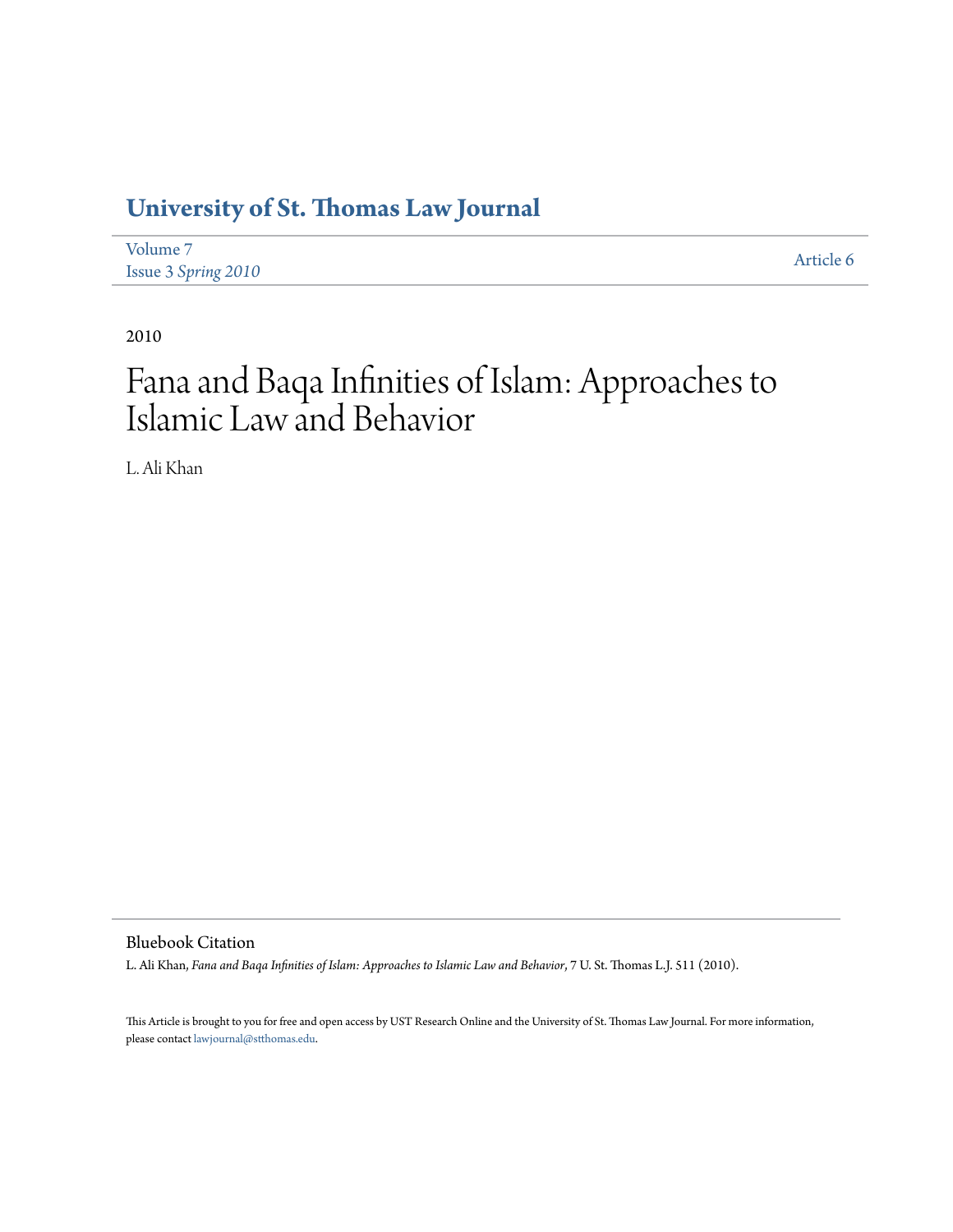## **ARTICLE**

# **FANĀ AND BAQĀ INFINITIES OF ISLAM: APPROACHES TO ISLAMIC LAW AND BEHAVIOR**

## L. ALI KHAN\*

### *All things will perish except His Face*\*\*

| L        |                          | 512 |
|----------|--------------------------|-----|
| II.      | FANĀ AND BAQĀ ATTRIBUTES | 515 |
| III.     |                          | 519 |
|          |                          | 520 |
|          | $B_{-}$                  | 522 |
|          | $\mathbf{1}_{\cdot}$     | 524 |
|          | 2.                       | 525 |
| $IV_{-}$ |                          | 527 |
|          |                          | 529 |
|          | 1.                       | 529 |
|          | 2.                       | 531 |
|          | B.                       | 533 |
|          | $\mathbf{1}$             | 535 |
|          |                          | 537 |
|          |                          | 538 |
|          | $\mathbf{1}_{\cdot}$     | 538 |
|          | 2.                       | 539 |
|          |                          | 541 |
|          | А.                       | 543 |
|          | B.                       | 545 |
|          |                          | 547 |
|          |                          |     |

\* Professor of Law, Washburn University. The author is grateful to Professors Brad Borden, Bill Rich, and Alex Glashausser for their comments on earlier drafts.

<sup>\*\*</sup> It is my view that the Qur'an cannot be translated; it can only be understood. Normally, after conducting my own research, I adopt the translation that in my view best captures the meaning of the verse. Unless otherwise specified, all translations of the Qur'an in this article are mine [hereinafter Qur'an]. Other translations include those by Abdullah Yusuf Ali, Marmaduke Pickthall, and Muhammad Asad; Qur'an 28:88.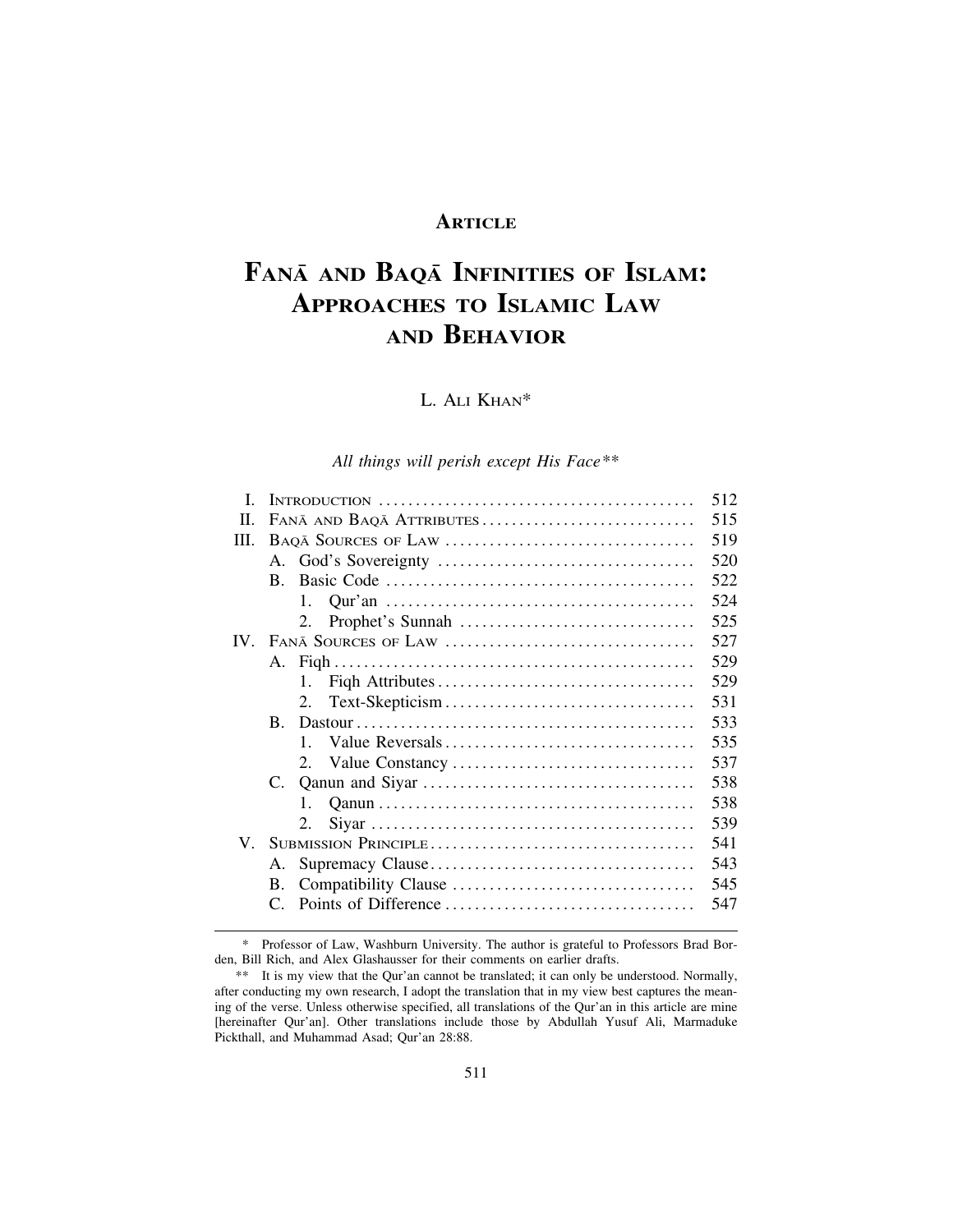#### I. INTRODUCTION

Jalaluddin Rumi's poem narrating the conversation between the lover and the beloved captures the essence of *fana* (transient) and *baqa* (eternal) infinities. The lover comes to see the beloved and knocks at the door. The beloved asks: "Who's there?" The lover replies: "It's me." The door is not opened. The lover goes away to perfect his longing for the beloved. Years later, the lover returns and knocks at the door. The beloved asks: "Who is it?" The lover replies: "You." The door is opened.<sup>1</sup> This mystical narrative captures a Sufi truth that ego cannot reach the eternal love of God.<sup>2</sup> The lover's self-annihilation (fana) and complete submission to the beloved's will is the inevitable precondition for the lover to experience eternal (baq $\bar{a}$ ) love. The poem also captures the submission principle, a cardinal belief of Islam, under which Muslims, as individuals and communities, forego ego and completely submit to the Will of God.

Ego and love cannot coexist, but ego and law can. Secular law emanating from human ego can establish order and justice. Secular law anchored in human ego, however, mounts barriers to the understanding of God's Law. Only when positive (man-made) law submits to the supremacy of the Word of God can human beings obtain the benefits of God's Law. This willingness to submit positive law to God's Law revealed in divine texts is the paradigmatic definition of Islamic law.<sup>3</sup> In submitting to God's Law, Muslims take the "pledge of faith" seriously, a pledge that according to the Qur'an all human beings take at the time of their birth. "When your Lord brings forth from the Children of Adam—from their loins—their progeny, and calls upon them to take a pledge on their beings (saying): 'Am I not

<sup>1.</sup> Mewlana Jalaluddin Rumi, "Two Friends" (Coleman Barks trans.), OLD POETRY, http:// oldpoetry.com/opoem/38183-Mewlana-Jalaluddin-Rumi-Two-Friends (last visited Oct. 24, 2010).

<sup>2.</sup> HIDAYAT INAYAT KHAN, SUFI TEACHINGS: LECTURES FROM LAKE O'HARA 29 (1994).

<sup>3.</sup> This article is part of a series of Islamic law review articles I have published over the years. I group them all in this footnote for subsequent reference in this article. Ali Khan, *Islam as Intellectual Property: "My Lord! Increase Me in Knowledge"*, 31 CUM. L. REV. 631 (2001) [hereinafter *Islam as Intellectual Property*]; Ali Khan, *The Reopening of the Islamic Code: The Second Era of Ijtihad*, 1 U. ST. THOMAS L.J. 341 (2003–04) [hereinafter *Second Era of Ijtihad*]; Liaquat Ali Khan, *Free Markets of Islamic Jurisprudence*, 2006 MICH. ST. L. REV. 1487 (2006) [hereinafter *Free Markets*]; Liaquat Ali Khan, *An Islamic View of the Battlefield*, 7 BARRY L. REV. 21 (2006) [hereinafter *Islamic Battlefield*]; Liaquat Ali Khan, *Advocacy Under Islam and Common Law*, 45 SAN DIEGO L. REV. 547 (2008) [hereinafter *Advocacy Under Islam*]; Liaquat Ali Khan, *The Immutability of Divine Texts*, 2008 BYU L. REV. 807 (2008) [hereinafter *Divine Texts*]; Liaquat Ali Khan, *Jurodynamics of Islamic Law*, 61 RUTGERS L. REV. 231 (2009) [hereinafter *Jurodynamics*]; Liaquat Ali Khan, *Protection of Languages and Self-Expressions Under Islamic Law*, 19 J. TRANSNAT'L L. & POL'Y 61 (2009).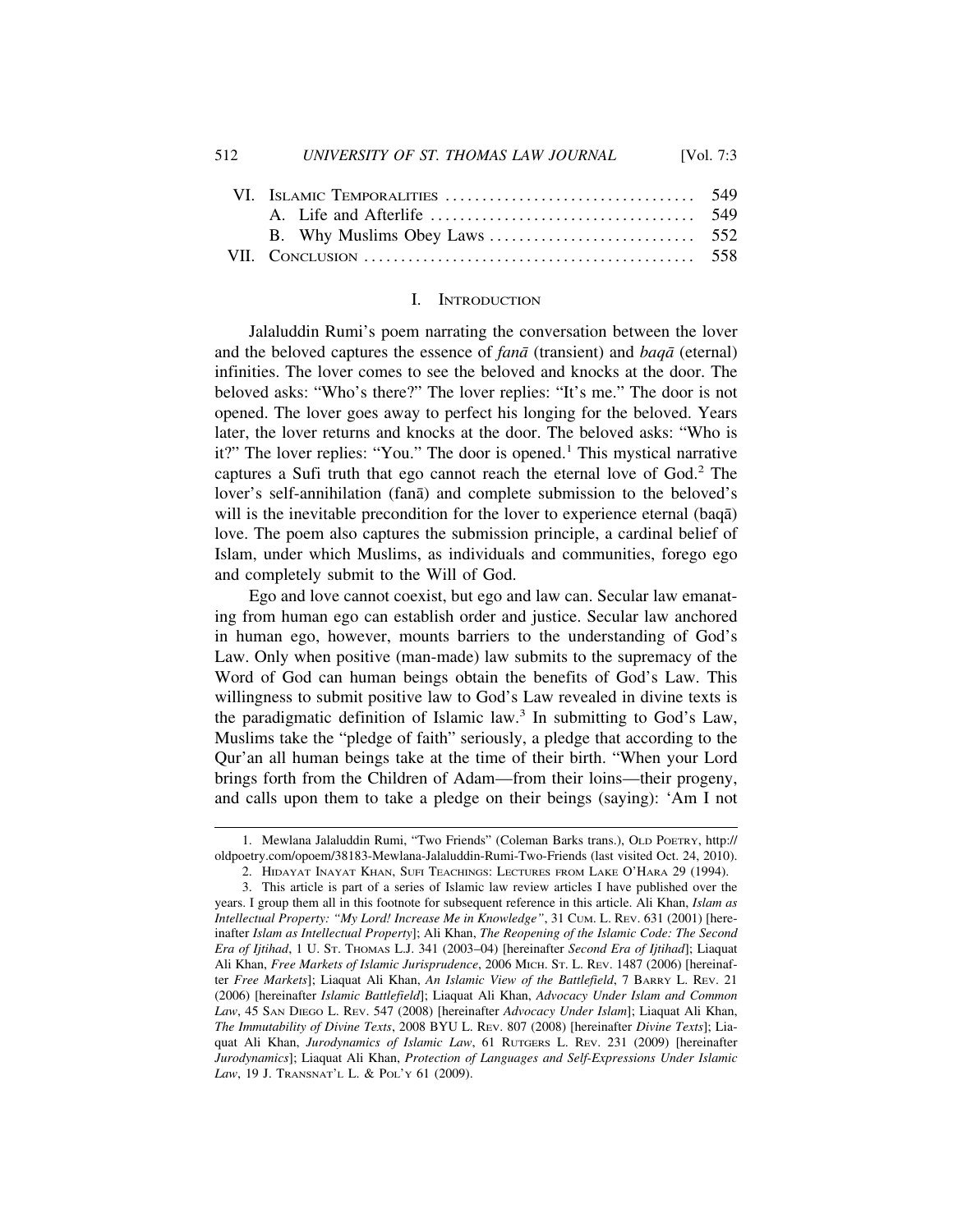your Lord?' They say: 'Yes! We do testify!' (This is how it is), lest you should say on the Day of Judgment: 'Of this we were unaware.'"<sup>4</sup> This pledge of faith is the foundation of Islamic law. It joins the fana infinity of this world with the baqa infinity of the next.

In popular vocabulary, "infinity" describes something everlasting or something that cannot be fully comprehended. God, space, time, and numbers have been associated with infinity. In this article, I use the word infinity in two distinct senses. First, I use it to describe the seemingly unending evolution, and eventual annihilation, of the physical universe whose beginning and end are unknown and uncertain; this is fana infinity. Additionally, I use infinity to describe permanence, timelessness, afterlife, and God's Law; this is baqa infinity. The two infinities are related and yet they are mutually exclusive. Under Islam, what is permanent is not subject to evolution and annihilation, and vice versa. Thus, fana and baqa infinities describe two distinct dimensions of Islamic law, which are critical for understanding the sources of Islamic law and their socio-psychological influence on Muslim attitudes and conduct.

In Islam, fanā and baqā infinities are not merely theoretical constructs for the consumption of theological elites. They also carry immense practical meaning for ordinary believers in their worldly affairs. These infinities bear upon core beliefs of the Islamic faith. Based on these conceptions of infinity, for example, Muslims believe that positive law (human law) is ephemeral but God's Law is eternal. They also believe that the physical universe is transient but afterlife is everlasting. Believing Muslims conduct their lives seeking rewards both in the physical world and in the afterlife. For them, any notion of law that ignores, sets aside, or opposes the relevance of the afterlife and focuses exclusively on rewards and punishments rendered in the worldly life is inherently defective, for it fails to understand the normative hierarchy of Islamic law. Part II of this article further explains general attributes of the two infinities under Islam.

In the analytical-normative realm of law, the study of baqa and fana infinities illuminates the permanent and evolutionary sources of Islamic law—an important distinction developed in Parts III and IV of this article. According to the Islamic grundnorm,<sup>5</sup> the Basic Code,<sup>6</sup> which consists of the Qur'an and the Prophet's Sunnah, is the baqa source of law. The Basic Code cannot be altered. It is immune from any form of modification, suspension, or deletion. The Basic Code is timeless, and no passage of time

<sup>4.</sup> Qur'an 7:172.

<sup>5.</sup> *See generally* Ali Khan, *A Legal Theory of Revolutions*, 5 B.U. INT'L L.J. 1, 13–15 (1987) [hereinafter *Legal Theory*] (analyzing grundnorm as the principle of ultimate legitimacy of a legal system). Islamic grundnorm is the Muslims' core belief that the Basic Code cannot be altered. The Islamic grundnorm may also be understood as the internal viewpoint of Muslims.

<sup>6.</sup> The Basic Code is synonymous with the Shariah. Since the word Shariah, however, has been hopelessly confused, mixing revealed with human sources, the term Basic Code is used to include exclusively the two basic sources of Islamic law: the Qur'an and the Sunnah.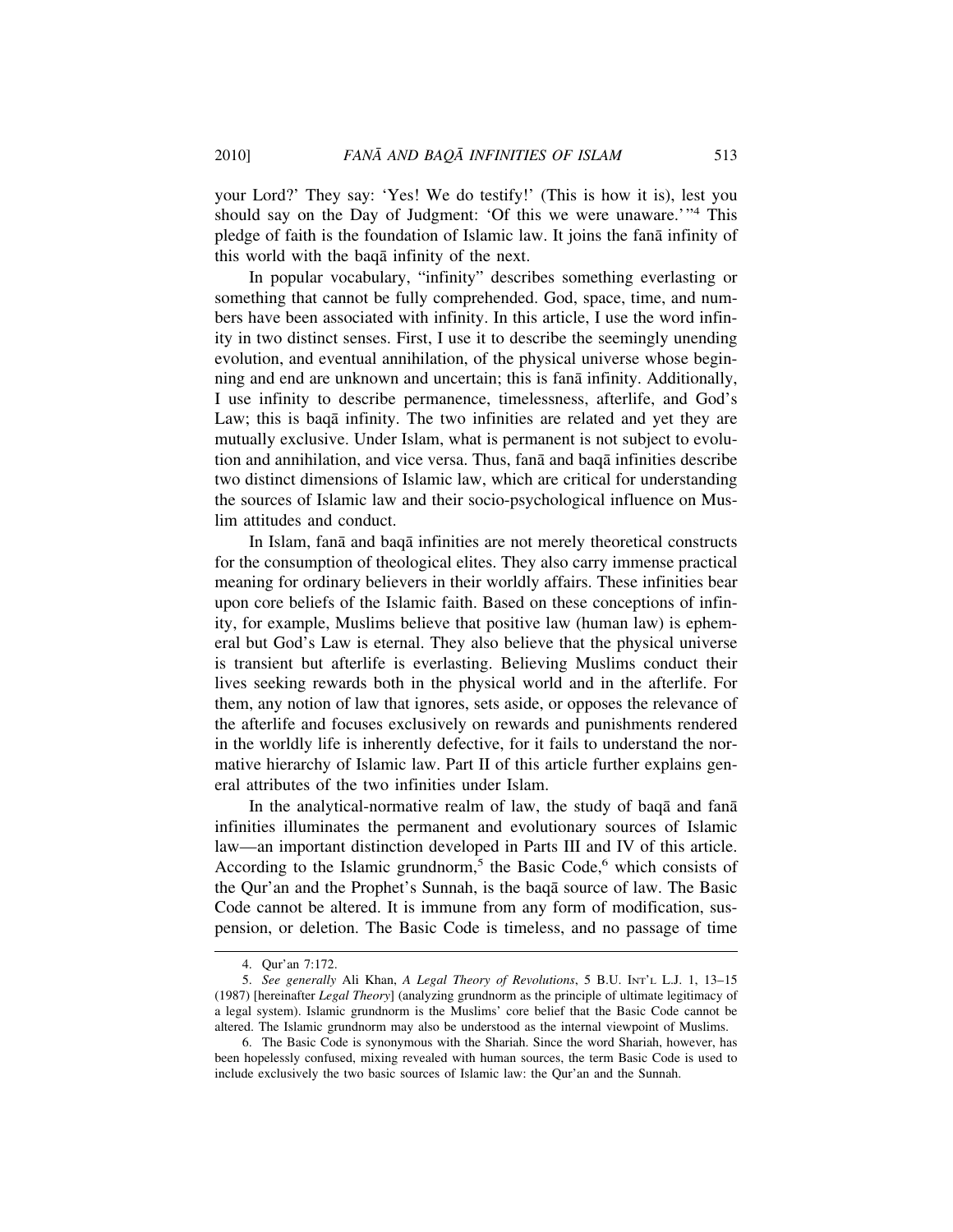can invalidate its norms. Furthermore, the Basic Code is spatially infinite in that no geographical coordinates of human communities can invalidate its norms. Nothing in the physical universe or systems of knowledge can nullify the eternality of the Basic Code. In sum, the Basic Code, containing God's Law, is permanent.

Islamic law is not synonymous with the Basic Code. Not all Islamic law is permanent. Nor is all Islamic law immune from evolution and annihilation. In addition to the Basic Code, Islamic law includes Islamic positive law, such as *fiqh* (jurisprudence), *urf* (custom), *siyar* (international law), *qanun*<sup>7</sup> (legislation and regulations), and case law. These bodies of positive law are the fana sources of Islamic law. They evolve and change. Islamic positive law, even when derived from, or rendered compatible with, the Basic Code is the fana source of law. As an aggregation of fana sources, Islamic positive law is open to modifications and deletions; it may vary from period to period, nation to nation, and culture to culture. Islamic positive law must never be confused with the Basic Code, the baqa (permanent) source of Islamic law. No fana source of law is divine or equal in measure or weight to the Basic Code.

To further explain the baqa and fana sources of Islamic law, Part V presents the submission principle, the first and foremost principle of Islamic law. This principle requires that the evolution of Islamic positive law be in harmony with the Islamic Basic Code. This discussion clarifies that positive law, in order to be Islamic, must submit to the Basic Code. No rule of positive law can amend or override it. The submission principle reaffirms a cardinal article of faith that God's Law is superior to human laws and that no parliamentary majority, council of jurists, high court, royal family, dictator, or a non-Muslim occupier of Muslim lands, is empowered to modify or annul the laws of divine texts.<sup>8</sup> In the pyramid of Islamic law, all positive law seeks submission to the Basic Code. In the mystical words of Bulleh Shah (1680–1758), a Punjabi Sufi poet, *gull ik nuktay wich mukdi-ay* (all arguments are resolved through the same one point).<sup>9</sup>

Part VI of this article discusses the impact of baqa and fana infinities on Muslim behavior and law compliance. This discussion grounds baq $\bar{a}$  and fanā infinities in practical understandings of Islamic law. Again, the contrast with secular law provides the unique shared consciousness with Islamic law. Secular law embraces the fana temporality in which violations and breaches of law are tried and remedied in this world. Individuals comply with secular law both to avoid penalties and to aggregate benefits in the

<sup>7.</sup> In Arabic, the word *qanun*, in its generic denotation, means any law. Here, however, I use the word qanun to describe legislation and regulations.

<sup>8.</sup> OLIVER ROY, SECULARISM CONFRONTS ISLAM 37–38 (Columbia Univ. Press 2007) (comparing the principle of superiority of God's Law in Islam to a similar concept in Christianity).

<sup>9.</sup> Translated by the author. *See also* AYESHA JALAL, SELF AND SOVEREIGNTY: INDIVIDUAL AND COMMUNITY IN SOUTH ASIAN ISLAM SINCE 1850, at 21 (2000).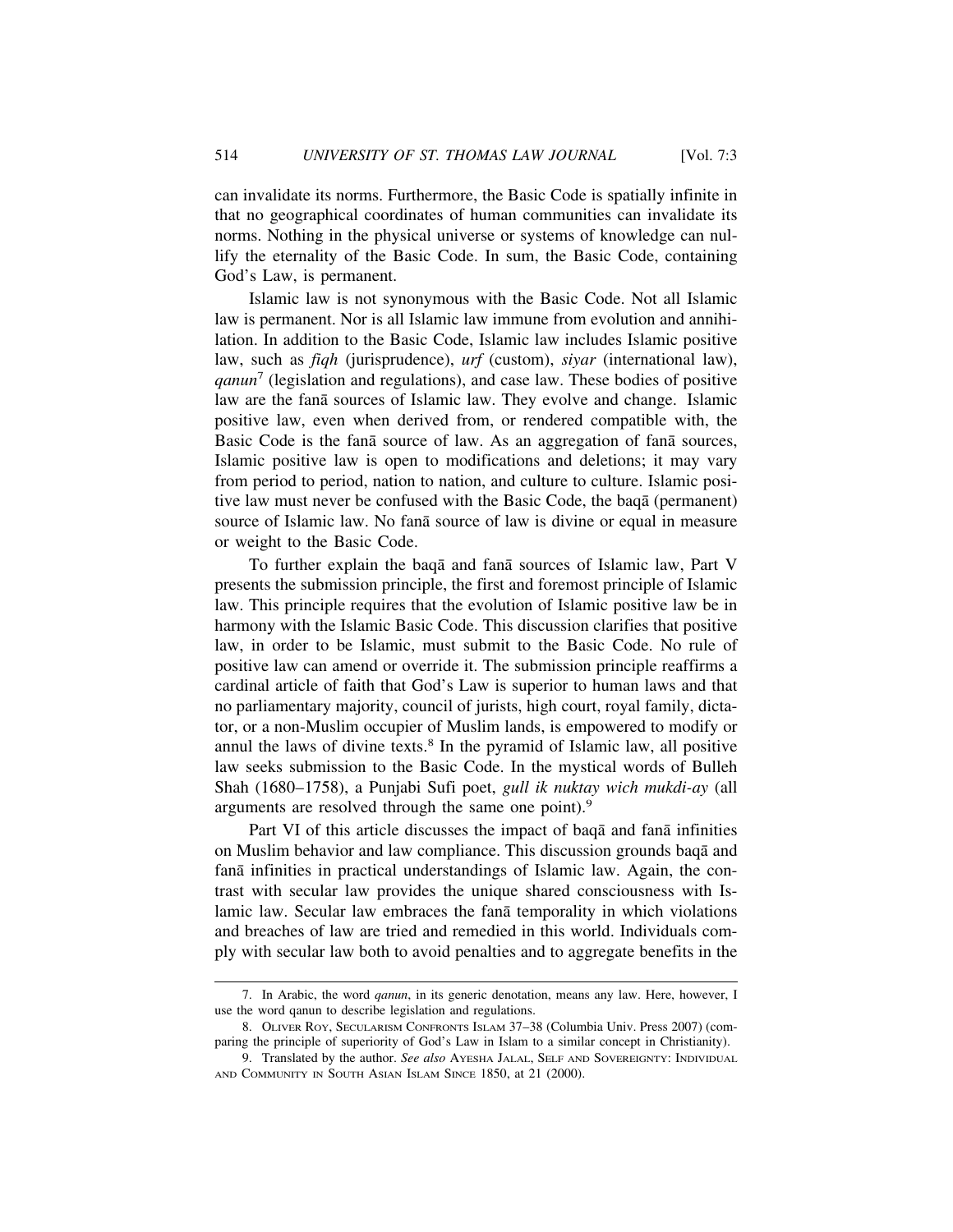worldly life. By contrast, Muslims rely on both baqa and fana temporalities; in obeying the laws, they seek rewards and punishments in this life and the afterlife. Muslims are accountable for their deeds and misdeeds not only in this world but also in the hereafter. This complex notion of law, which combines rewards and punishments of both lives, earthly and afterlife, defines Muslim attitudes toward the Basic Code and Islamic positive law.

#### II. FANĀ AND BAQĀ ATTRIBUTES

The Qur'an uses fana and baqa paradigms to state that everything in the physical universe will perish except the face of God.<sup>10</sup> The fan $\bar{a}$  infinity intimates both the evolution and the annihilation of the physical universe (*alssamawati waalardi wama baynahuma*).<sup>11</sup> The physical universe is a phenomenal cosmos that is changing, expanding, and contracting in infinite ways that are both known and unknown to human beings. The Qur'an captures the ceaseless evolution of the physical universe in the words *kun fayakoon*, that is, "be and it is."<sup>12</sup> In the words of Iqbal, an early twentiethcentury Muslim philosopher, kun fayakoon are not the words that God spoke just once at the time of creation.<sup>13</sup> These words are the divine music of an ever-evolving, infinite physical universe. Montgomery Watt and Richard Bell, in commenting on numerous verses of the Qur'an, also note "God's continuing activity in the present."14 Kun fayakoon thus attests to constant unfolding of the physical universe.<sup>15</sup> In recorded history, human beings have been continuously discovering new systems of knowledge that organize and move the physical universe. The unceasing evolution of the infinite physical universe, however, is beyond the full comprehension of human intellect.

Centuries before Islam presented the notions of fana and baqa infinities, Greek, Hindu, and Zoroastrian systems furnished insightful introductions to these infinities. The Greek literature, particularly Aristotle's writings, which cultivated early Islamic philosophy and theology, clarified theoretical and practical understandings of fana infinities, including temporal, spatial, and mathematical infinities. Aristotle came close to understanding the baga infinity when he distinguished between actual infinity and

<sup>10.</sup> Qur'an 55:26–27.

<sup>11.</sup> Qur'an 5:19. These words mean "the heavens and the earth and whatever is between them."

<sup>12.</sup> Qur'an 2:117.

<sup>13.</sup> Muhammed Iqbal, *yeh kainaat abhi na tamam hai shaiyid / kay aa rahi hai duma dum sada ay kun fayakoon* (This universe is still incomplete for one can hear the constant music of be and it is.) (translated by the author).

<sup>14.</sup> W. MONTGOMERY WATT, BELL'S INTRODUCTION TO THE QUR'AN 148–49 (Edinburgh Univ. Press 1970).

<sup>15.</sup> Sadequain, the twentieth-century calligrapher, captured this idea in his famous painting called *Kun Fayakun*. *See* Annemarie Schimmel, *Thoughts About Sadequain's Calligraphy*, SADE-QUAIN FOUNDATION, http://www.sadequainfoundation.com/Calligraphies/calligraphies.htm (last visited Oct. 21, 2010).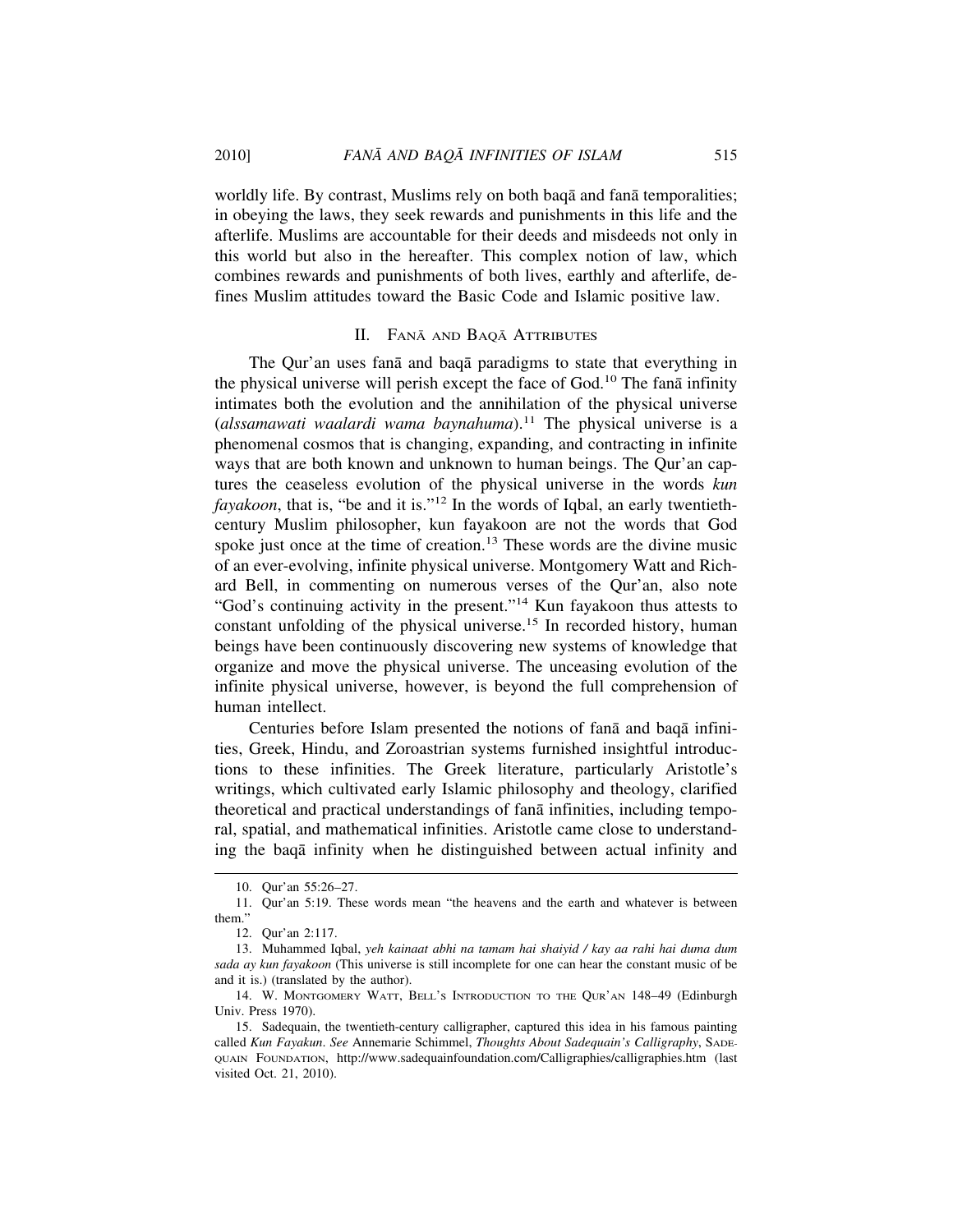potential infinity to argue that actual infinity can be recognized in concept but not in reality.<sup>16</sup> Greeks found the practical application of baq $\bar{a}$  infinity in the repetition of tasks. The Greek gods punished Sisyphus, a deceitful king who believed he was smarter than Zeus, by condemning him to roll a huge boulder up a steep hill only to watch helplessly while the boulder, just before reaching the top of the hill, rolled back down, forcing Sisyphus to start this endless drudgery again and again.17 This punishment was derived from a rudimentary concept of baqa infinity.

While the Greeks wrestled with baq $\bar{a}$  infinity, the Persians perfected the notion of fanā infinity. Persian Zoroastrianism adopted a fanā definition of the physical universe proclaiming that "God made the world in one day; he will one day destroy it."<sup>18</sup> Hindus captured the distinction between baqa and fana infinities by constructing the concept of endless reincarnation, a concept similar to Sisyphus's punishment. Hinduism, however, offered nonbeing, achievable through good deeds, as the ultimate baqa infinity that defeats the cyclical infinity of life.<sup>19</sup>

Under Islam, the fanā infinity captures both the evolution and annihilation of the physical universe. God's Law predicts the folding up of the physical universe.20 According to the Qur'an, the mountains, which represent the metaphorical durability of the material world, will be uprooted and scattered like dust.<sup>21</sup> Even during the life-tenure of the physical universe, evolution and annihilation are its constitutive elements. Witness the evolution and annihilation of animals, birds, plants, and other organisms that inhabit the physical universe. Each life form evolves and replicates itself for an unlimited period of time. Potentially, every life form is infinite with no sunset provision on its longevity. Yet nature discontinues life forms.<sup>22</sup>

While natural forces are primarily responsible for the extinction of life species, human beings may also unintentionally, unknowingly, or deliberately participate in destroying specific species of animals, birds, and

<sup>16.</sup> ARISTOTLE, PHYSICS, bk. 3, pts. 6–7 (R.P. Hardie & R.K. Gaye trans., 2006). For example, a number series can be potentially infinite. Its actual infinity, however, cannot be obtained. For a good and brief explanation of this distinction, see ROBIN LE POIDEVIN, TRAVELS IN FOUR DIMENSIONS 96 (2003). *See also* THEOKRITOS KOUREMENOS, ARISTOTLE ON MATHEMATICAL IN-FINITY 10–11 (1995).

<sup>17.</sup> *See* ELLIOT M. SIMON, THE MYTH OF SISYPHUS 13–14 (2007). *See also* ALBERT CAMUS, THE MYTH OF SISYPHUS (Justin O'Brien trans., Vintage Books 1955) (highlighting the meaning of boredom, absurdity, and meaninglessness of life).

<sup>18.</sup> THOMAS MCEVILLEY, THE SHAPE OF ANCIENT THOUGHT 122 (2002).

<sup>19.</sup> Surya Prakash Sinha, *The Axiology of the International Bill of Rights*, 1 PACE Y.B. INT'L L. 21, 42–43 (1989).

<sup>20.</sup> Qur'an 39:67.

<sup>21.</sup> Qur'an 20:105.

<sup>22.</sup> CHARLES DARWIN, ORIGIN OF SPECIES 99–101 (1902) (arguing that rarity is a precursor to extinction).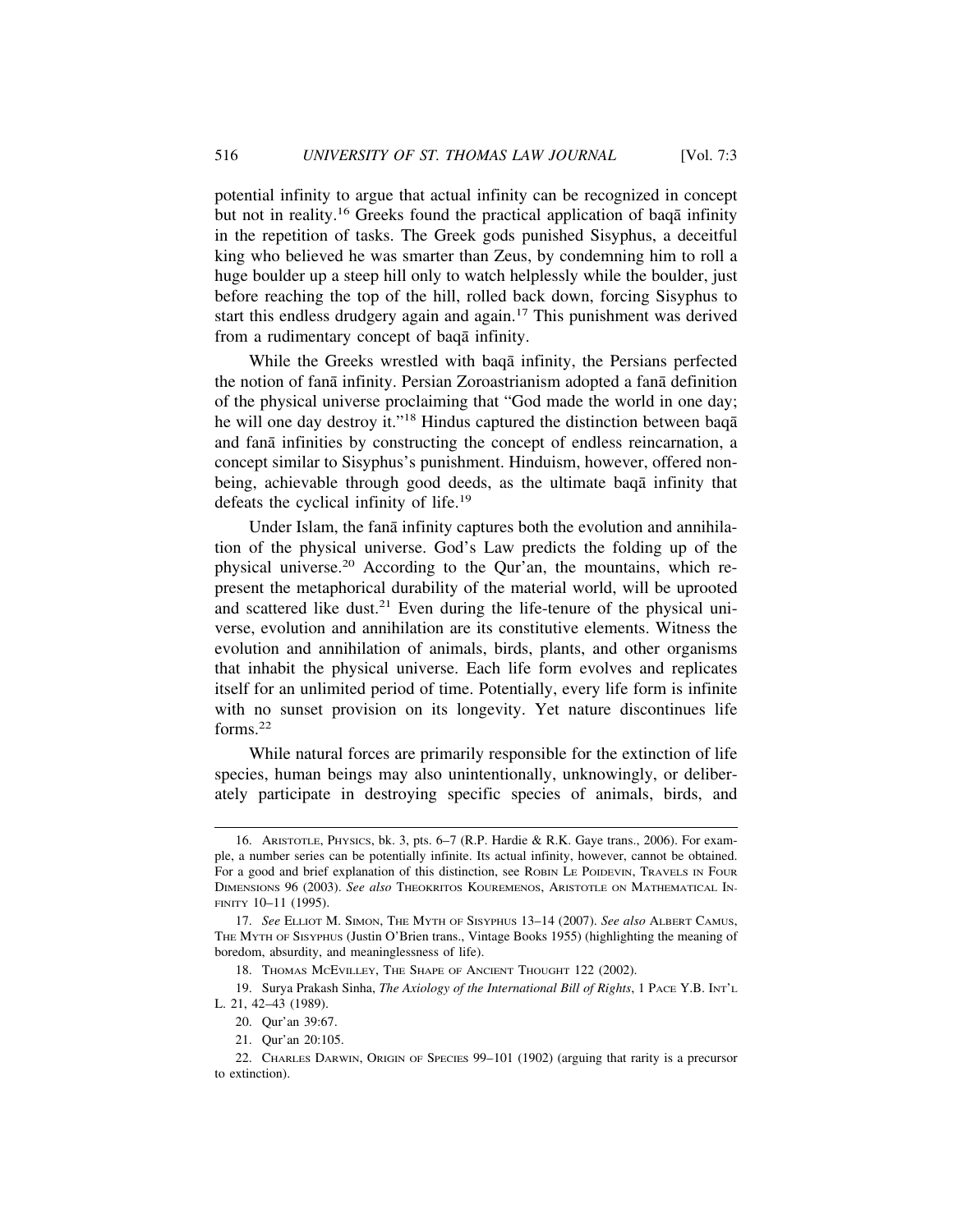plants.23 The extinction of dinosaurs, an animal species that evolved over millions of years, testifies to the natural fana of the life species in the physical universe.24 Likewise, human beings constitute an infinite life species.25 There is no assurance, however, that the human life will continue to exist as it has for millions of years. The Basic Code predicts the worldly fana of the human species.<sup>26</sup> What appears to be infinite in the physical universe is indeed finite. The idea that the physical universe will ultimately be destroyed is a core Islamic belief and a foundational principle of Islamic law.

The baqa (eternal) infinity is the complementary Islamic belief that further highlights the fana infinity. God's Law revealed in divine texts is the manifestation of baqa infinity. The physical universe and the systems of knowledge, which animate cosmic phenomena, follow God's Law. Nothing in the physical universe or its systems of knowledge is arbitrary, chaotic, or out of God's control.<sup>27</sup> According to Ibn Arabi, God's Law is the spirit of the physical universe.28 God's Law preceded the creation of the physical universe and it will survive the annihilation of the physical universe. Likewise, God's Law that animates the human body does not die with the physical death of the human body. In this sense, fana and baqa infinities coexist in the physical universe.

Everything in the physical universe and beyond submits to God's Law as preserved in *umm al-kitab*, the Mother Book.29 God's Law is revealed to human beings through divine texts, including the Upanishads, the Dhammapada, the Avesta, the Torah, the Gospels, and the Qur'an. The Qur'an affirms God's Law revealed in prior divine texts, clarifying confusions and misunderstandings. According to Islamic belief, the Qur'an has perfected God's Law for human beings. This perfected divine law cannot be modified, altered, or set aside. God's Law revealed in divine texts is immutable.30 Secular and atheistic ideologies may challenge the epistemology of baqā sources. For example, ideologies like communism deny the existence of God and God's Law. These types of ideologies may also disregard the related beliefs such as afterlife as irrational and unverifiable concoctions.

<sup>23.</sup> Bradley C. Karkkainen, *Biodiversity and Land*, 83 CORNELL L. REV. 1, 7 (describing that biodiversity loss means the degradation, fragmentation, and destruction of ecosystems and habitats).

<sup>24.</sup> DAVID E. FASTOVSKY & DAVID B. WEISHAMPEL, THE EVOLUTION AND EXTINCTION OF DINOSAURS (2d ed. 2005) (exploring the relationship between biosphere and life forms through the tale of dinosaurs).

<sup>25.</sup> C.F. HUDSON & S. COBB, HUMAN DESTINY (1860).

<sup>26.</sup> Qur'an 43:4. Within the human species, numerous subspecies, such as families, tribes, and nations, meet fanā.

<sup>27.</sup> *Islamic Battlefield*, *supra* note 3, at 25, 27.

<sup>28.</sup> Ibn Arabi, *The Imprint of the Bezels of the Wisdom* 1 J. IBN ARABI SOC. 1, 5–7 (William C. Chittick trans., 1982), *available at* http://www.ibnarabisociety.org/articlespdf/naqshalfusus.pdf. Ibn Arabi (1165–1240), born in Spain, was a Muslim philosopher.

<sup>29.</sup> Qur'an 43:4.

<sup>30.</sup> *Divine Texts*, *supra* note 3, at 810.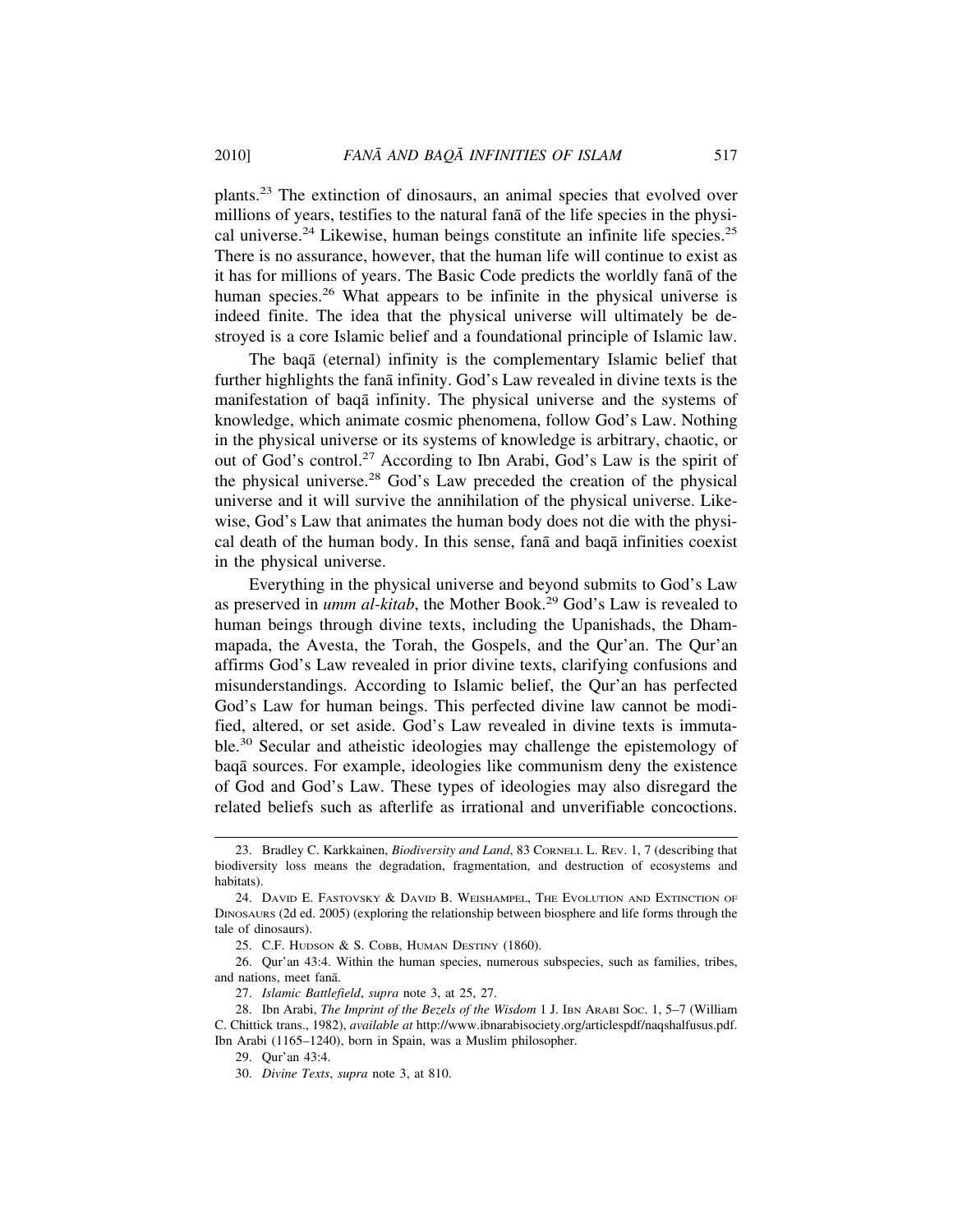Persons who reject God's Law, however, may still recognize the infinities of the physical universe.<sup>31</sup>

In addition to God's Law, afterlife is part of baqa infinity. On the day of reckoning, human beings will be resurrected and they will face God's justice and mercy in accordance with God's Law. After justice has been done to each soul to the minutest level, a new life will begin. This new life, located in post-resurrection spatio-temporality (hell and paradise), is eternal—"a place beyond which there is no beyond."32 No divine text intimates that afterlife will also end. In fact, there are strong indications in the Qur'an that post-resurrection life will last forever.<sup>33</sup>

As noted in the introduction, baqa and fana infinities inform the practical enterprise and dynamics of Islamic law. They determine the actual behavior of Muslims toward families, communities, and non-Muslims. These infinities illuminate the two distinct sources of Islamic law, one divine and permanent, and the other human and subject to change, though the two sources are related. The following discussion explores these sources of Islamic law and their internal relationship.

In the realm of law, two factors distinguish fana infinity from baqa infinity. First, what belongs to fana infinity experiences an endless process of progressive and regressive change. Cultures and communities that human beings construct, as well as the natural universe, which God created, are both dynamic and evolutionary—a phenomenon frequently described in popular maxims such as "everything changes" or "nothing stays the same." In contrast to fana infinity, baqa infinity remains the same; it is not evolutionary. The chief characteristic of baqa infinity is its immunity from change.34 What is evolutionary cannot be permanent and what is permanent cannot change.<sup>35</sup> In the physical universe, some objects and systems are more durable than others, but all are subject to regressive deterioration. Likewise, positive laws are subject to transformation and have no permanence. Some positive laws are more durable than others, but no positive law is permanent in form, shape, or content. Fana infinity is the normal state of positive law.

Second, what belongs to fana infinity is subject to dissolution and eventual annihilation. Numerous life forms, including birds, animals, and

<sup>31.</sup> *See, e.g.*, GEORGE H. SMITH, ATHEISM: THE CASE AGAINST GOD (1974); MICHAEL MAR-TIN, ATHEISM: A PHILOSOPHICAL JUSTIFICATION (1990); RICHARD HAWKINS, THE GOD DELUSION (2006).

<sup>32.</sup> CARL W. ERNST, WORDS OF ECSTASY IN SUFISM 29 (1985) (quoting the words of Abu Bakr al-Shibli).

<sup>33.</sup> Qur'an 4:122; 4:169.

<sup>34.</sup> Infinity as a process of change is not an attribute of every form of infinity. Spatial infinity, for example, shows little change or mobility. Time, however, is associated with change. Life forms are also infinite and subject to change, including annihilation.

<sup>35.</sup> No such debate, however, is necessary to illuminate the difference between permanence and infinity. Consider the tautology, for example, that evolution is permanent.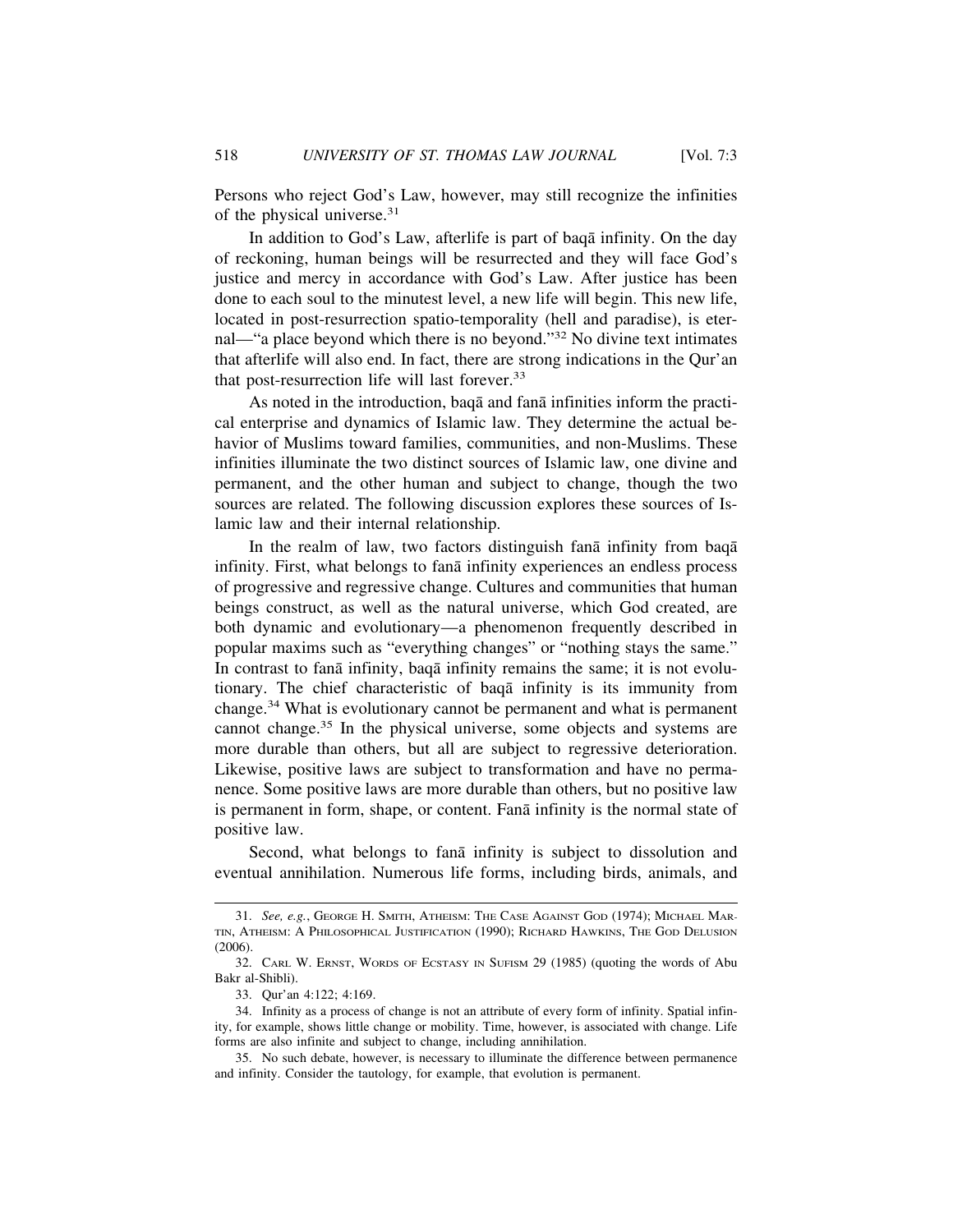plants, which replicate themselves for centuries, meet extinction. The life of a human individual is finite and transient, though the constitutive material of the human body is indestructible.<sup>36</sup> By contrast, the human species as a life form is ceaselessly reproducing itself. The human species may also be evolving intellectually and spiritually. Despite its evolution, the human species possesses certain durable definitional characteristics that distinguish it from other species. According to natural probability, however, the human species cannot last forever. According to Islamic belief, the human species will cease to exist and will be resurrected on the Day of Judgment.<sup>37</sup> On both counts, the human species is not permanent. It is evolutionary as long as it survives. Positive law is also subject to dissolution. Statutes, customs, and constitutions—all bodies of positive law—are impermanent and face extinction.

According to Islam, transience is the *sine qua non* of all creation, including time, space, and life forms. The fana infinity of time, space, and life forms is fragile because all creation is subject to annihilation. All human affairs are subject to the logic of change and obliteration. Permanence has been denied to human acts, human ideologies, human constructs, and positive law. Nothing that human beings do is eternal. Only God and God's Word are permanent. Relying on distinctions between baqa and fana infinities, the following sections discuss the transience of positive law and the permanence of the Islamic Basic Code. The discussion highlights the conceptual and functional differences between positive law and the Basic Code.

#### III. BAQĀ SOURCES OF LAW

This part examines the baqa sources of Islamic law, namely, God's Sovereignty and the Basic Code. These supreme sources of Islamic law are permanent and interminable; their relevance or validity does not depend on any conditionality of time, space, or any other attribute of the physical universe. The ruling elites and governments may refuse to recognize baqa sources of law or separate them from the legal system, as secular systems do, but baq¯a sources continue to determine the behavior of believers. For believers of numerous faiths, including great scientists such as Isaac Newton, God is both permanent and infinite.<sup>38</sup> Concepts such as afterlife accountability, rewards and punishments in post-resurrection heaven and hell, and numerous other Islamic beliefs are the attributes of baqa infinity;

<sup>36.</sup> Note, however, that the appearance of transience might be deceptive because the constitutive matter of the human body is destructible in form but indestructible in matter. And since the constitutive matter of the human body can take an infinite number of forms, the human body in some sense is not only permanent but also infinite.

<sup>37.</sup> The extinction of dinosaurs and numerous other species demonstrates that life forms can be suddenly destroyed. It is unclear whether the post-resurrection human species will be evolutionary and infinite.

<sup>38.</sup> ISAAC NEWTON, THE MATHEMATICAL PRINCIPLES OF NATURAL PHILOSOPHY 312 (1803).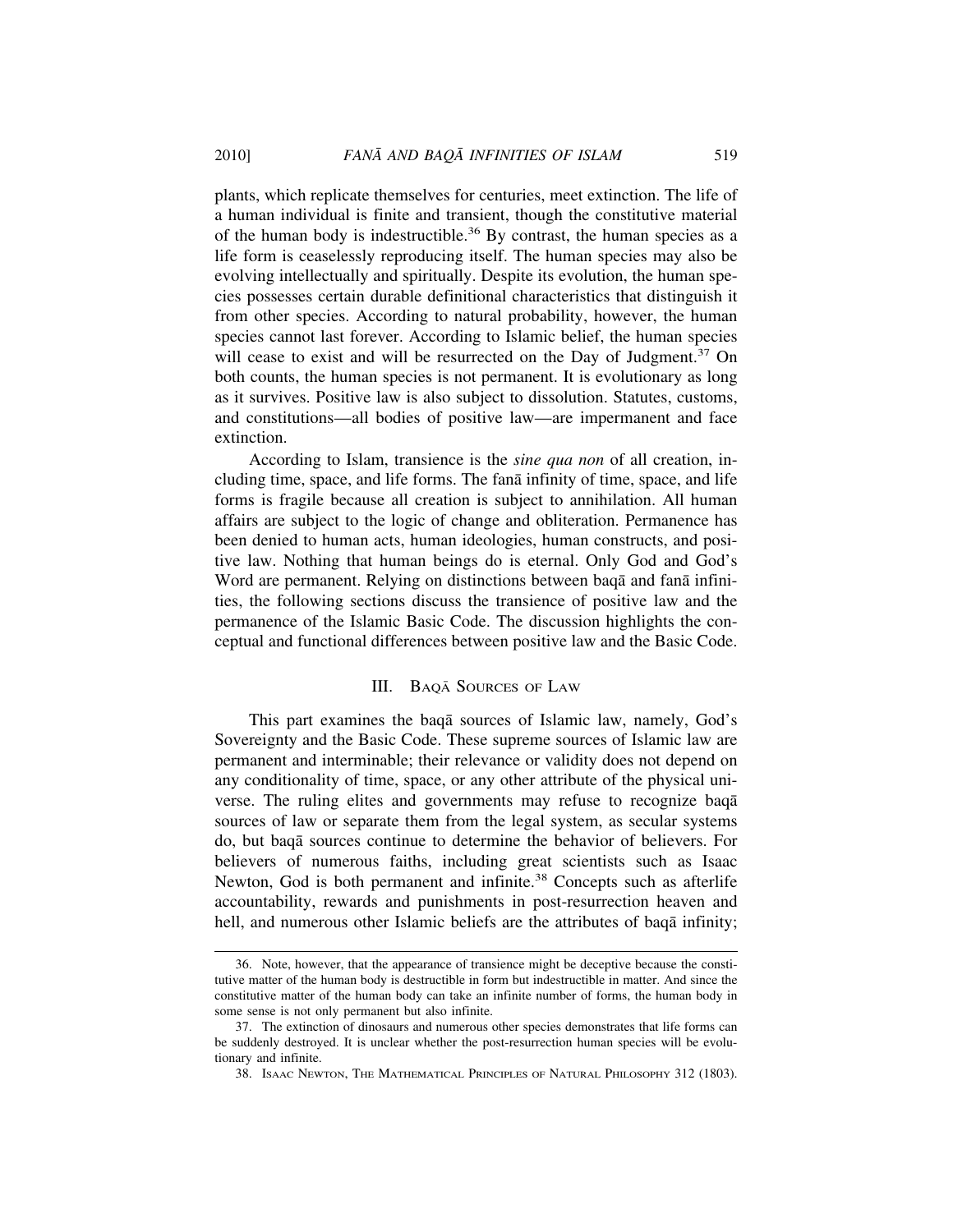these attributes are firmly tied to the eternity of God's Sovereignty and the Basic Code. According to the Qur'an: "We have tied every man's history (what he did) to his own neck: On the Day of Judgment We shall bring forth a (meticulous) record, which he will see spread open."<sup>39</sup>

#### *A. God's Sovereignty*

God's Sovereignty is not a theological cliché but an iconoclastic concept of Islamic law that limits the excesses of positive law. Napoleon's egotistical utterance, *l'etat, c'est moi* (I am the state), cannot be honored under Islamic law. God is the sole proprietor of the physical universe. He has no partners. Kings, prophets, sultans, presidents, and tribal chiefs, any human being charged with executive, legislative, or judicial authority over empires, nations, and communities must submit to God's Sovereignty. According to the Qur'an, the law of the Pharaoh is not "rightly guided,"<sup>40</sup> because the Pharaoh himself claims sovereignty and willfully refuses to submit to God's Sovereignty. Pharaoh's law, established in opposition to God's Sovereignty, is doomed to fail. Islamic law submits to God's Sovereignty and rejects the competing notions of sovereignty under which the supreme authority to give laws flows from the people, the parliament, or some entity such as the royal family, territorial state, or empire. The Pakistan Constitution declares that "sovereignty over the entire Universe belongs to Almighty Allah alone, and the authority to be exercised by the people of Pakistan within the limits prescribed by Him is a sacred trust."<sup>41</sup> This declaration is consistent with the founding principle of Islamic law *lahu al-hukumu* (His is the Law). $42$ 

Human authority over human beings is a sacred trust.43 It is not *sui generis*. Human authority over the physical universe is also part of the sacred trust. A human being is not empowered to impose human will on objects and life forms that co-occupy the physical universe. God, the sole Creator and the Master-Artist, created the physical universe and adorned it with fanā infinities of time, space, celestial objects, life forms, and systems of knowledge. God created the physical universe out of nothingness. Nothing existed before God and nothing could come into being without God's Will. God is the sole Sustainer of the physical universe. This recognition of God's Sovereignty over the physical universe teaches Muslims to respect the forces of nature. Islamic law, therefore, cannot be anthropomorphic; it cannot focus only on human welfare.

<sup>39.</sup> Qur'an 17:13.

<sup>40.</sup> Qur'an 11:97.

<sup>41.</sup> PAKISTAN CONST. pmbl.

<sup>42.</sup> Qur'an 28:88.

<sup>43.</sup> Here the word "man" is used to include both men and women. The Qur'an uses the word "*insan*," which is gender neutral. *See, e.g.*, Qur'an 4:28.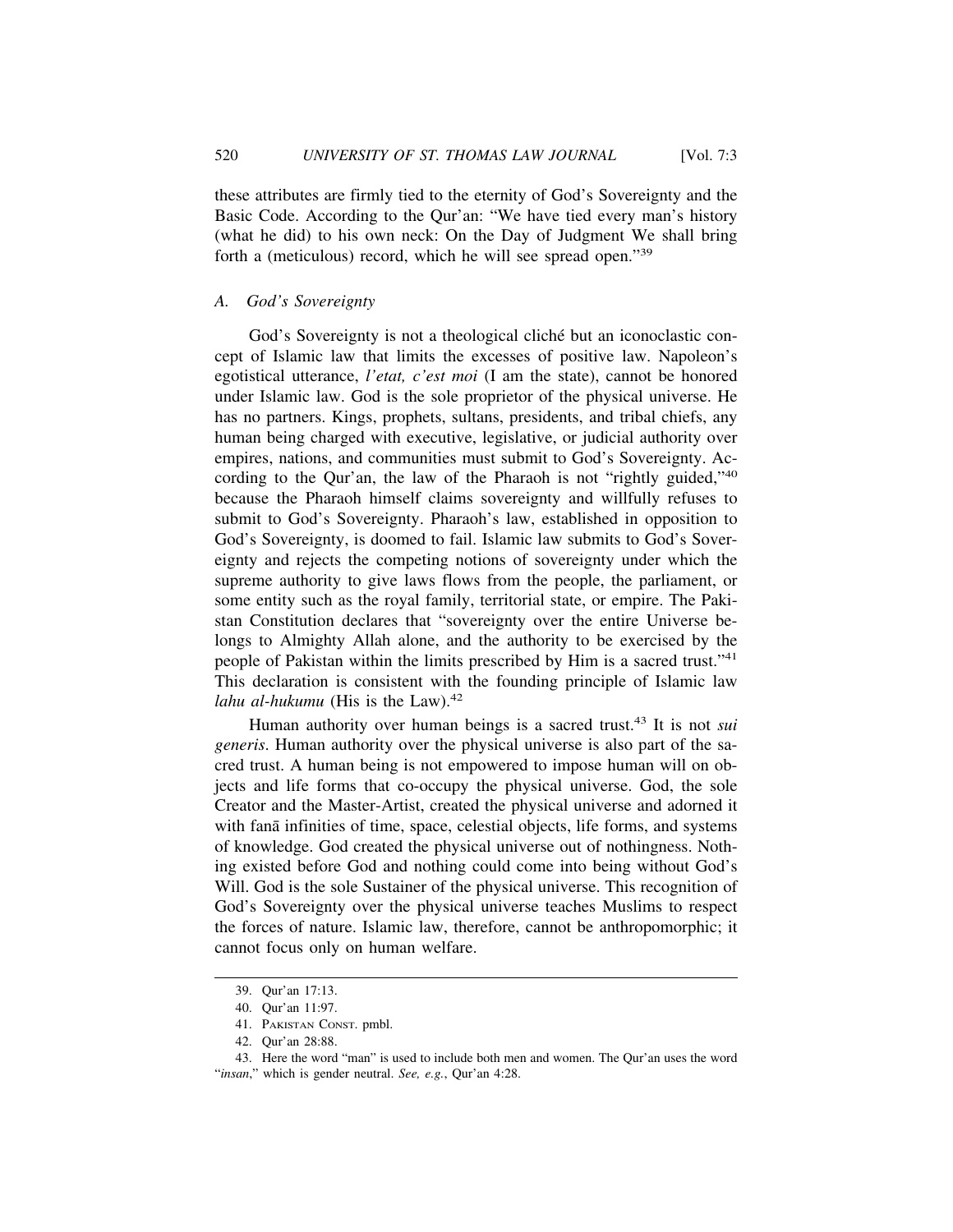Islamic law rejects the anthropomorphic conception of God, for all anthropomorphic concepts of God are egoistic. Human beings are not created in the image of God, for no resemblance can describe God.44 God is the God of all creatures and objects in the physical universe and beyond. The belief that human beings are superior to other creatures is not a part of Islamic faith. It is no surprise that many chapters of the Qur'an are named to demonstrate the dignity of animals, including insects, such as ants and spiders.<sup>45</sup> God's Infinity is the ultimate baga infinity. God is not part of any fanā infinity. God is the creator of infinities. Omnipresence of God has been confused with the unboundedness of space and the eternality of time.<sup>46</sup> Reversing these confusions, scientists and scholars have disentangled God from the infinities of space and time, clarifying that "God is *causally prior* to space and time, and is . . . *unconditioned* by them."47 In the words of the Qur'an, "there is nothing that resembles God."<sup>48</sup>

Islamic law repudiates the notion that God is predisposed to favoritism. God is the God of humanity, but God is not parochial or territorial. No one people, no one nation, and no one generation of humanity is God's eternal favorite, even though at various times God blesses one people or one nation or one generation with His mercy and benevolence. When good nations rise, God blesses them. When nations turn away from God's Law, they lose God's favor. No Muslim nation can take God's favors for granted, neither in times of war nor in times of peace. Muslims must constantly strive for virtue to be the best nation under God's Law. This conception of God's Sovereignty is critical for understanding Islamic law. Muslims do not believe that God will always favor them in times of conflicts or adversity, regardless of their deeds. Each Muslim individual and nation must constantly strive to achieve excellence through piety, moral purity, and good deeds.

In affirming the pursuit of excellence, Islamic law values constancy, not perpetual change. This core attribute of Islamic law also ties to God's Sovereignty. While evolution and annihilation constitute the logic of God's physical universe, God Himself does not change. God, the ultimate Sovereign, is eternal. "And the Face of thy Lord full of majesty and honor will last forever."<sup>49</sup> *Al-Baqi* is one of God's "beautiful names."50 God is not in the process of becoming, though God may reveal Himself to human beings through evolutionary stages. The belief that God is al-Baqi is central to Islamic belief. Various verses of the Qur'an underscore this core belief.

<sup>44.</sup> Qur'an 112:5. Here the Qur'an differs from the Bible. *Genesis* 1:26–27.

<sup>45.</sup> Qur'an 27, 29.

<sup>46.</sup> EMANUEL SWEDENBORG, A COMPENDIUM OF THEOLOGICAL WRITINGS OF EMANUEL SWEDENBORG 10–11 (1888).

<sup>47.</sup> PAUL W. FRANKS, ALL OR NOTHING 130 (2005).

<sup>48.</sup> Qur'an 112:5.

<sup>49.</sup> Qur'an 55:27.

<sup>50.</sup> Qur'an 20:8.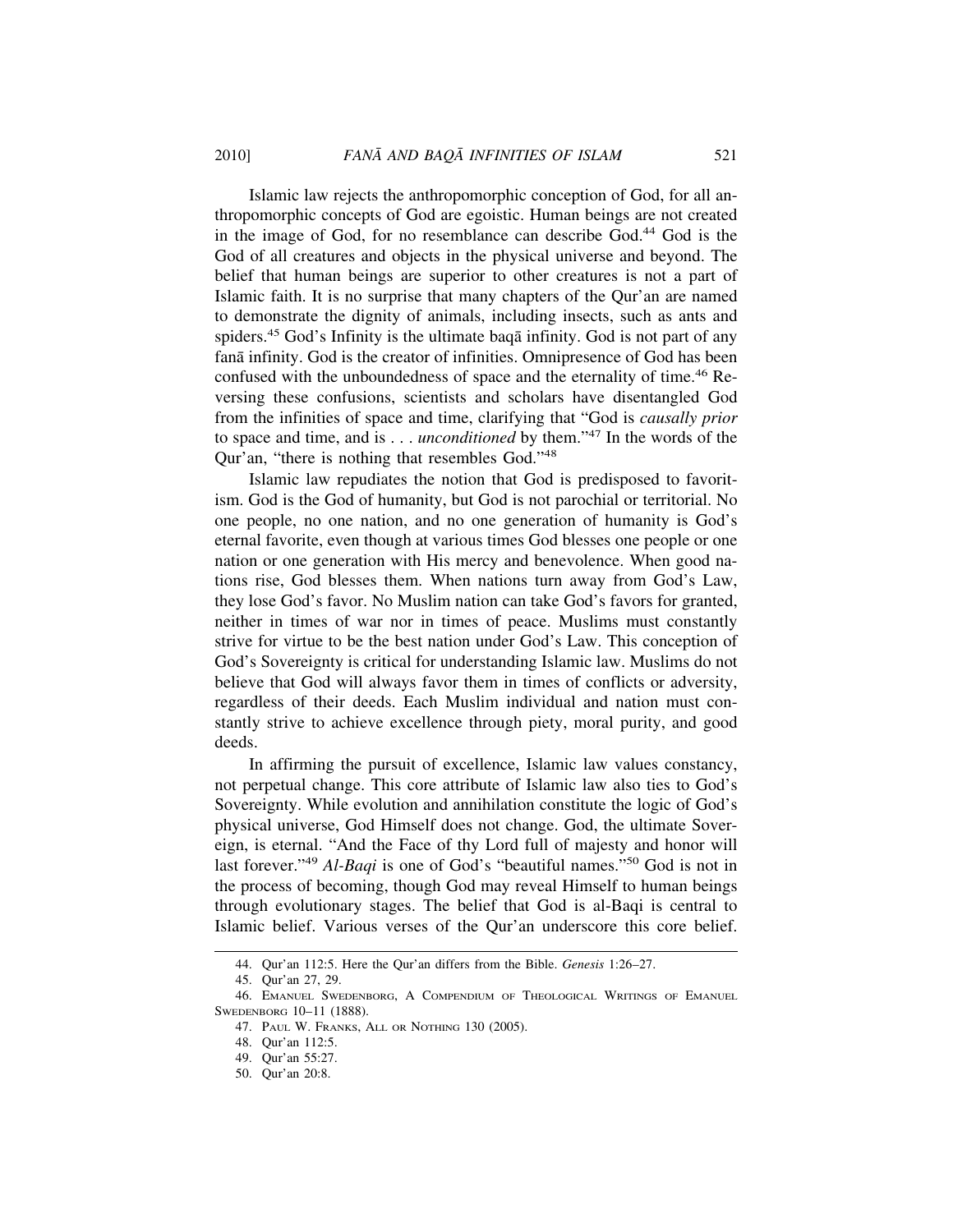"God is eternal, the uncaused Cause of all being."51 He does not sleep, nor does he need any rest.<sup>52</sup> God knows no fatigue.<sup>53</sup> God is ever-living and self-subsisting.<sup>54</sup> What God has created is subject to evolution and destruction, but God Himself is eternal.<sup>55</sup> God has no beginning and no end. God is not confined to space or time.<sup>56</sup> God is in complete control of His creatures, including Satan.<sup>57</sup> God is subject to no accidental or deliberate destruction. God cannot die. This assurance of God's eternal authority over the physical universe allows Islamic law to remain firm while the human condition suffers disorientation or confusion.

Islamic law, though constant, is not dogmatic. It is constantly pursuing and embracing knowledge and truth. This constant adjustment to knowledge and truth is part of submission to God's Sovereignty. God's Sovereignty refers to the unlimited presence and power of God that no human system can conclusively comprehend. But this sense of God's Sovereignty, His unboundedness, is more an attribute of the limited knowledge that human beings command. As humans learn more about the physical universe and new systems of knowledge and truths are discovered through effort and experience, Islamic law stands ready to embrace these new systems. In this sense, Islamic law is progressive and scientific. No contradiction exists between truth and Islam, between knowledge and Islamic law. Contradictions are human misunderstandings, failures of human comprehension and imagination. No contradiction exists in God's Law.

#### *B. Basic Code*

The Basic Code, consisting of the Qur'an and the Prophet's Sunnah, contains God's Law. The baqa of the Basic Code carries a distinct meaning. The Basic Code is eternal; it is immune to change or annihilation. In conventional understanding, an object, a phenomenon, or a text is permanent if it experiences no change or if it survives change without losing its core principles. But baq $\bar{a}$  is more than permanence. What is baq $\bar{a}$  undergoes no change in the physical universe and it remains after annihilation of the physical universe. The Basic Code is not part of the physical universe even though it applies to the physical universe. No change in human condition,

<sup>51.</sup> Qur'an 112:2–3.

<sup>52.</sup> Qur'an 2:255. This verse, called the Verse of the Throne, is, according to the Prophet, the most important verse of the Qur'an and its value equals one-fourth of the Qur'an.

<sup>53.</sup> *Id.*

<sup>54.</sup> *Id.*

<sup>55.</sup> Qur'an, *passim*. This paradigm of God's eternality and His creatures' transience informs the core of Judaism, Christianity, and Islam. Sanaullah Mir, *Ibn Rushd's Hermeneutical Strategy*, 25 AL-HIKMA 41, 55 (2005), *available at* http://www.pu.edu.pk/phill/alhikmat/images/Al-PDF/ MIR%20Ibn%20Rushd%20Strategy.pdf.

<sup>56.</sup> *Id.*

<sup>57.</sup> *Islamic Battlefield*, *supra* note 3, at 29; Qur'an 2:255.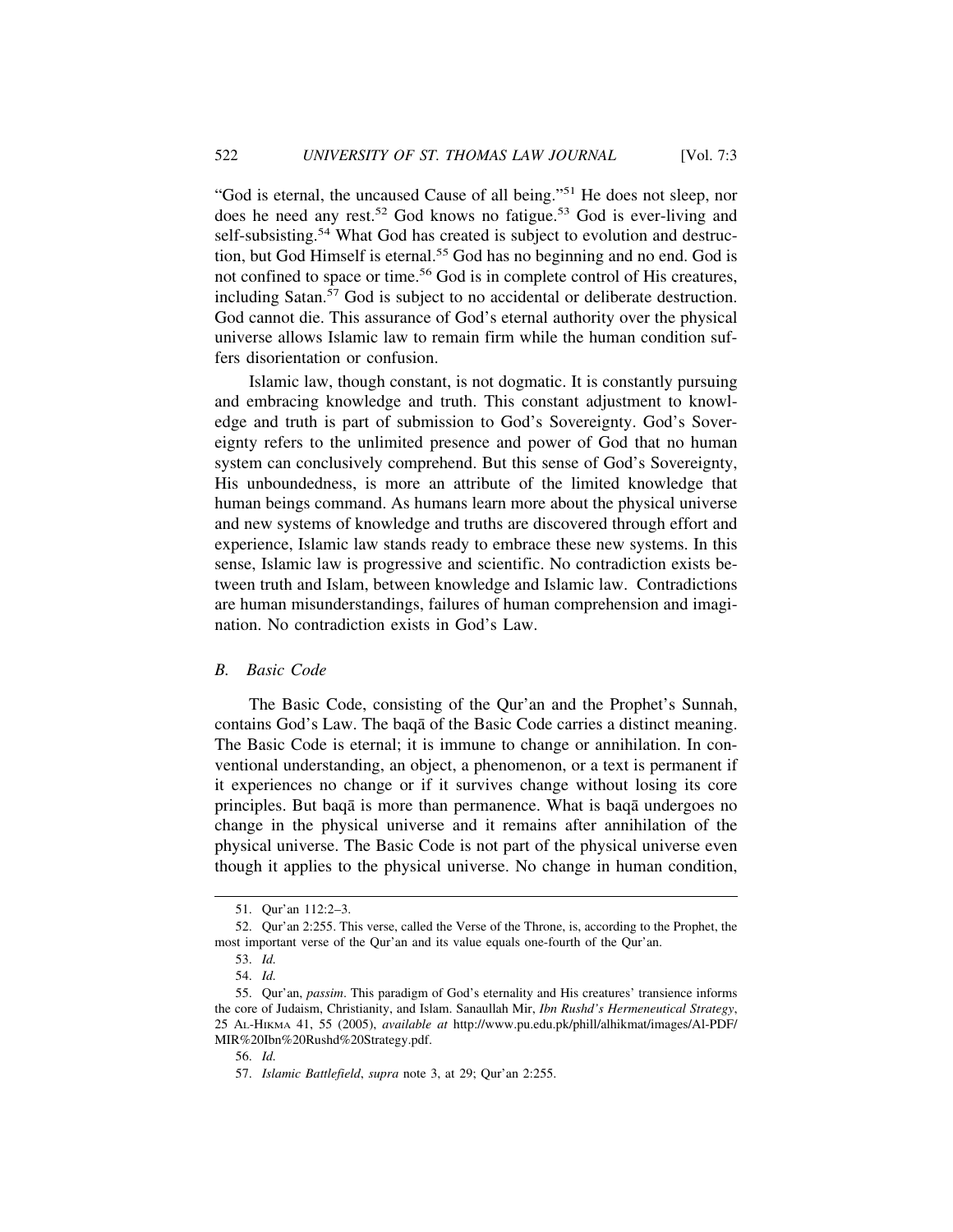no conception of modernity, and no new truth can invalidate the Basic Code.

Here one clarification is critical. The baqa of the Basic Code represents the internal viewpoint of Muslims,<sup>58</sup> derived from the first principles of Islamic law.<sup>59</sup> The baqa of the Basic Code is an Islamic belief; non-Muslims are not bound by it. Even believers in God may have varying conceptions of God's Law. Some may believe in one revealed book, but not in others. Non-believers may not recognize God's Law, much less that it is eternal. They may argue that divine texts are human concoctions attributed to a non-existent God. According to the Basic Code, however, not all human beings will accept God's Law. Muslims cannot impose the Basic Code on non-believers. Non-Muslims living in Muslim communities may continue to practice their religion or become Muslims. No one can be compelled to adopt Islam. The Basic Code concedes no power to any Muslim, including Prophet Muhammad, to change anyone's faith or faithlessness.<sup>60</sup>

As noted above, the Basic Code has two distinct divine texts, the Qur'an and the Prophet's Sunnah. The Qur'an is the Word of God, revealed in portions to Prophet Muhammad in the seventh century over a period of twenty-two years, that is, from  $610-632$ .<sup>61</sup> Each portion of the Qur'an offered solutions to concrete spatio-temporal problems that the Prophet or his followers faced in the physical universe.<sup>62</sup> The Prophet's Sunnah, though divine, is not the Word of God. Yet it is an integral part of the Basic Code. The Sunnah emanated from applications of the Qur'an to concrete problems. Since the Sunnah is closely tied to the Qur'an, it reflects God's Law. Though the Basic Code was revealed in response to the seventh-century conditions, beliefs, and practices of Arab pagans, Jews, and Christians, God's Law contained in the Basic Code is neither territorial nor temporal. The Basic Code was rendered in the seventh century but it is not situated in that spatio-temporality.

<sup>58.</sup> *Islam as Intellectual Property*, *supra* note 3, at 632–33.

<sup>59.</sup> Jurisprudence struggles to find the ultimate basis for legitimacy of any legal system. For further discussion of this point in the context of the legality or revolution, see *Legal Theory*, *supra* note 5, at 18–21. *See also* Philip Soper, *Making Sense of Modern Jurisprudence: The Paradox of Positivism and the Challenge for Natural Law*, 22 CREIGHTON L. REV. 67, 77 (1988–89).

<sup>60.</sup> Qur'an 2:256.

<sup>61.</sup> This historical rooting, however, neither affirms nor refutes the permanence of the Basic Code. The historical rooting places the origin of the Qur'an in finite time and space. Despite its origin in seventh-century Arabia, the Qur'an is confined to no particular time and place. Even scientific laws, such as the law of gravity, may be discovered in specific time and place. Yet its permanence cannot be confined to time and place where the law was discovered. According to Muslim belief, the Qur'an predated its revelation, and its permanence has little to do with its revelation to the Prophet of Arabia in the seventh century.

<sup>62.</sup> This is called *asbab nazool* or the cause of the revelation.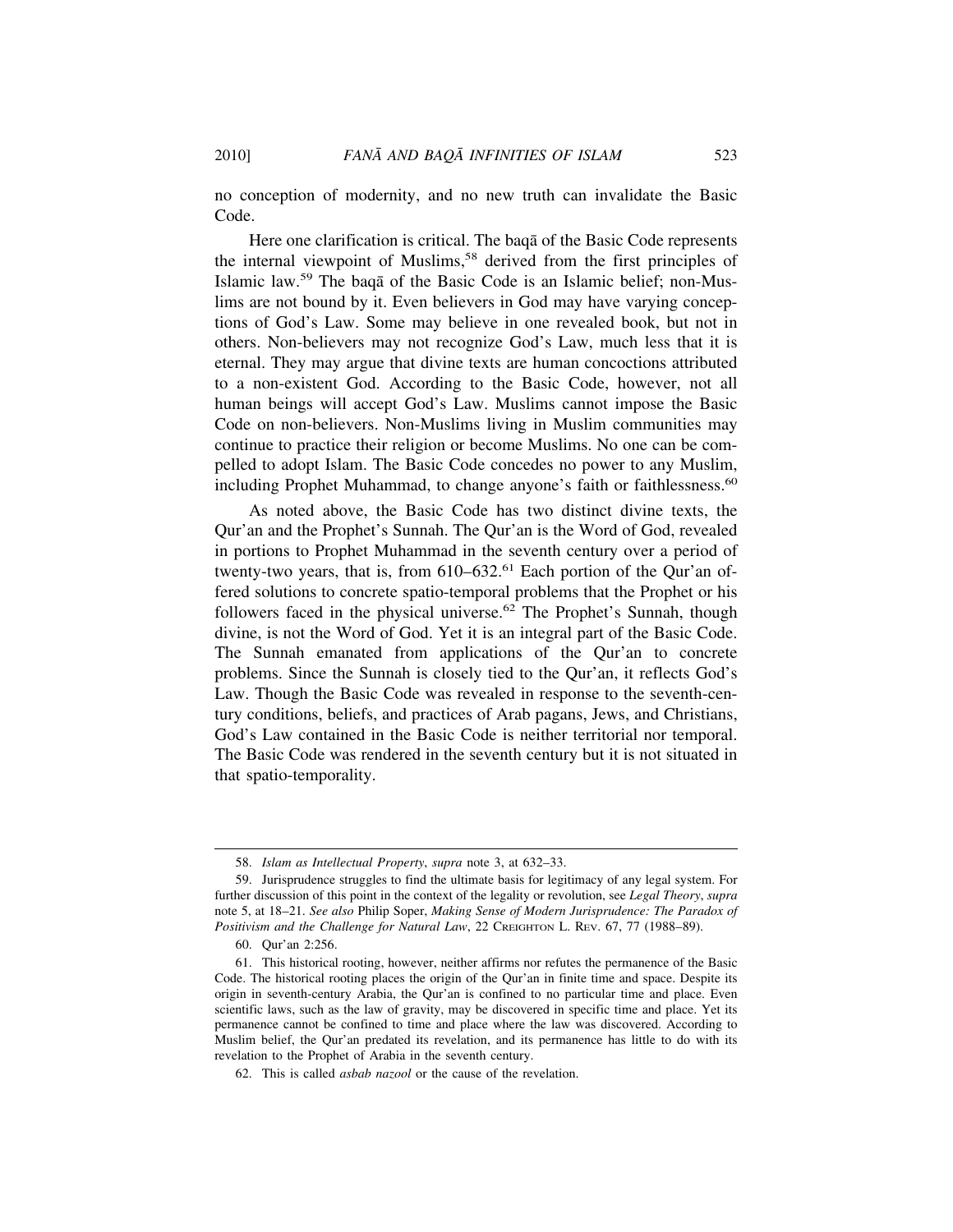The Qur'an, the supreme source of Islamic law, provides certainty and stability to the notion of law. The Qur'an is the baqa source of Islamic law because its revealed text cannot change with spatio-temporality. Its revealed words cannot be moved or reordered within the text to generate new meanings. Additionally, the Qur'an will not change despite successive interpretations attributed to its text.<sup>63</sup> The Our'an is a finite text. It is quantifiable because its words can be counted and determined. The Qur'an has a textual beginning and a textual end. Its text is defined. The first verse of the Qur'an was revealed in 610. The last verses of the Qur'an were revealed just before the Prophet died. The integrity of the text, preserved in writing and in memory for over fourteen centuries, demonstrates its permanence in the physical universe. The meaning of the Qur'an may evolve in the physical universe but the Qur'an itself is immune from alteration.<sup>64</sup>

Arguably, the Qur'an can be changed, modified, or repealed in the physical universe. For example, nothing prevents a person or a community from changing the text of the Qur'an or publishing a corrupted version of its chapters or verses. The Qur'an may also be shortened by removing certain verses or entire chapters. Likewise, a person may add new chapters or verses to the text of the Qur'an. Although such changes are physically possible, Muslims would not accept any such alterations. That the Qur'an cannot be altered is an inter-generational compact among Muslims, a compact that so far has withstood the test of time. In the unlikely event under which Muslims might agree to alter the Qur'an, the Qur'an's original text would still be unchanged. If by chance, the Qur'an is completely lost, the historical memory that such a text existed for numerous centuries would testify to its baqā. Even if historical memory is obliterated, the Qur'an is still eternal. The Qur'an's baqa, which God Himself has promised to preserve, is a fact that Muslims accept as an article of faith.<sup>65</sup>

The Qur'an, though an independent book of revelations, is an integral part of a series of divine texts that God has been revealing to human beings from time immemorial. The Qur'an itself mentions God's revelations to prophets preceding Prophet Muhammad, specifically naming "Abraham, Isma'il, Isaac, Jacob and the Tribes, Jesus, Job, Jonah, Aaron, Solomon, and David."66 In addition to mentioning prophets who received God's Law, the Qur'an affirms the books that contain these messages, naming the Torah, the Injeel (New Testament), and the Zaboor (Psalms).<sup>67</sup> For a complete understanding, the Qur'an must be read along with the Torah, the New Testa-

<sup>63.</sup> Interpretations that aim at changing the Qur'an's core message will be unacceptable to Muslims of all generations.

<sup>64.</sup> *Islam as Intellectual Property*, *supra* note 3, at 643–47.

<sup>65.</sup> Qur'an 85:21–22.

<sup>66.</sup> Qur'an 4:163.

<sup>67.</sup> Qur'an 17:55.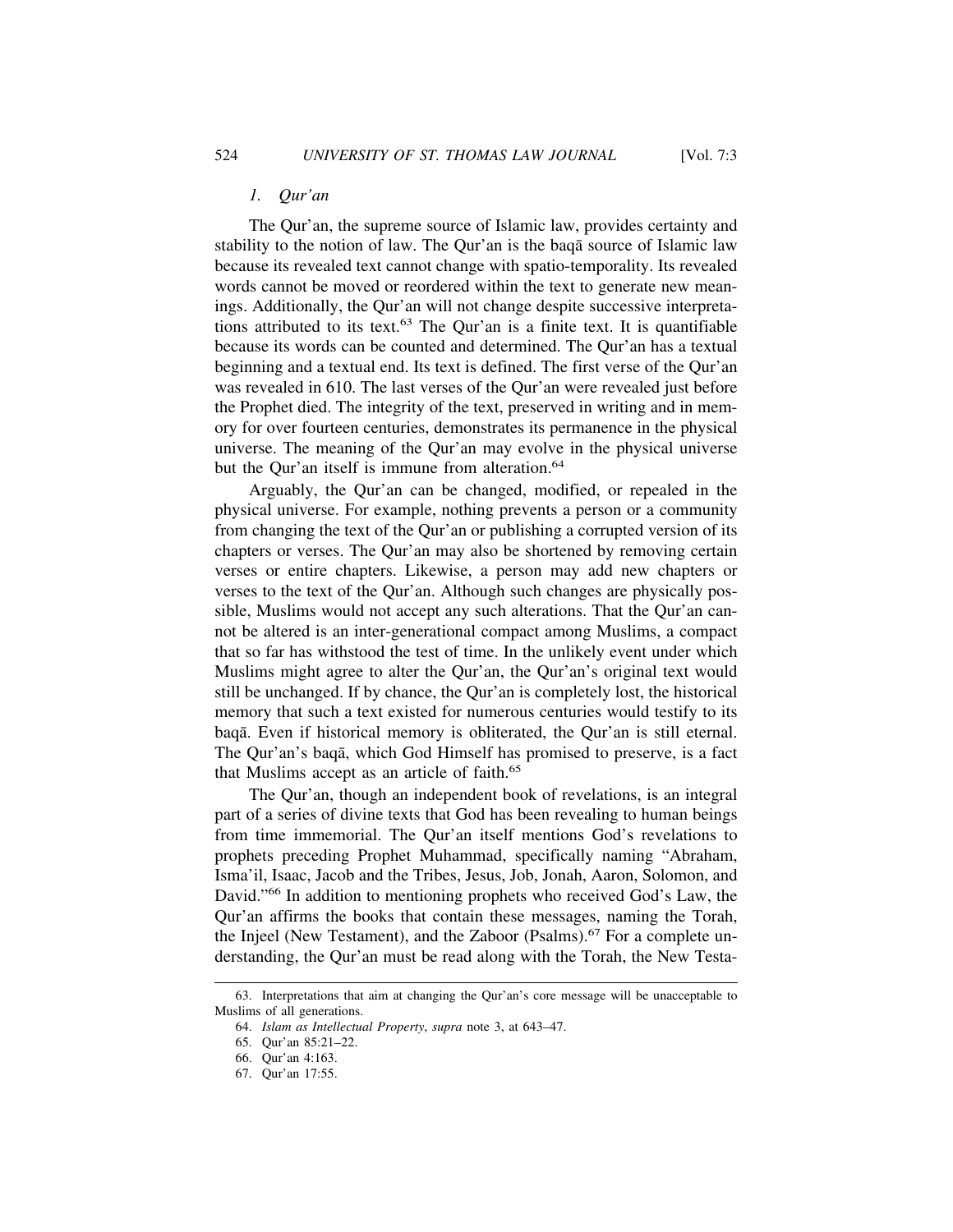ment, and other divine texts. Although divine texts have been revealed to different prophets in different languages at different times, all originate from the same source, One God. The Mother Book, the original source, sublime and full of wisdom, from which all divine texts are revealed, is permanently secured in God's presence.<sup>68</sup>

Although the Qur'an's text as revealed in Arabic is immune from alteration, its understandings may change from time to time. The Qur'an is timeless and universal, so it appeals to Muslims of successive periods, diverse cultures, civilizations, levels of economic and social development, states of knowledge, and stages of spirituality. Each generation of Muslims understands the Qur'an in ways that another generation may not. Arabic-speaking linguists may enjoy the beauties of the Qur'an not accessible to others. Jurists and scholars may understand the legal wisdom of the Qur'an in ways not open to lay Muslims. Communities emerging from superstitions may take centuries to appreciate the truth that the Qur'an teaches. Scientific communities may understand the Qur'an in ways not apparent to communities before them. The Qur'an generates plural, dynamic, and diverse interpretations. As a divine text, however, it provides guidance for all the peoples of the world. Thus, no nation, linguistic group, religious denomination, or clergy has exclusive ties with the Qur'an. Anyone may learn the Qur'an but no one may claim a monopoly over its understanding.

#### *2. Prophet's Sunnah*

While the Qur'an is eternal, the question arises whether the Prophet's Sunnah, the second part of the Basic Code, is also a baqa source of law. The Prophet's Sunnah, composed of Prophet Mohammed's traditions (sayings, deeds, decisions, and silence over distinct matters) is essentially the "case law" derived from, and compatible with, the divine text of the Qur'an.<sup>69</sup> The Prophet's Sunnah supplements the Qur'an, just as case law supplements a legal text. The Prophet was the first and the most reliable interpreter and enforcer of the Qur'an. Since the Qur'an was revealed to him, the Prophet understood both the text and spirit of the Qur'an. Al-Ghazali correctly observes that the Prophet's personal integrity is the foundation of Islam since no one else but the Prophet knew the difference between the Qur'an and the Prophet's personal views.70 The Prophet was the exclusive source of both transmissions and there was no objective standard for anyone to separate the Word of God (*al-kitab*) from the Prophet's wisdom (*alhikma*). Founded on the Prophet's personal integrity, the Prophet's Sunnah

<sup>68.</sup> Qur'an 43:4. The Mother Book means the ultimate source of all revelations given to various prophets over the centuries.

<sup>69.</sup> *Islam as Intellectual Property*, *supra* note 3, at 643.

<sup>70.</sup> ABU HAMID AL-GHAZALI, AL MUSTAFSA MIN ILM AL-USUAL 137 (Ahmad Zaki Mansur Hammand trans., 1987).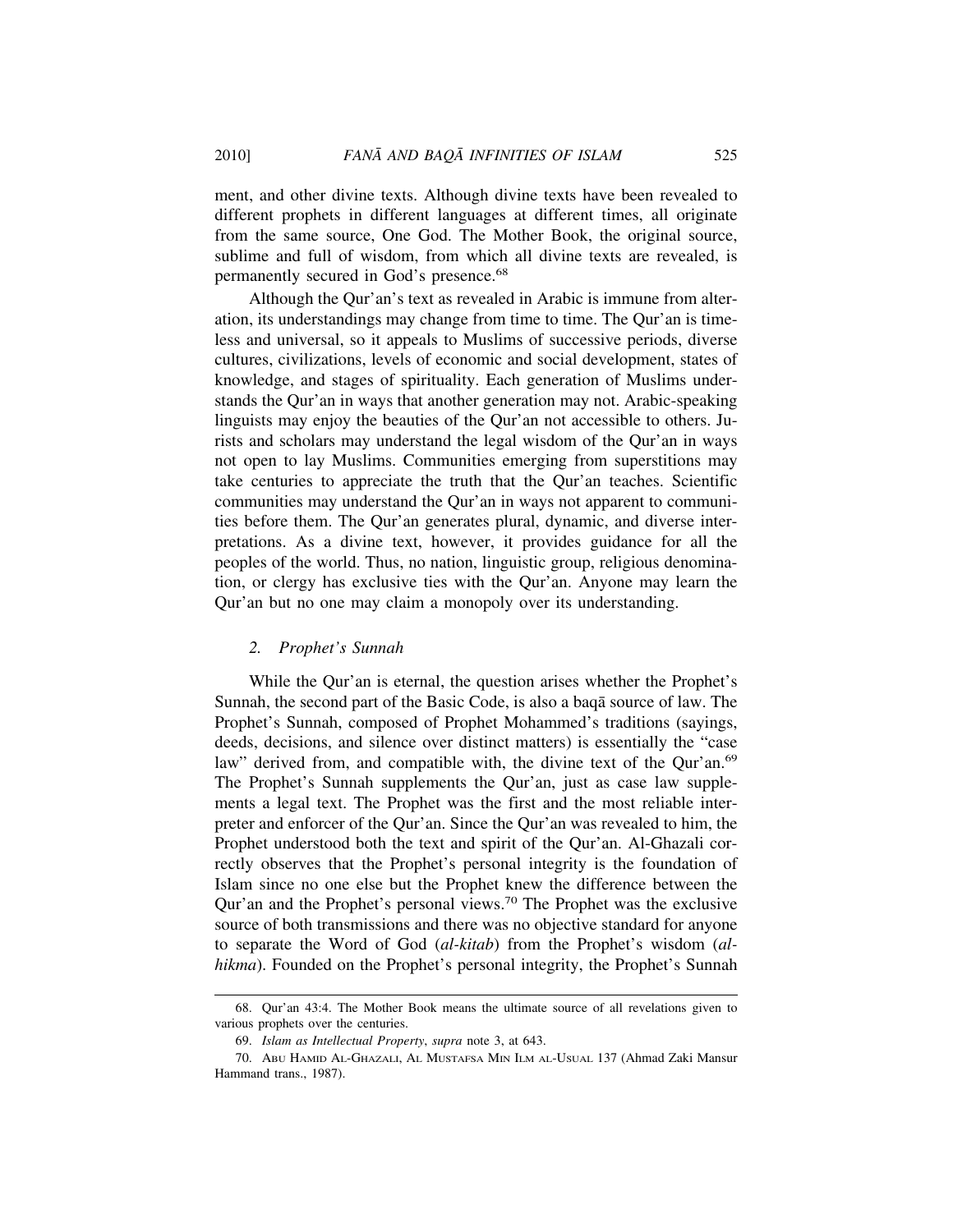is obligatory even if it supplements the Qur'an in ways that seem to depart from the plain meaning of the Our'an.<sup>71</sup>

The baqā claim about the Prophet's Sunnah needs clarification because the Prophet's traditions were not scientifically authenticated until over two centuries after his death. Numerous false traditions had been manufactured to shape social, political, and economic outcomes of Islamic law.72 The verification process that was used to separate authentic traditions from false ones was tedious and controversial. Sunnah scientists, such as Imam Bukhari and Imam Muslim, developed sophisticated investigative techniques to verify the substance and transmission of authentic traditions. Gradually, Muslim communities of scholars developed a ranking system to classify the Prophet's traditions. Traditions that could not be meticulously verified were regarded as weak or were confined to the narrowest circumstances in their applications.73 Underlying the resulting compilation of Mohammed's authentic traditions was the understanding that the Prophet's traditions can offer explanations of the Qur'an, but they cannot contradict the Qur'an's basic principles.

The contradiction doctrine, however, is not a license for jurists to effectively annul authentic traditions. One might maintain that the Prophet's traditions that are not related to the Qur'an, or which appear to contradict the Qur'an, constitute a distinct and separate genre of traditions that must not be blended with traditions that interpret and enforce the Qur'an. Such a distinction has little appeal in Muslim juristic circles. It would be hard to demonstrate that a certain tradition is totally incompatible with the letter and spirit of the Qur'an. Such a tradition, if one could be found, would likely fail the authenticity test in the first place. Jurists must not, however, be quick to find contradictions. Instead, they must exert intellect to find compatibilities. For example, in an authentic *hadith*, the Prophet prohibited men (not women) from wearing silk clothes.<sup>74</sup> The Our'an approvingly mentions silk clothes, which the residents of paradise would wear.75 The Sunnah prohibition of silk clothes, however, relates to the earthly life and not paradise. It therefore cannot be set aside on the theory that the silk hadith contradicts the Qur'an. The Prophet's rulings, if authenticated as genuine, are part of the Basic Code and no interpretation can abrogate their obligations or enforcement.

In examining the Prophet's traditions, a sophisticated methodology is needed to separate traditions that are legally binding from the ones that

<sup>71.</sup> *Jurodynamics*, *supra* note 3, at 256–61.

<sup>72.</sup> *See* SUHAIB HASAN, AN INTRODUCTION TO THE SCIENCE OF HADITH (1994), *available at* http://islamworld.net/docs/hadith.html.

<sup>73.</sup> *Islam as Intellectual Property*, *supra* note 3, at 645.

<sup>74.</sup> SAHIH BUKHARI, Hadith 372, *available at* http://www.guidedways.com/book\_displaybook-8-translator-1-start-20-number-364.htm.

<sup>75.</sup> Qur'an 18:31.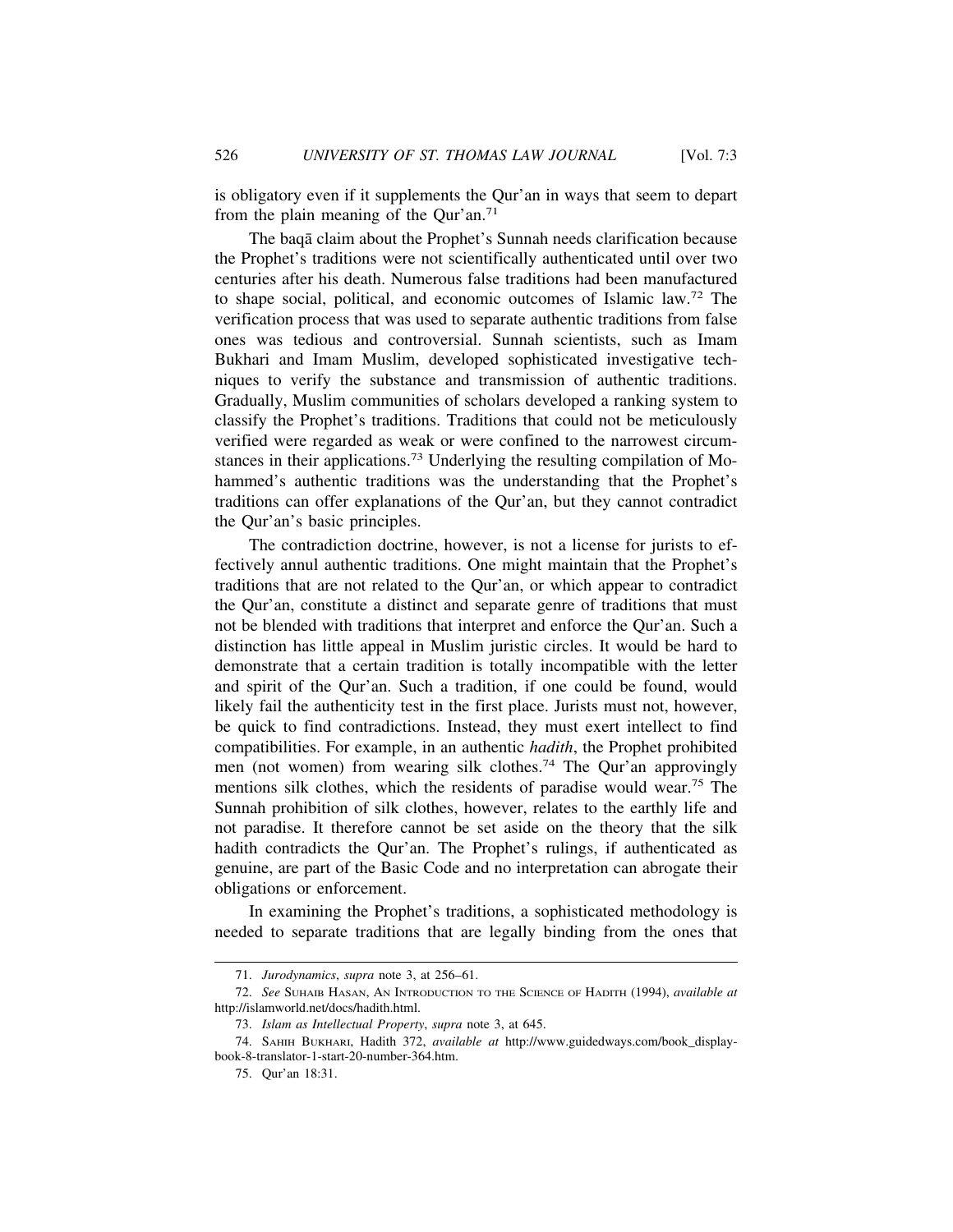simply demonstrate the Prophet's personal preferences.<sup>76</sup> For example, the Prophet loved to eat honey and other sweets.<sup>77</sup> Muslims may eat sweets but they are under no obligation to do so. As a general principle, Muslims are free to adapt their lives in accordance with the Prophet's personal preferences. The Prophet, however, did not wish to impose his personal preferences on believers as legal obligations. The science of Sunnah is highly complex and not every tradition, regardless of its authenticity and legal import, is automatically admitted into the Basic Code.78 Only authentic traditions that articulate legal rights and obligations compatible with the Qur'an are part of the eternal Basic Code.

The Prophet's Sunnah is a baqa source of Islamic law in the sense that no human authority, including jurists and rulers, can overrule the Prophet's traditions or interpretations of the Qur'an. Once Sunnah scientists declare a Prophet's tradition to be authentic and legally binding, the tradition is a permanent legal provision of the Basic Code. Here, again, permanence means that rights and obligations contained in the authentic tradition cannot be set aside. Just like the Qur'an, however, the Prophet's traditions are open to good faith interpretations.<sup>79</sup>

#### IV. FANĀ SOURCES OF LAW

Whereas the baqa sources of law are divine, the fana sources of Islamic law emanate from human intelligence. The fana sources of Islamic law include *dastour* (constitution), *fiqh* (jurisprudence or exegetical law), *ganun* (legislation), and *siyar* (international law).<sup>80</sup> They constitute Islamic positive law. As Muslim empires, nations, and communities surfaced in different parts of the world, the corresponding fana sources of Islamic law emerged, developed, and matured. New fana sources replace old sources, responding to the evolution of social and economic life. In every period of Islamic civilization, the fana sources of law adapt to changing realities. Furthermore, the fana sources of Islamic law may vary from nation to nation. For example, the constitution, statutes, and local customs are not the same in Iran as they are in Saudi Arabia. Given the cultural, linguistic, and social diversity of Muslim communities, Islamic positive law acquires distinct lo-

<sup>76.</sup> *Jurodynamics*, *supra* note 3, at 251.

<sup>77.</sup> SAHIH BUKHARI 65:342, *available at* http://www.guidedways.com/book\_display-book-65-translator-1-start-50-number-334.htm.

<sup>78.</sup> This point is clarified in detail in another article. *See Jurodynamics*, *supra* note 3, at 266.

<sup>79.</sup> The Prophet's Sunnah imposes constraints on any free-ranging interpretation of the Qur'an, and vice versa. Thus, the two supreme sources furnish internal checks and balances to limit innovative interpretations.

<sup>80.</sup> Local customs and case holdings are also part of Islamic positive law. They too can evolve and phase out of existence. Local customs provide diversity to Islamic law as they are distinctive to Muslim cultures and may vary among cultures and regions. Case holdings are also becoming an important source of Islamic positive law, particularly in countries where there is a tradition of reporting and relying on prior precedents.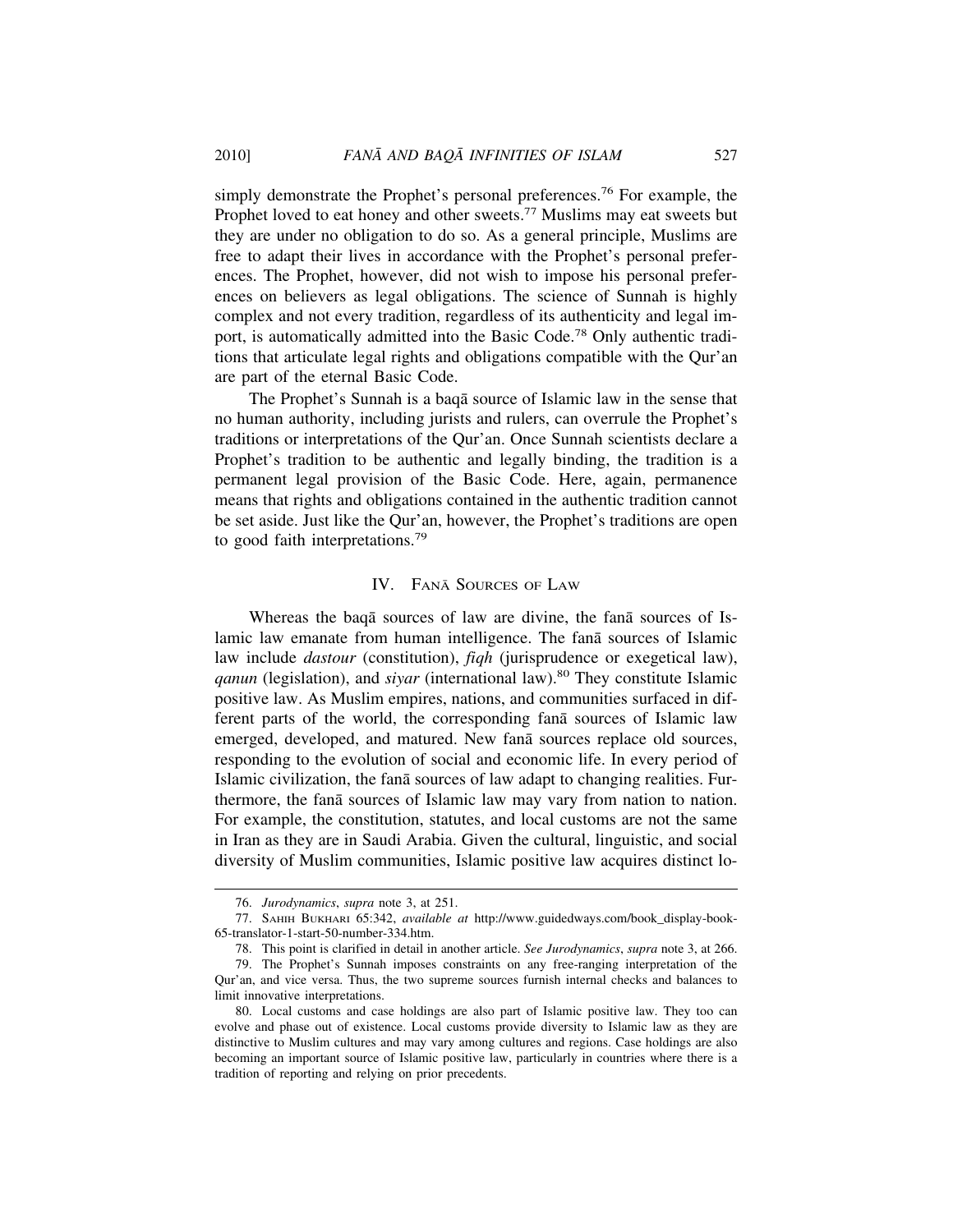cal flavors. This diversity follows God's Law, for the Qur'an describes "tribes and nations" as natural aggregative communities that human beings need to foster intimacy and familiarity among themselves.<sup>81</sup>

The fana sources of law, representing evolutionary forces of human conditions, are open to infinite revisions. Fana law is positive law—a law of trial and error. First, each fanā source itself, whether it is the constitution, legislation, or fiqh, is prone to error and, therefore, subject to amendment and repeal. Second, each fanā source is open to interpretation and modification for the reduction of error. Seeking to minimize error and promote utility and goodness, the fana sources of Islamic law experience evolution, mutation, and extermination. Since Islamic positive law is inherently imperfect and prone to error, no constitution, statute, treaty, custom, or other fana source is either sacred or immutable. Each fana source of law serves a utilitarian purpose, and some of its rules may be modified or discarded when they are no longer relevant or useful.

The fana sources of Islamic law share numerous elements with secular law. Both are positive law, products of human intelligence, and formulated by human beings for human beings. Both can be made and unmade. Both serve to regulate human relations, solve problems, and undergird social order and security. A fundamental distinction separates the fana sources of Islamic law from secular law, however, because the fana submits to the supremacy of God's Law. Secular law does not. The fana sources of Islamic law do not cultivate human ego, while secular law does. As noted before, the Qur'an warns that "the laws of Pharaoh were not rightly-guided"<sup>82</sup> because Pharaoh and his chieftains ruled from a position of ego and refused to submit to God's Law.<sup>83</sup>

The submission principle, discussed in Part V, requires the fana sources of Islamic law to submit to God's Law. When a positive source of law submits to the Basic Code, it becomes a fana source of Islamic law. By submission, however, no fanā source becomes divine or part of God's Law. God's Law must never be confused with human understandings and applications of God's Law, and a divine text must never be confused with human gloss on the divine text. With this caveat in mind, note that the fana sources of Islamic law are constructed in the divine shadow of the Basic Code. They emanate from the spiritual sensibilities of Muslim lawmakers, judges, and jurists. Men and women empowered to construct the fana sources of Islamic law cannot be atheists or non-Muslims. They are believers; they make legislation, decide cases, and interpret the Basic Code in the luminous light of Islamic faith.

<sup>81.</sup> Qur'an 49:13.

<sup>82.</sup> Qur'an 11:97.

<sup>83.</sup> Qur'an 28:38 (Pharaoh asks his chieftains to take him as god); 79:24 (Pharaoh claims to be god).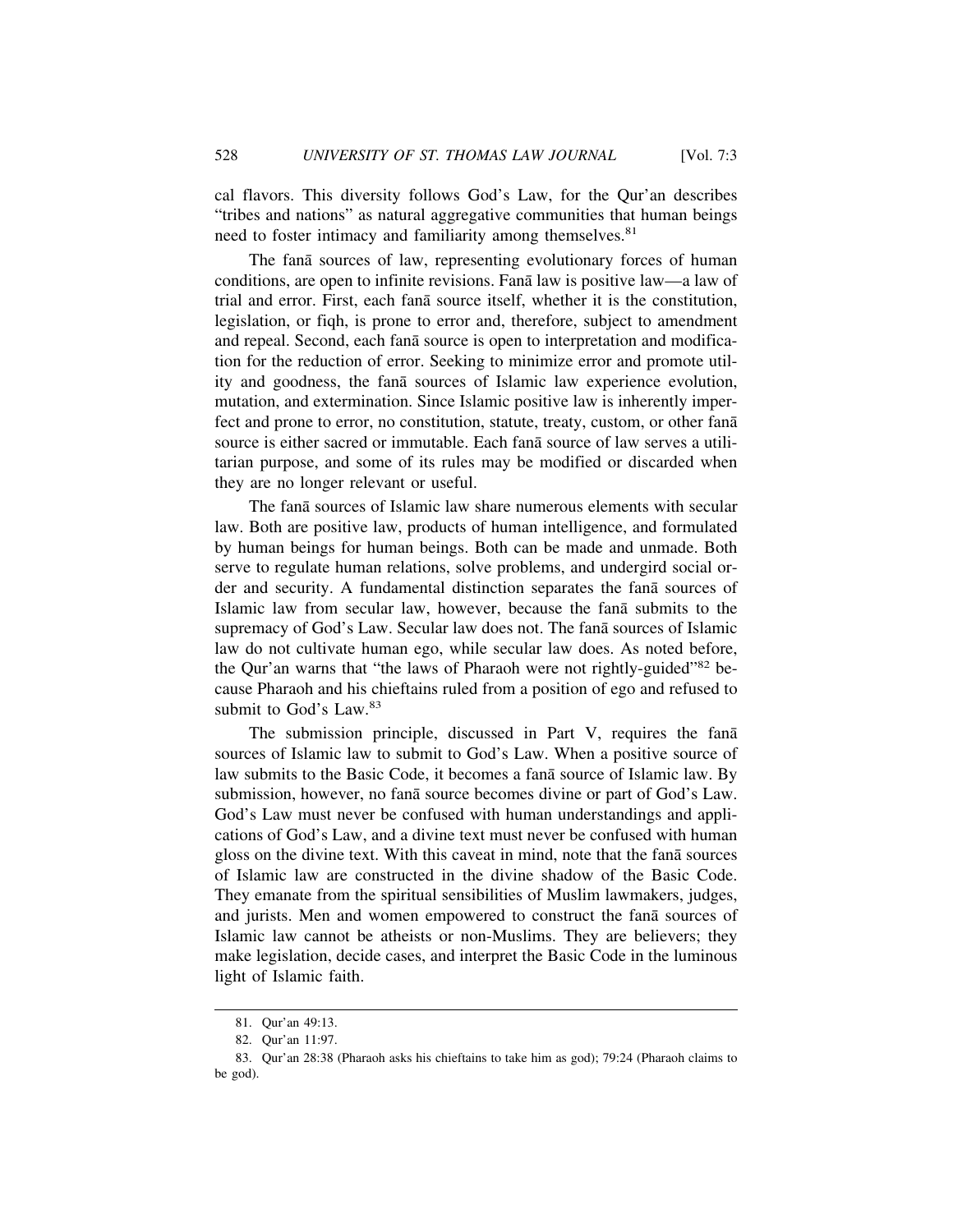#### *A. Fiqh*

Figh is the oldest fana source of Islamic law. Figh is the law derived from divine texts with exegetical methodologies, such as literalism and analogy. For centuries, fiqh has been the primary source of Islamic positive law. Fiqh continues to be a contemporary source of Islamic law. It is important to understand that interpretations of the Basic Code are not divine. Both classical and contemporary interpretations constitute a fana source of Islamic law.<sup>84</sup>

In contrast to the Basic Code, which is permanent and consistent, the fiqh interpretations of the Basic Code are dynamic and evolutionary. No generation of Muslims is permitted to alter the Basic Code. Instead, each generation of Muslims may interpret the Basic Code according to its understanding, level of knowledge, and social needs. One period of civilization may not need some of the interpretations that were the most relevant to a different era. New interpretations may resolve issues that prior generations did not have or could not settle. New challenges may require modification of older interpretations. The Basic Code is permanent, but its interpretations are not.

#### *1. Fiqh Attributes*

Enormous confusion was introduced into Islamic law when classical fiqh was taken to be the final interpretation of the Basic Code—a phenomenon otherwise known as the closure of *ijtihad*. Classical fiqh is a body of law derived from specific interpretations of the Basic Code in the early centuries of Islam. Classical fiqh added groundbreaking rules to numerous interpretive series or fields of Islamic law, including the law of contracts, family law, decedent estate, and rules dealing with non-Muslims. Each series of fiqh was developed and nuanced to meet situations of real life. The founders of fiqh were holy men, but they were not prophets. The following attributes of fiqh define what fiqh is and what it is not.

First, classical fiqh must not be confused with the permanent Basic Code. Classical fiqh is an interpretative series of the Basic Code. It is not the final word in the interpretive series. Fana infinity allows no generation of Muslims to preclude the fiqh series from further progression and development. A school of fiqh (*madhab*) and an era of interpretation may furnish new rules for the interpretive series. Successive generations of jurists benefit from legal treasures of the past. They do not squander or ignore them. They learn from the wisdom of past interpretations. Each generation of jurists, however, after careful deliberation, may lawfully alter the series.

<sup>84.</sup> Muslim philosophers and jurists developed and debated numerous issues related to Divine Infinity; however, they did not fully discuss the infinity of Islamic law. Among them, most prominent are al Kindi (d. 873), Ibn Sina or Avicenna (d. 1037), Al Ghazali (d. 1111), and Ibn Rushd or Averroes (d. 1198).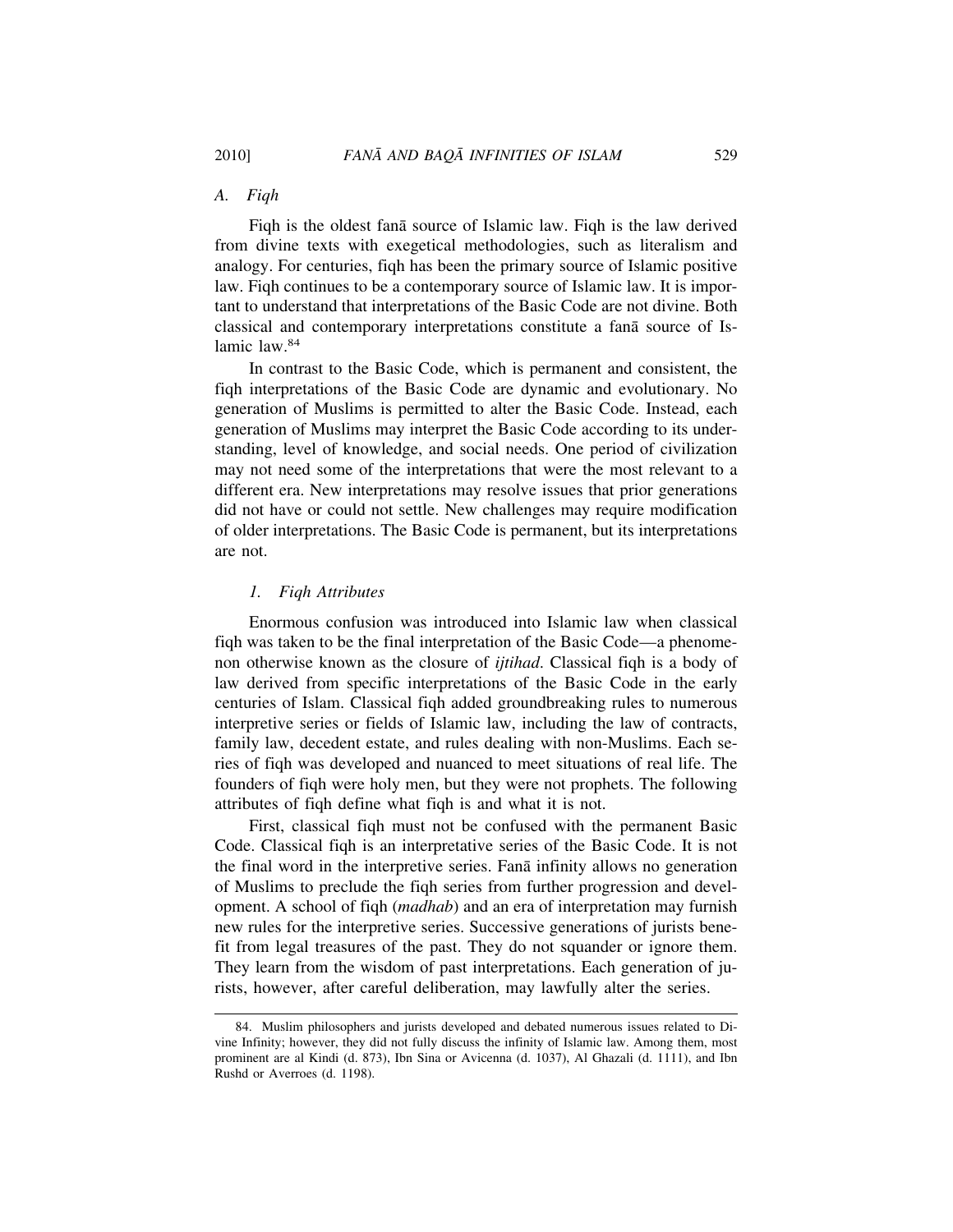Second, each era of fiqh interpretation is rooted in spatio-temporal specificities. The classical period was rooted in the culture and social conditions of early Muslims. This era, though it covered complex geographical and cultural maps, was essentially Arabic. Contemporary Islam is highly complex since millions of Muslims live outside the Arab Middle East. The Islamic cultures of Indonesia and Malaysia bear little resemblance to those of Saudi Arabia. The contemporary era of high-speed technologies also bears little resemblance to the pastoral culture of Makkah and Medina, the holy cities where the Qur'an was originally revealed. Even within the contemporary world, the needs of Chad, a destitute Muslim nation, bear little resemblance to the United Arab Emirates, an international center of capital markets. The interpretations of the Basic Code in the classical era may or may not serve the needs and interests of contemporary Indonesia, Chad, or even Saudi Arabia.

Third, although the Basic Code itself is permanent, fiqh interpretations may or may not be. Some fiqh interpretations might indeed be permanent if successive generations of Muslims find these interpretations to be valid and useful. Each era is transient. No era of fiqh interpretation is vested with permanence, regardless of the piety of its founders. The rulings of classical fiqh may endure for centuries, but no interpretative series of any era can be equated with the Basic Code's permanence. Likewise, legal methods, such as analogy and consensus, which classical jurists deployed to interpret the Basic Code, need not be discarded as they may also continue to inform future interpretations of the Basic Code. Classical legal methods do not, however, preempt the emergence of new legal methods that may be introduced to understand the Basic Code's meaning.

Fanā infinity empowers each generation of Muslim jurists to adopt its own legal and exegetical methodologies to interpret the Basic Code. No era of interpretation, however, possesses any divine authority to close the interpretive series. Each generation of Muslims interprets the Basic Code to meet its needs and to resolve issues that previous generations either did not confront, ignored, or resolved in ways no longer acceptable. An infinite number of rules may be extracted from the Basic Code; therefore, the fiqh series are potentially infinite.<sup>85</sup>

Finally, and most importantly, Islamic fiqh permits no interpretive revolution.86 In interpreting the Basic Code, the doctrine of precedent serves as a stabilizing force.<sup>87</sup> Precedent provides continuity and prevents

<sup>85.</sup> This Article, however, does not discuss interpretive theories or exegetical rules of textual construction.

<sup>86.</sup> Consider a mathematical series of prime numbers: (1, 2, 3, 5, 7, 11, 13 . . .). An entry of 15 or 16 will violate the logic and pattern of the series because 15 and 16 are not prime numbers and thus do not belong to the series.

<sup>87.</sup> For common law, see Roscoe Pound, *The Theory of Judicial Decision*, 36 HARV. L. REV. 641, 648–49 (1922–23); for Islamic law, see *Second Era of Ijtihad*, *supra* note 3, at 356.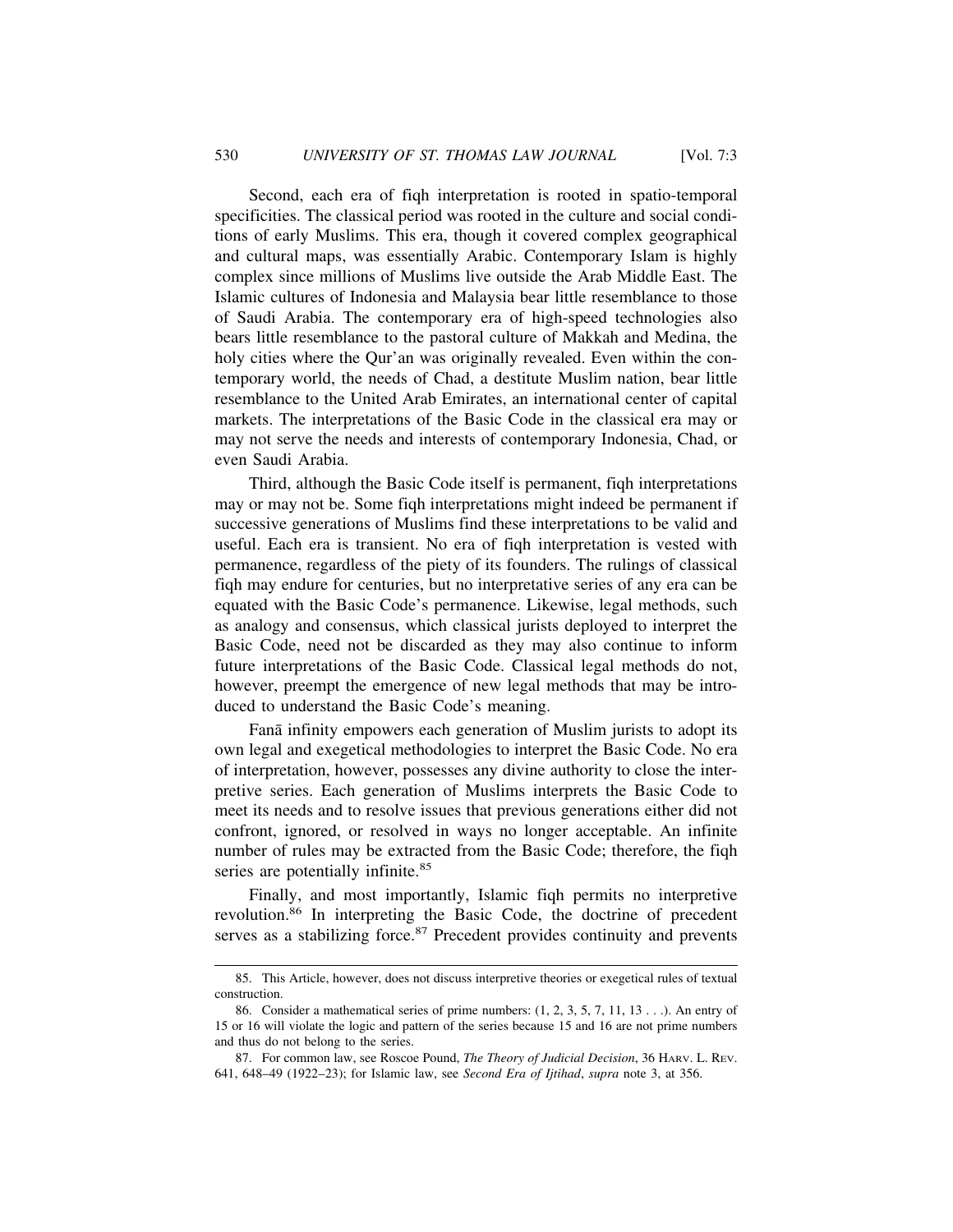normative shocks to the enterprise of Islamic fiqh. While each generation of jurists may freely interpret the Basic Code, no generation is allowed to subvert prior interpretive series by lifting all methodological constraints and completely discarding all previous entries. A strong presumption of continuity applies to fiqh. Each new rule that may be lawfully added to or subtracted from an interpretive fiqh series must satisfy the logic, pattern, and historical ethos of the series. An interpretive series of Islamic law is rarely open to any and all entries. Each new interpretive entry must respect the absolute presumption that the Basic Code is divine and permanent. Furthermore, no new entry contrary to clear ordainments of the Basic Code can be allowed. For the sake of continuity, any new interpretation that can potentially subvert the series, defy its logic, or that deviates from its pattern can have no part in the interpretive series.

#### *2. Text-Skepticism*

Islamic exegetical methodologies are not founded on text-skepticism. Islamic law rejects the thesis that divine texts are so porous that resourceful judges and jurists can extract diametrically opposing rules from the same words. The Qur'an specifically prohibits speculative interpretations of God's Law:

He (God) it is who has bestowed upon you (human beings) from on high this divine text (Qur'an), containing messages that are clear in and by themselves—and these are the foundation (principles) of the divine text—as well as others (messages) that are allegorical. But those in whose hearts is doubt (and mischief) pursue that part of the divine text which has been expressed in allegory, seeking discord and confusion, and seeking its hidden meaning (as if they know); but none save God knows the hidden meaning (of allegorical messages). Hence, the persons of knowledge say: "We believe in it; the whole [of the divine text] is from our Sustainer—though none would grasp the messages save those who are endowed with knowledge."88

Here, the Qur'an warns against textual adventurism.<sup>89</sup> Verse 3:7 makes two important points. First, it repudiates the notion of text-skepticism. It clarifies that clear voices present the foundational principles of the Qur'an such that it requires no further interpretation. Consequently, no one founding principle of Islamic law should be sought in the allegorical verses of the Qur'an. Second, Verse 3:7 forbids interpretive speculation. The allegorical verses contain complex meanings that may not be accessible to ordinary readers. Experts might be able to understand the entire Qur'an but even they cannot speculate on the possible range of meanings hidden in allegorical

<sup>88.</sup> Qur'an 3:7.

<sup>89.</sup> I explain the controversy over this verse in *Divine Texts*, *supra* note 3, at 807.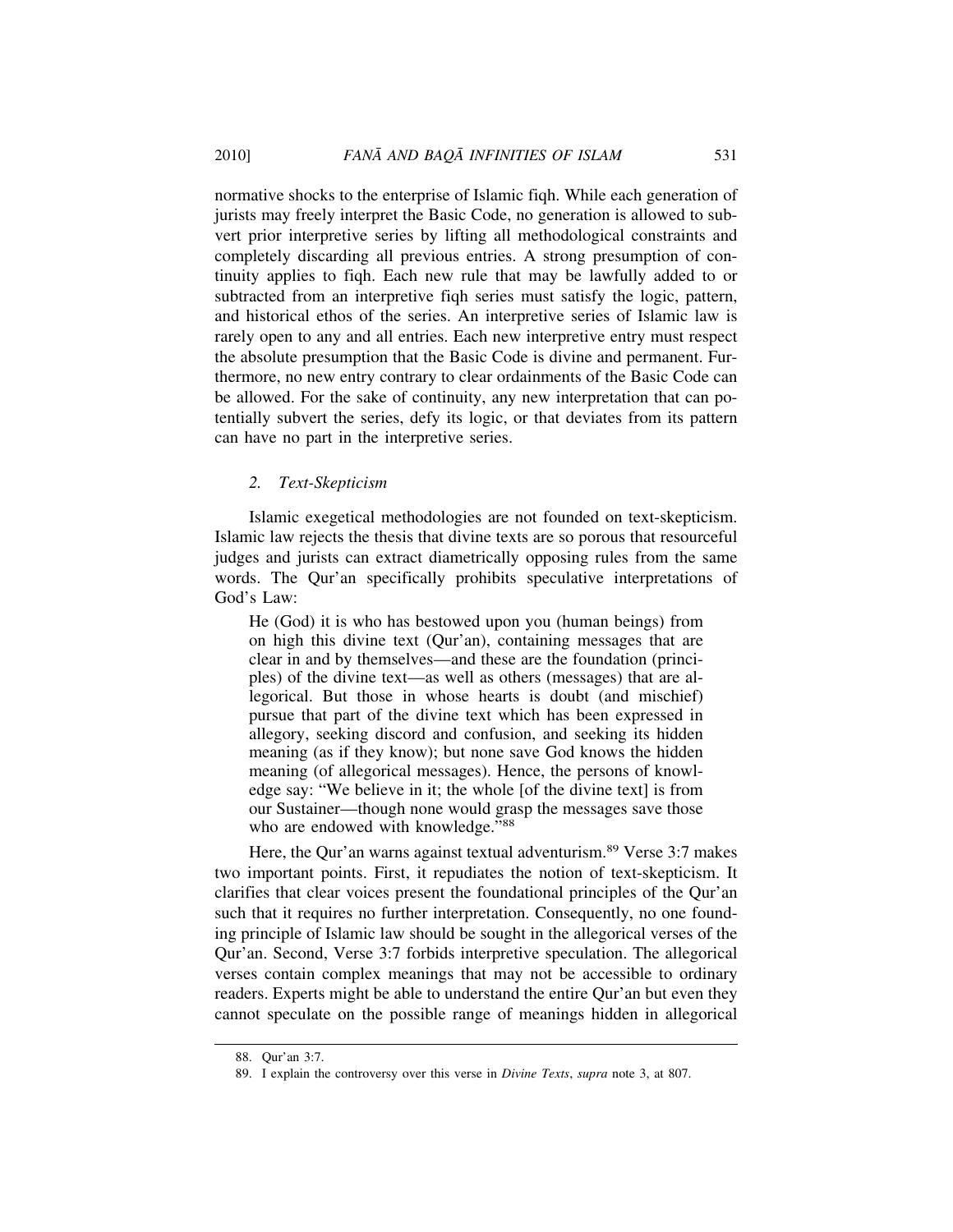verses. This prohibition discourages the mischief and discord that originate from free and creative speculation over the meaning of divine texts.

The logic of Verse 3:7 is evident regarding the text-skepticism employed in interpreting secular texts. In the United States, for example, the Supreme Court has interpreted the Constitution to reach opposite holdings in cases of juvenile executions. The Court first ruled that the constitution posed no barrier to executing persons who committed a capital offense during the age of minority.90 The same Court, though with a different set of judges, reached the opposite holding and declared that juvenile executions constitute cruel and unusual punishments under the Eighth Amendment.<sup>91</sup> While such diametrically opposed holdings extracted from the same supreme text are probable, they are not so common as to support the porous thesis. Sparse opposite holdings do not yield a broad thesis that the supreme secular text exercises no guiding influence on interpretation.<sup>92</sup> Any such thesis of interpretive arbitrariness would force us to conclude that legal texts are simply irrelevant to interpretation.<sup>93</sup>

Islamic law suppresses text-skepticism and interpretive adventurism, and thus remains open to human interpretations of the Basic Code. Islamic fiqh provides methodological constraints under which proposed interpretations can be added and prior interpretations can be modified or discarded.<sup>94</sup> Opiniojurists must interpret the Basic Code within methodological constraints.<sup>95</sup> A juristic opinion does not automatically become a rule of Islamic law. It is submitted to the fiqh markets that assess the validity of proposed interpretations within the context of the body of prior interpretations.96 The proposed interpretation is also submitted to a field test. Ordinary Muslims assess the proposed interpretation and judge whether it comports with their view of the Basic Code. Approval of a new rule is seldom arbitrary. Approval comes through compliance with the proposed rule. When Muslim communities embrace the proposed interpretation as a rule and begin to act upon it, the rule enters the corpus of fiqh and becomes a rule of Islamic law.

<sup>90.</sup> Stanford v. Kentucky, 492 U.S. 361 (1989) (holding that juvenile execution does not violate the Eighth Amendment prohibition against cruel and unusual punishment).

<sup>91.</sup> Roper v. Simmons, 543 U.S. 551 (2005) (overruling Stanford v. Kentucky, 492 U.S. 361 (1989)).

<sup>92.</sup> The broader debate over the certainty of law vacillates from extreme skepticism to intellectualized faith in right answers. For a discussion of these views, see Richard Posner, *The Jurisprudence of Skepticism*, 86 MICH. L. REV. 827 (1987–88).

<sup>93.</sup> *But see* Bruce Fein, *On Reading the Constitution*, 90 MICH. L. REV. 1225, 1231 (arguing that the *Roe v. Wade* opinion, which allows abortion, is an example of interpretive arbitrariness).

<sup>94.</sup> The Islamic law tradition, however, is the doctrine of strict precedent that foreclosed evolution of interpretation and imposed the theological thought of the first few centuries over subsequent generations. *See Second Era of Ijtihad*, *supra* note 3, at 362–65.

<sup>95.</sup> *Id.* at 360–62.

<sup>96.</sup> Ali Khan, *Free Markets of Islamic Jurisprudence*, 2006 MICH. ST. L. REV. 1487, 1506–07.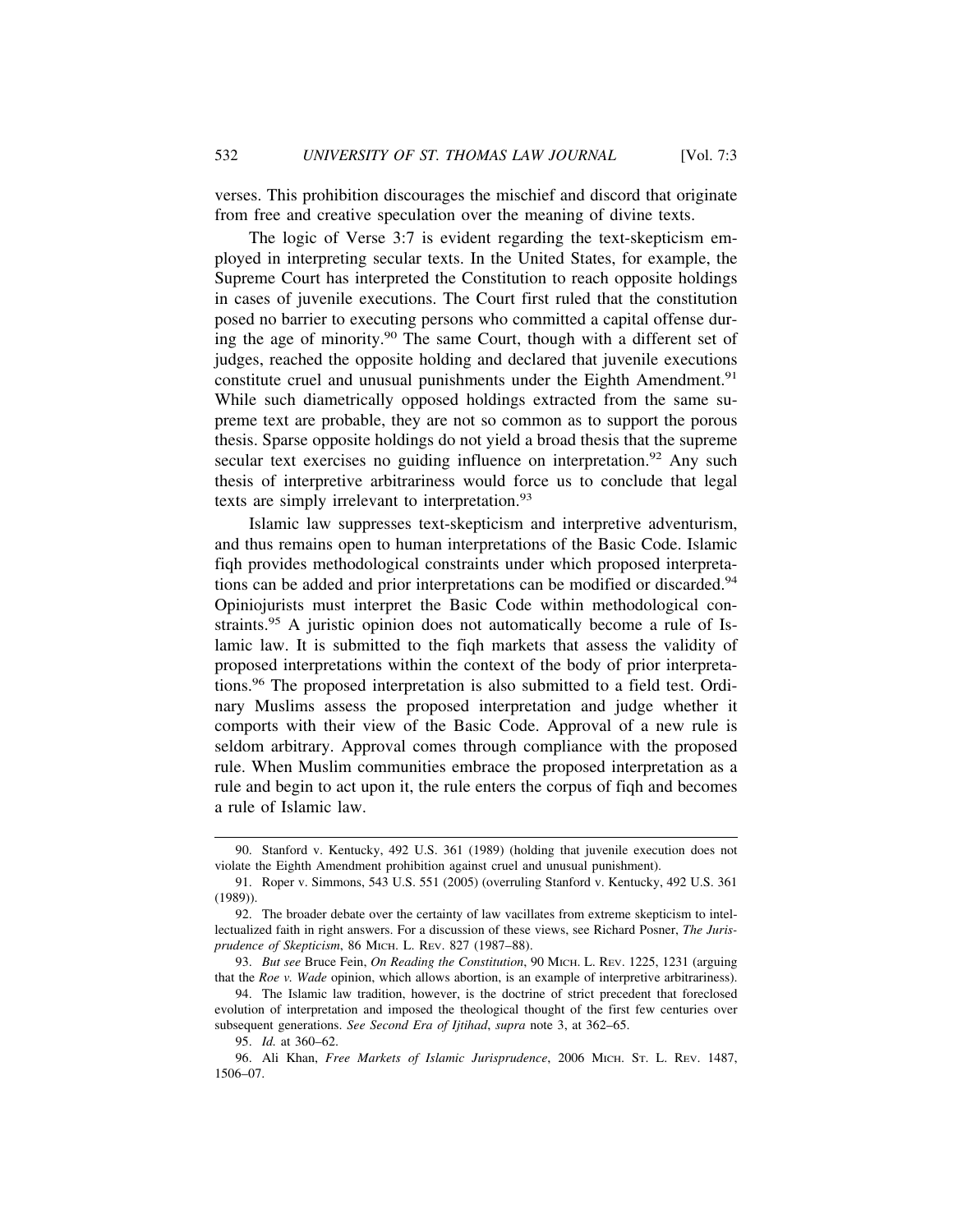Additional methodological constraints suppress speculation and textadventurism. The institution of *ijmah*, consensus among jurists, is a super methodological constraint on juristic interpretations. Ijmah requires eminent jurists to consider a proposed interpretation of the Basic Code and rule on its validity. Ijmah thus prevents speculative interpretations of the Basic Code. If the experts do not agree, the proposed interpretation remains controversial. Some comply with it; others do not. A present-day example of such a fractious state of interpretation would be the rule on suicide-bombing. Some opiniojurists condemn it as an absolute negation of the Basic Code. Others would allow it under special circumstances.

Legal methods and procedural constraints turn the fiqh enterprise into an ordered progression of rules. Each generation of jurists may impose additional constraints on the interpretive enterprise. A fiqh series of Islamic law is akin to a mathematical series in which the entry of successive numbers is orderly and not arbitrary.<sup>97</sup> As a general principle, figh rules in any field of Islamic law constitute a series of ordered normative interpretations of divine texts. Moreover, a fiqh series is evolutionary because not all fiqh norms are extracted from divine texts at one time. The fiqh series accepts new norms into its repertoire, while it might discard some prior norms. This process of adding and subtracting rules to a fiqh series is disciplined. Systemically, therefore, a fiqh series seeks consistency in its ordered normative evolution.<sup>98</sup> Accordingly, the fiqh series of Islamic law develops with internal coherence, and any wholesale rejection of previous rulings is considered subversive.

#### *B. Dastour*

In the twentieth century, with the establishment of nearly fifty-seven Muslim states, the dastour (constitution) has emerged as a primary fana source of law in Muslim states. The presence of a dastour, however, has not been critical to the functionality or development of Islamic law. For centuries, Islamic law developed without any notion of a dastour. Now almost all Muslim nations have established national dastours. Even today, a legal system in a Muslim state may come into existence without a dastour, it may continue to develop without a dastour, and it may or may not adopt a dastour as the supreme source of fana law. Saudi Arabia, for example, did not adopt a constitution for decades after its establishment as a nation-state.

<sup>97.</sup> Consider, for example,  $(2, 4, 16 \ldots)$ . This series has an inner logic in that each successive number is the square of the preceding number.

<sup>98.</sup> In each legal system, however, there are periods of uncertainty when opposing norms vie for legitimacy and inclusion. In the United States, circuit courts may disagree about the application of federal law. Such disagreements may simmer for years before the Supreme Court provides a resolution. For example, federal circuit courts disagree whether the installation of a monitoring device constitutes a search. For a discussion of this disagreement, see People v. Zichwic, 114 Cal. Rptr. 2d 733, 742 (2001).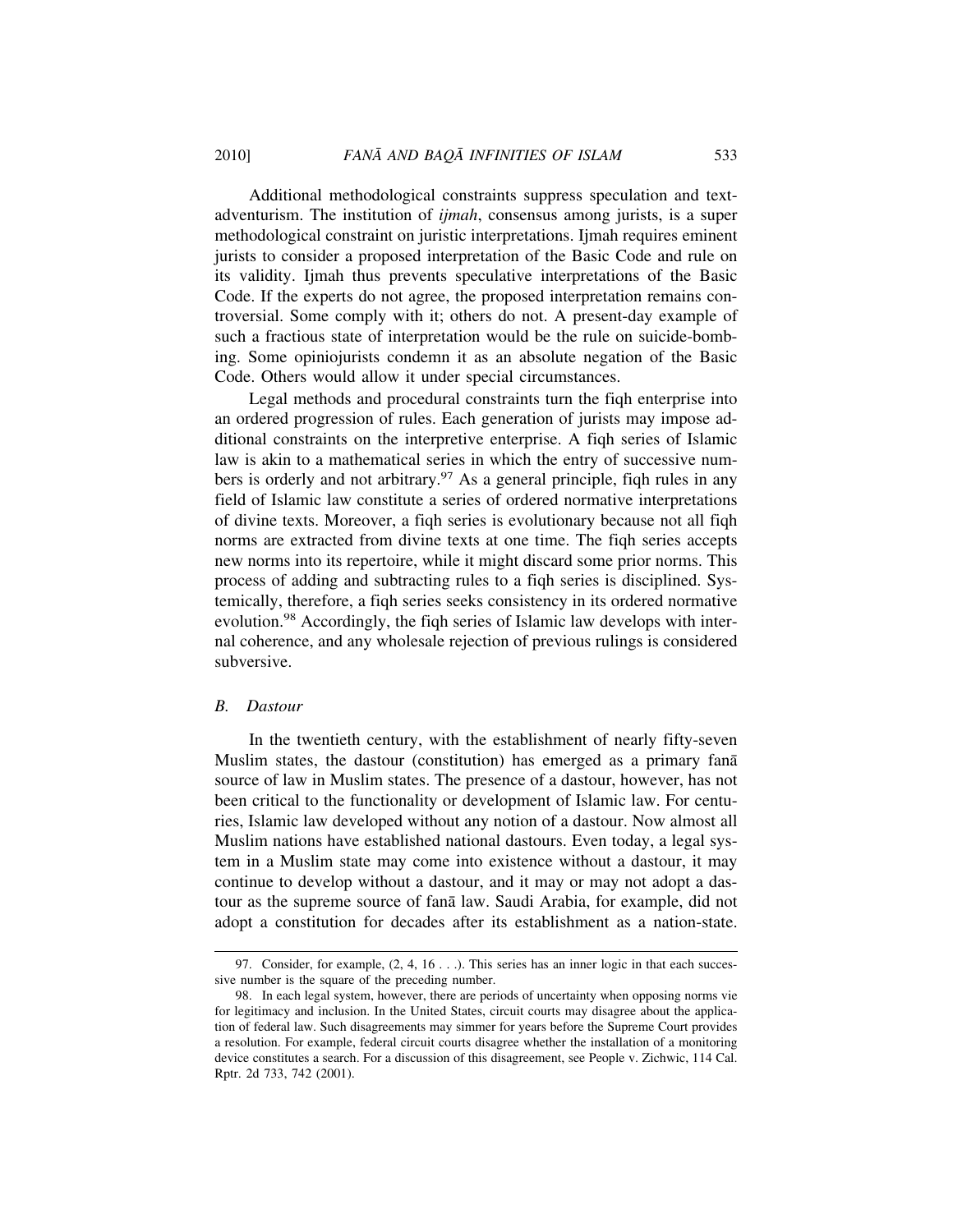More recently, it has adopted the Basic Law of Saudi Arabia, which declares the Qur'an and the Prophet's Sunnah to be the Constitution of Saudi Arabia.

The Ottoman Constitution of 1876 provides a spectacular example of a dastour as a fana source of law. Under the combined pressure of domestic unrest and the dominance of European colonial powers, this Constitution was established to infuse rudimentary elements of democracy in a dying empire that the Ottoman Sultans had ruled for nearly four centuries. The Constitution established a bicameral legislature in which the lower house was to be elected in periodic general elections by secret ballot.<sup>99</sup> The Sultan, also called the Supreme Caliph, belonging to the House of Osman,<sup>100</sup> continued to claim a blend of worldly and divine authority. The person of the Sultan was sacred<sup>101</sup> and his name was mentioned in the mosques after daily prayers.<sup>102</sup> The Caliph was the protector of the Muslim religion. As the sole sovereign, he enjoyed the prerogative to carry out the laws of the Shariah. Although Islam was declared to be the state religion, the courts were bifurcated into Shariah courts and civil tribunals with separate subject matter jurisdictions. The 1876 Constitution failed to protect the empire, the caliphate, or the sultanate. The Constitution's founder, Mithat Pasha, was exiled and later murdered.<sup>103</sup> The Constitution was eventually abandoned in favor of another constitution that established a secular Turkish state.

While the 1876 Ottoman Constitution faltered, a new wave of dastours became prominent in the twentieth century after several Muslim nations obtained independence from Western colonialism. Most modern legal systems in the Muslim world are constitution-based. In jurisprudence, the constitution has been identified as the grundnorm or the rule of recognition.<sup>104</sup> As the grundnorm, the constitution requires all rules of the legal system to be compatible with both the substantive and procedural parameters of the constitution. The constitution provides normative guidance to the legislature and judiciary by providing new statutes and case holdings. It identifies rules that lawfully belong to the legal system, and it also legitimizes the normative content of each rule. The supremacy clause of the dastour mandates that laws be compatible with constitutional values. This method of judicial review provides an institutional mechanism to filter out statutes and case holdings that cannot be reconciled with the supreme text.

The dastour is an evolutionary text. It regulates the present and the future legal system of a nation. While some dastours expire at a predeter-

<sup>99.</sup> OTTOMAN CONST., Dec. 23, 1876, arts. 42, 65, 66.

<sup>100.</sup> *Id.* arts. 3, 4.

<sup>101.</sup> *Id.* art. 5.

<sup>102.</sup> *Id.* art. 7.

<sup>103.</sup> KEMAL H. KARPAT, STUDIES ON OTTOMAN SOCIAL AND POLITICAL HISTORY 361–62 (Reinhard Schulze ed., 2002).

<sup>104.</sup> H.L.A. HART, THE CONCEPT OF LAW 97 (1st ed. 1961).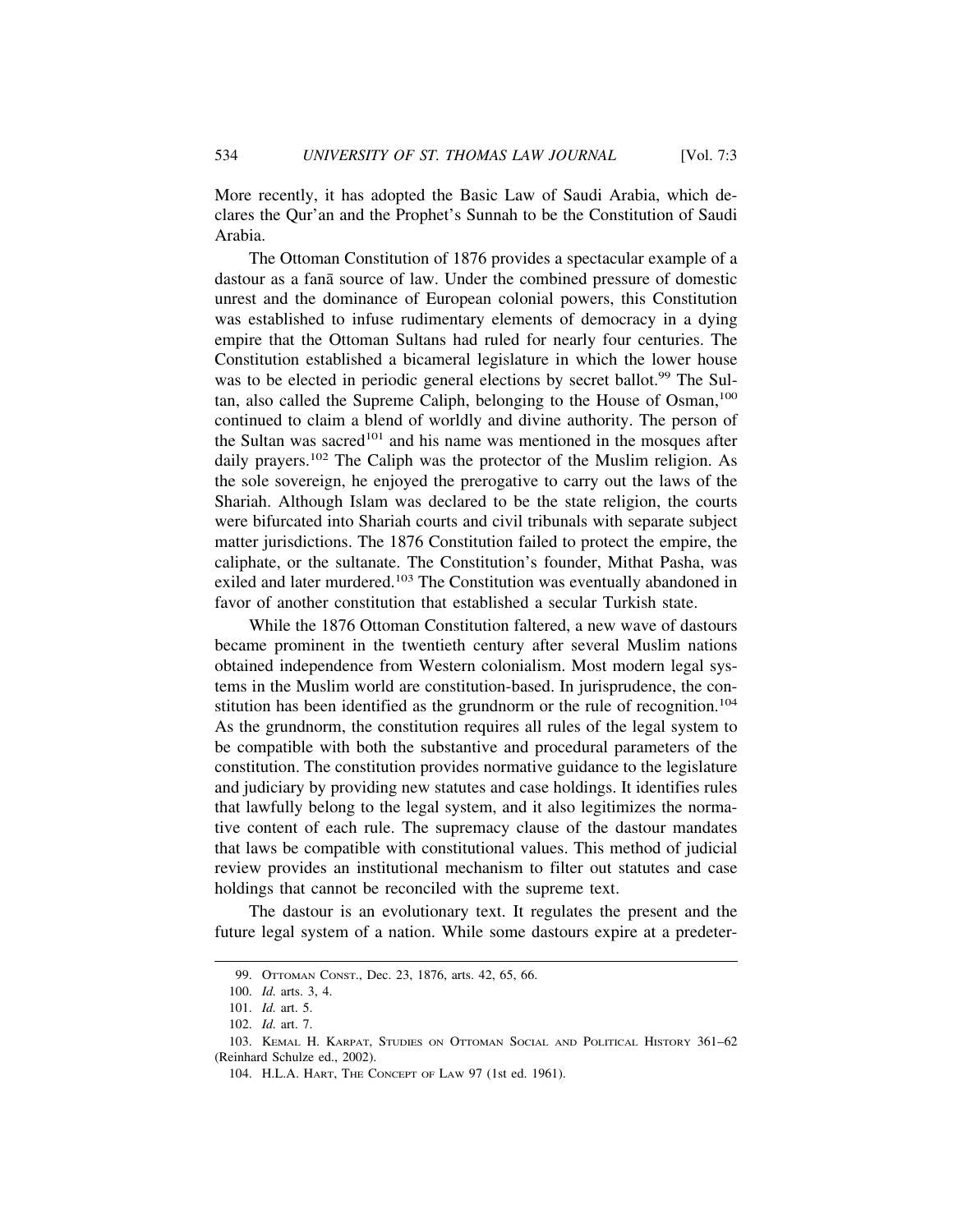mined date, most continue to exist indefinitely. Furthermore, a dastour of even limited scope may potentially be relevant for deciding an infinite number of real and hypothetical cases. A modern dastour is a comprehensive text of substantive and procedural rules and principles. The dastour is projected to exist for an indefinite period. Rarely does a dastour contain a sunset provision for its own demise. As positive supreme texts, dastours are frequently cited in cases, legal commentaries, and legislative debates.<sup>105</sup>

#### *1. Value Reversals*

Unlike the Basic Code, the dastour is amendable; an amendment by definition is a value reversal. Thus, the Basic Code, which is permanent, is not subject to value reversals. By contrast, the dastour is potentially subject to infinite amendments and concomitant value reversals. Importantly, the potential for value reversals makes the dastour an arbitrary text, which can be fundamentally changed. Potentially all values of the dastour are subject to review, modification, and repeal.

The dastour is both finite and infinite because of the potential value reversibility. A dastour is a finite text at any given point in time since its total words can be precisely counted. The text has a definite beginning and end. The Pakistan Dastour was a finite text when it was first drafted in 1973. In 2010, the U.S. Constitution is a finite text, precisely identifiable. The 2010 text of the Pakistan Dastour, however, is not exactly the same text as it was in 1973. Likewise, numerous amendments have been made to the original text of the U.S. Constitution.106 An amendable dastour remains a finite text but not the same finite text.

A dastour may be explained as a series of values subject to deletions and additions. Dastour =  $\infty$ ... D<sub>3</sub>, D<sub>2</sub>, D<sub>1</sub>... R<sub>n</sub>... A<sub>1</sub>, A<sub>2</sub>, A<sub>3</sub>...  $\infty$ . Here,  $R_n$  means the original constitutional text containing a set number of values. D means deletion of a value from, and A means addition of a value to, the original text. Values are deleted and added through amendments. For example, the Eighteenth Amendment  $(A_{18})$  to the U.S. Constitution prohibited the manufacture, sale, and transportation of intoxicating liquors.<sup>107</sup> The

<sup>105.</sup> For a discussion of the Supreme Court's efforts to reduce its caseload, see Carolyn Shapiro, *The Limits of the Olympian Court: Common Law Judging Versus Error Correction in the Supreme Court*, 63 WASH. & LEE L. REV. 271 (2006) (suggesting the type of cases more appropriate for the Supreme Court). A choosy Supreme Court, however, does not limit the constitutional docket of lower federal and state courts.

<sup>106.</sup> In 1791, ten amendments, collectively known as the Bill of Rights, were added to the original text. As of March 2009, twenty-seven amendments have been made to the Constitution.

<sup>107.</sup> U.S. CONST. amend. XVIII. For an analysis of the Eighteenth Amendment, see Robert Post, *Federalism, Positive Law, and the Emergence of the Administrative State: Prohibition in the Taft Court Era*, 48 WM. & MARY L. REV. 1, 4–24 (2006).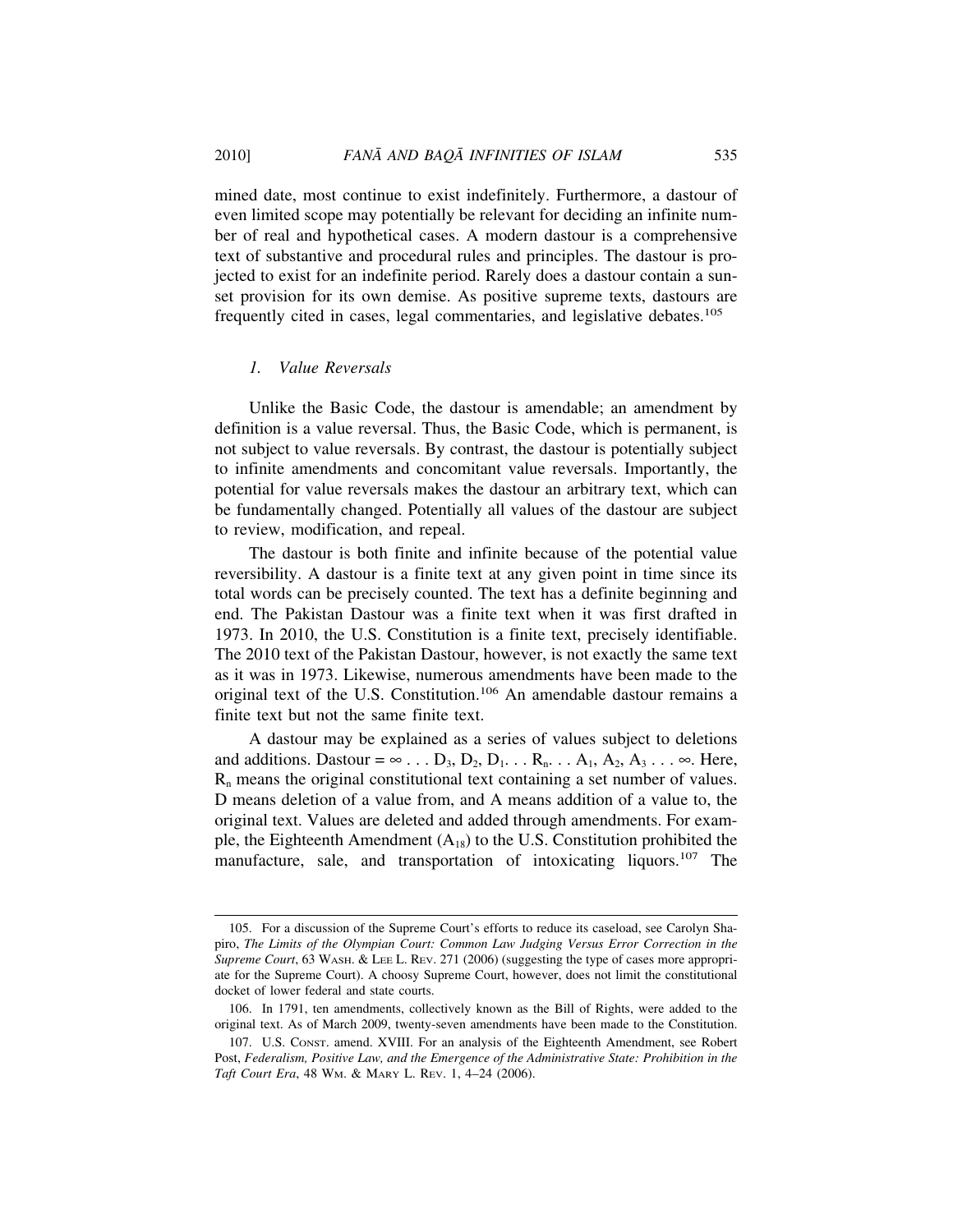Twenty-First Amendment  $(D_{21})$  repealed the Eighteenth Amendment.<sup>108</sup> This value reversal occurred through the same amendment procedure. Likewise, the U.S. Constitution, which permitted slavery in its early days, was later amended to abolish slavery.109 These value reversals were possible because the Constitution has been conceived as an amendable text. Scholars and judges who advocate original understanding of the Constitution and resist its interpretive mutation do not deny that the Constitution can be modified through the amendment process that the Constitution furnishes.<sup>110</sup>

Value reversals in the dastour may or may not be difficult to achieve.111 Procedurally, the U.S. Constitution makes value reversals difficult. A constitutional amendment requires the approval of a supermajority of elected officials at both federal and state levels.112 Despite the procedural difficulty of making value reversals, and though few value reversals have actually been made over more than two hundred years, the U.S. Constitution has gone through profound value reversals. During the life of a dastour, a limited number of value additions and deletions are typically made. Potentially, however, it is susceptible to infinite value reversals.

Some dastours prohibit certain value reversals. The Turkish Constitution, for example, cannot be amended to reverse its secular character.<sup>113</sup> While the Turkish Constitution is unique in preserving its secular provisions, arguments have been made to assert that even certain values of the U.S. Constitution, such as the Thirteenth Amendment, which prohibits slavery, cannot be reversed.<sup>114</sup> Though certain values of a dastour are not practically reversible, no dastour is permanent. The Turkish Constitution may not be reversible in its secular character, but the Turkish dastour itself may be completely replaced. The 1977 Soviet Constitution, which established the supremacy of the communist party, and which guided social, economic,

110. William G. Merkel, Heller *As Hubris, and How* McDonald v. City of Chicago *May Well Change the Constitutional World as We Know It*, 50 SANTA CLARA L. REV. 1221, 1223–25 (2010) (discussing original public meaning jurisprudence).

111. Maria Cahill, *Ireland's Constitutional Amendability and Europe's Constitutional Ambition: The Lisbon Referendum in Context*, 9 GERMAN L.J. 1191, 1217 (2008) (arguing that the European Union should respect national constitutional amendability procedures even if they produce unpleasant results).

112. U.S. CONST. art. V (laying out the procedure for amending the Constitution).

<sup>108.</sup> Asheesh Agarwal & Todd Zywicki, *The Original Meaning of the 21st Amendment*, 8 GREEN BAG 2D 137, 139 (2005) (discussing the prohibition of unleashed violence, bloodshed, and corruption).

<sup>109.</sup> Laurence H. Tribe, *Puzzling Persistence of Process-Based Constitutional Theories*, 89 YALE L.J. 1063, 1065 (1979–80) (stating that the amendment guaranteed to obliterate all vestiges of slavery); Akhil Reed Amar, *Of Sovereignty and Federalism*, 96 YALE L.J. 1425, 1464 (1986–87) (arguing that the Thirteenth Amendment's abolition of slavery was of far greater significance than the federal guarantee of individual rights).

<sup>113.</sup> THE CONST. OF THE REP. OF TURK. arts. 2, 4.

<sup>114.</sup> George Rutherglen, *State Action, Private Action, and the Thirteenth Amendment*, 94 VA. L. REV. 1367, 1370–71 (2008).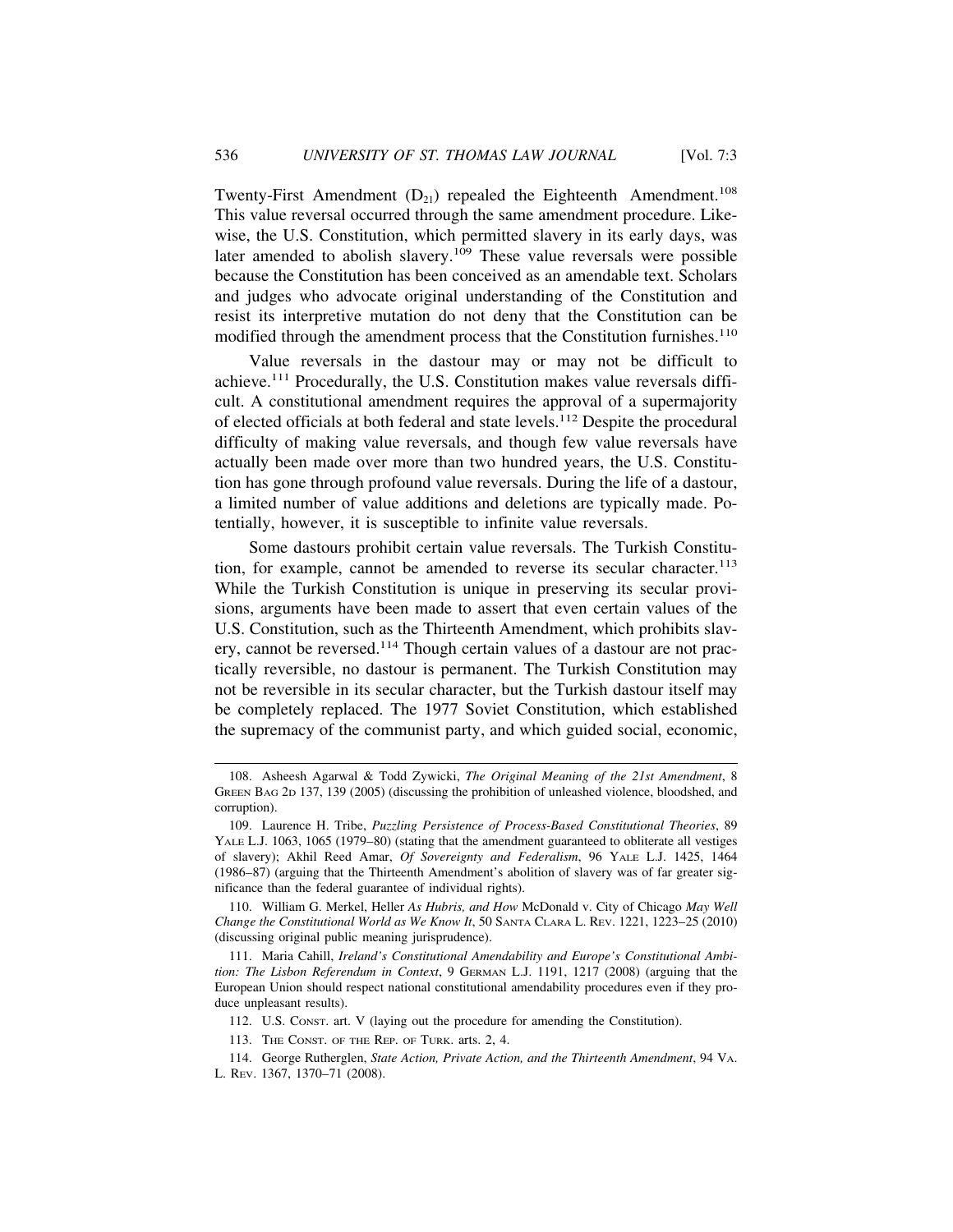and legislative policies, $115$  was abandoned at the dissolution of the Soviet Union.

Dastours that cannot be easily amended mimic the baqa sources of law.<sup>116</sup> Most dastours incorporate elements of both fana and baqa infinities. Fana sources of law recognize the human power to make and unmake laws to protect or reverse values. Reversibility allows fana laws to respond to changing social and economic realities of a community. Though change is inevitable, permanence also remains a desirable value of positive law. The longing for permanence translates into difficult amendment procedures. Theoretically, dastours are open to an infinite number of value reversals. Practically, however, the amendment procedure is tedious and resists easy value reversals. By requiring the collective will of a supermajority for value reversals, the dastour seeks permanence. More than in the rigid amendment procedure, the durability of a dastour is anchored in the strength of its culture and values.

Dastours exposed to value reversals through amendments can establish relatively unstable normative systems. The normative inertia is a protective force in all legal systems, divine and positive. The doctrine of stare decisis protects the system from normative shocks. Courts follow the holdings of prior cases and resist shocking the system by dramatically reversing the normative anchors of a community. The doctrine of stare decisis is defenseless, however, when the dastour itself is open to value reversals. Cases emanating from a legal text provide stability only if the text itself remains intact. If the text is modified or repealed, its precedents derived from the text lose their normative force. Courts must then discard precedents and adjust interpretive rulings in line with the modified supreme text. $117$ 

#### *2. Value Constancy*

A hierarchical normative relationship exists between a dastour and the Basic Code. In the Islamic legal tradition, the Basic Code cannot be subordinated to a dastour. The dastour may be the supreme text imposed over the fana sources of law, but any dastour that claims supremacy over the Basic Code cannot be Islamic. Moreover, any dastour that establishes itself separate from the Basic Code is non-Islamic even though it may or may not be un-Islamic. An un-Islamic dastour opposes the fundamental norms of the Basic Code. A non-Islamic dastour does not officially submit to the

<sup>115.</sup> For a discussion of the centralization of supreme authority under the Soviet and Iranian constitutions, see Ali Khan, *Constitutional Kinship Between Iran and the Soviet Union*, 9 N.Y.L. SCH. J. INT'L & COMP. L. 293, 303–08 (1988).

<sup>116.</sup> *See* Morton J. Horwitz, *The Bork Nomination and American Constitutional History*, 39 SYRACUSE L. REV. 1029, 1030 (1988) (arguing that the eighteenth-century conception of the constitution was Newtonian and presumed that the constitution would last for all time).

<sup>117.</sup> Even though precedents derived from the modified or repealed text remain in the system and are rarely physically deleted, they do not control future cases.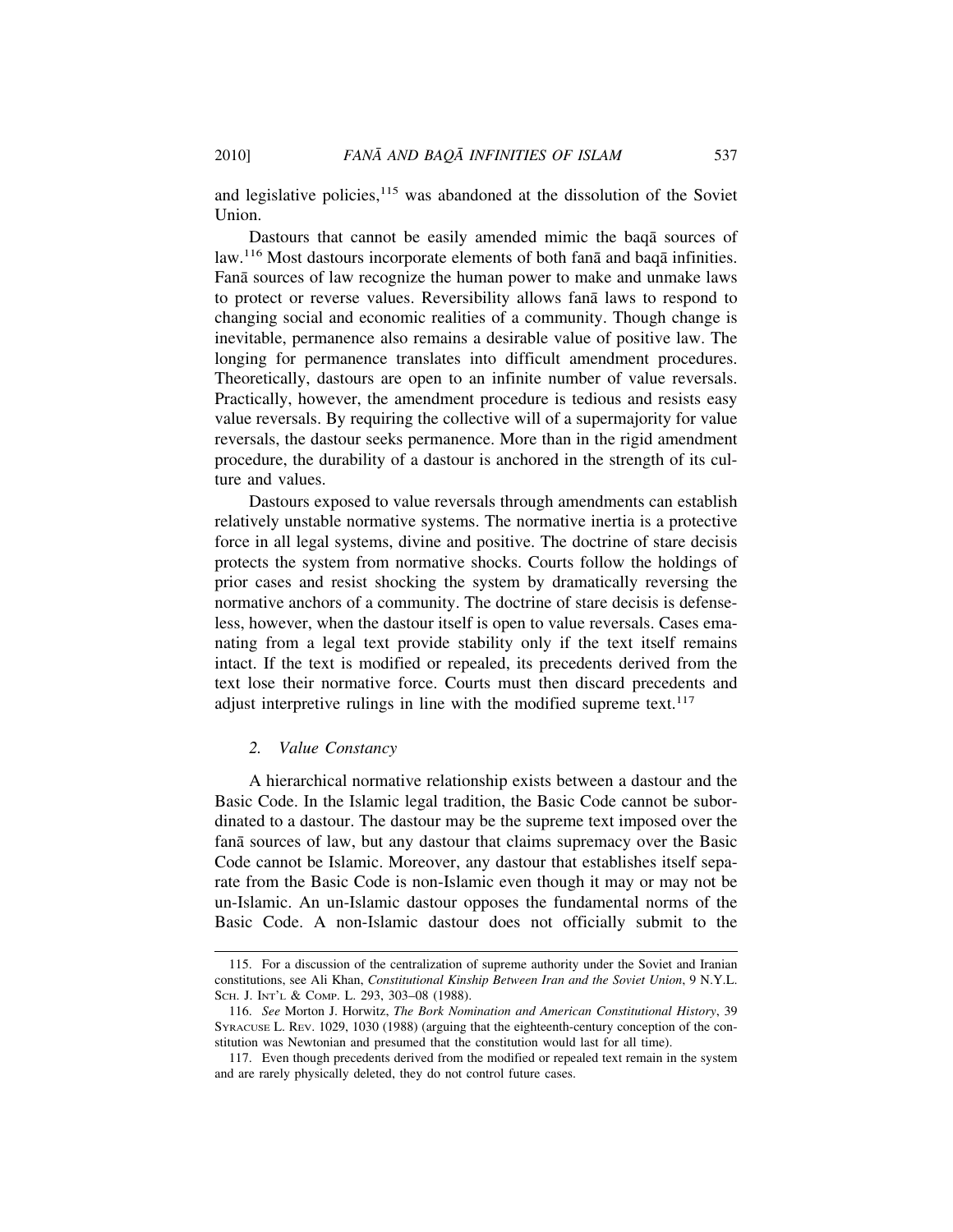supremacy of the Basic Code, but its norms remain compatible with the Basic Code.

Furthermore, the Basic Code does not require any particular form of dastour or form of government. Various forms of government and various types of dastour are compatible with the Basic Code. Caliphate, constitutional monarchy, kingdom, representative democracy, and numerous other forms of government may coexist under the Basic Code, although some forms of government may be more appropriate for some Muslim nations at a given stage of social development. In all cases, the dastour and the attendant form of government must submit to the supremacy of the Basic Code. A dastour remains a transient text. A dastour may last for decades, even centuries, but it nonetheless remains a fanā source of positive law.

Most important, the dastour in the Islamic legal tradition commands no authority to fundamentally reverse the values of the Basic Code. In fact, the dastour is subjected to the permanent values of the Basic Code. The dastour may change the form of government, but it cannot alter the principle of the Basic Code that requires rulers to make decisions through consultation. Likewise, the dastour may allocate all powers to the ruler, but no Muslim ruler can exercise arbitrary powers under the Basic Code. No dastour can take away the right to property, the right to life, the right to worship, the right to language, or the right to family protected under the Basic Code. Thus, the combination of the dastour and the Basic Code establishes a legal system that is both permanent and evolutionary. The values of the Basic Code are permanent whereas the values of the dastour are reversible.

#### *C. Qanun and Siyar*

Qanun and siyar are the fana sources of Islamic law. They are made by human beings for human beings. They can be made and unmade. They evolve. They meet the needs of national and international communities. They can be durable or transient. They may vary from time to time and from nation to nation. Though part of Islamic law, qanun and siyar are not divine. Yet qanun and siyar create rights and obligations, powers and disabilities. No Muslim state can function without these bodies of law. Qanun and siyar do not supplant or violate the Basic Code but are supplementary sources of law.

#### *1. Qanun*

Qanun, which designates legislation and regulation, is perhaps the most significant part of contemporary Islamic law. Each Muslim state has entered into the age of statutes and regulations. State governments have enacted statutes in almost every field of law to implement rights and obligations. Regulations, that is, detailed rules that agencies make to enforce objectives of legislation, developed with the emergence of governmental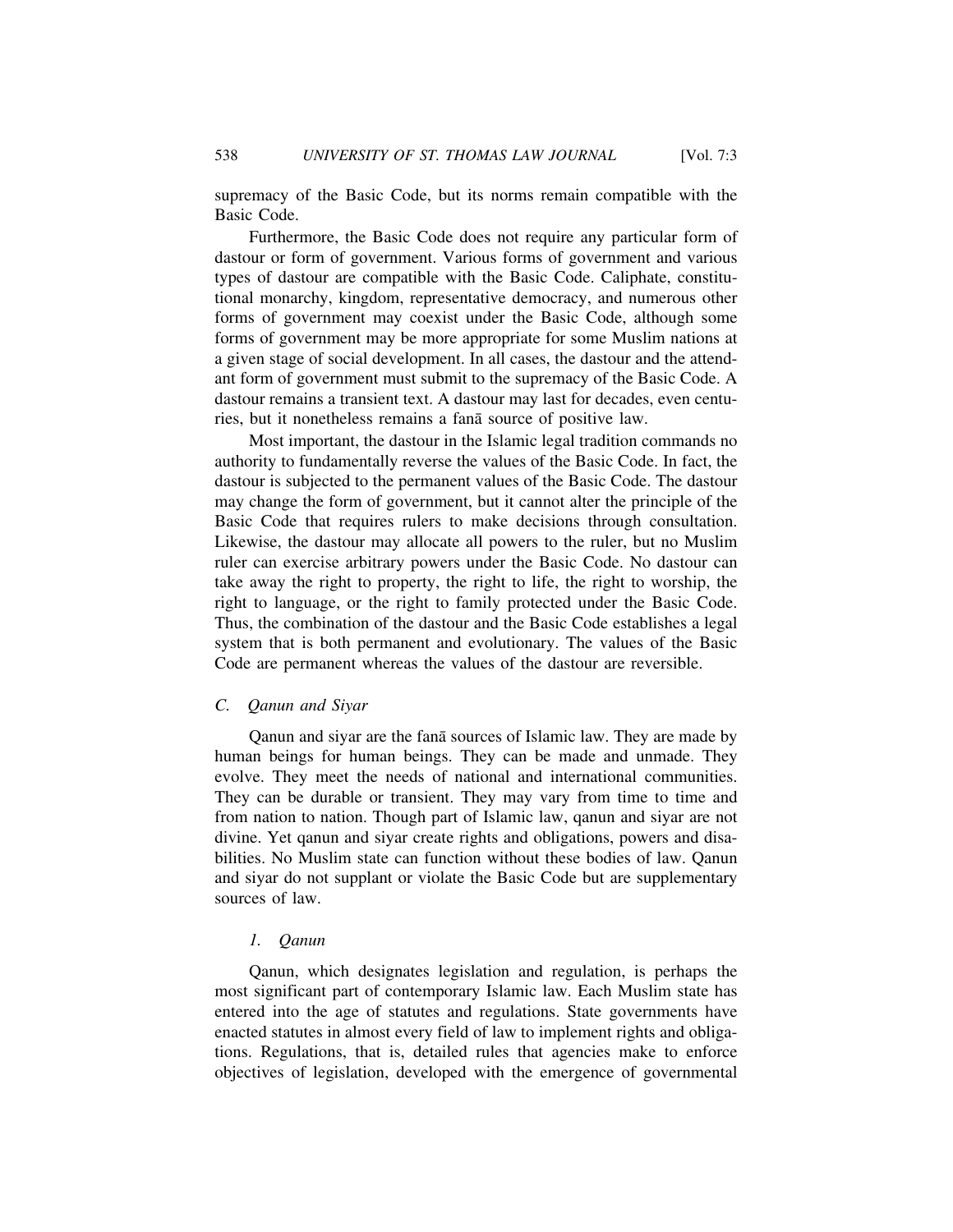agencies. Tax statutes and tax regulations, for example, enforce tax laws. While the state legislature promulgates tax statutes, the governmental agency responsible for collecting taxes issues regulations to give more complete guidance to taxpayers. No Muslim state, given the complexity of contemporary social and economic life, can function without an efficient infrastructure of statutes and regulations.

The contemporary Muslim world needs qanun because fiqh does not offer rules in many modern areas of law. For example, fiqh provides no guidance in the fields of patent, copyright, trademark, internet, or space law. Even mundane but critical areas of modern law, such as traffic rules, which fiqh does not offer, must be made for the safety and efficiency of hundreds of thousands of automobile users on the intricate webs of roads. Likewise, airports, seaports, and railroad networks need practical rules, for otherwise the systems would be chaotic and dysfunctional. Fiqh is inadequate because the quantum and detail of regulation needed to structure an orderly modern life is simply unavailable in the classical sources of Islamic law.

Each Muslim state has its own domestic procedures to identify the body authorized to make qanun. In most Muslim states, the power to make legislation has been lodged in national and provincial parliaments that may or may not be elected bodies. Regardless of the form of government, qanun is a creature of the state. Democratic Muslim states rely on popular mandate to make qanun. Qanun, however, may be made by non-democratic institutions, including kingships, dictatorships, and militaries.

There are many differences between fiqh and qanun. Fiqh is the product of opiniojurists. Qanun is the product of state officials who may or may not be elected by the people. Fiqh is derived through interpretations of the Basic Code. Qanun, even when it is compatible with the Basic Code, is rarely derived from divine texts. Social, political, and economic forces determine the needs and contents of legislation as well as the implementation of regulations. Fiqh consists of the opinions of private jurists not related to the state. Qanun is by definition public, not private. No private body is authorized to make qanun for a Muslim nation, even though individuals may enter into legal relations by means of private law, called contracts. Fiqh is the law that Muslims embrace voluntarily. Qanun is the law enforced through the coercive machinery of the Muslim state. Fiqh, though human, holds an aura of sacredness. Qanun, also human, rarely carries any sacred halo.

#### *2. Siyar*

While dastour, fiqh, and qanun are the internal sources of Islamic law, siyar (or Islamic international law) is an external source of law. The internal sources of law regulate the conduct of individuals and institutions within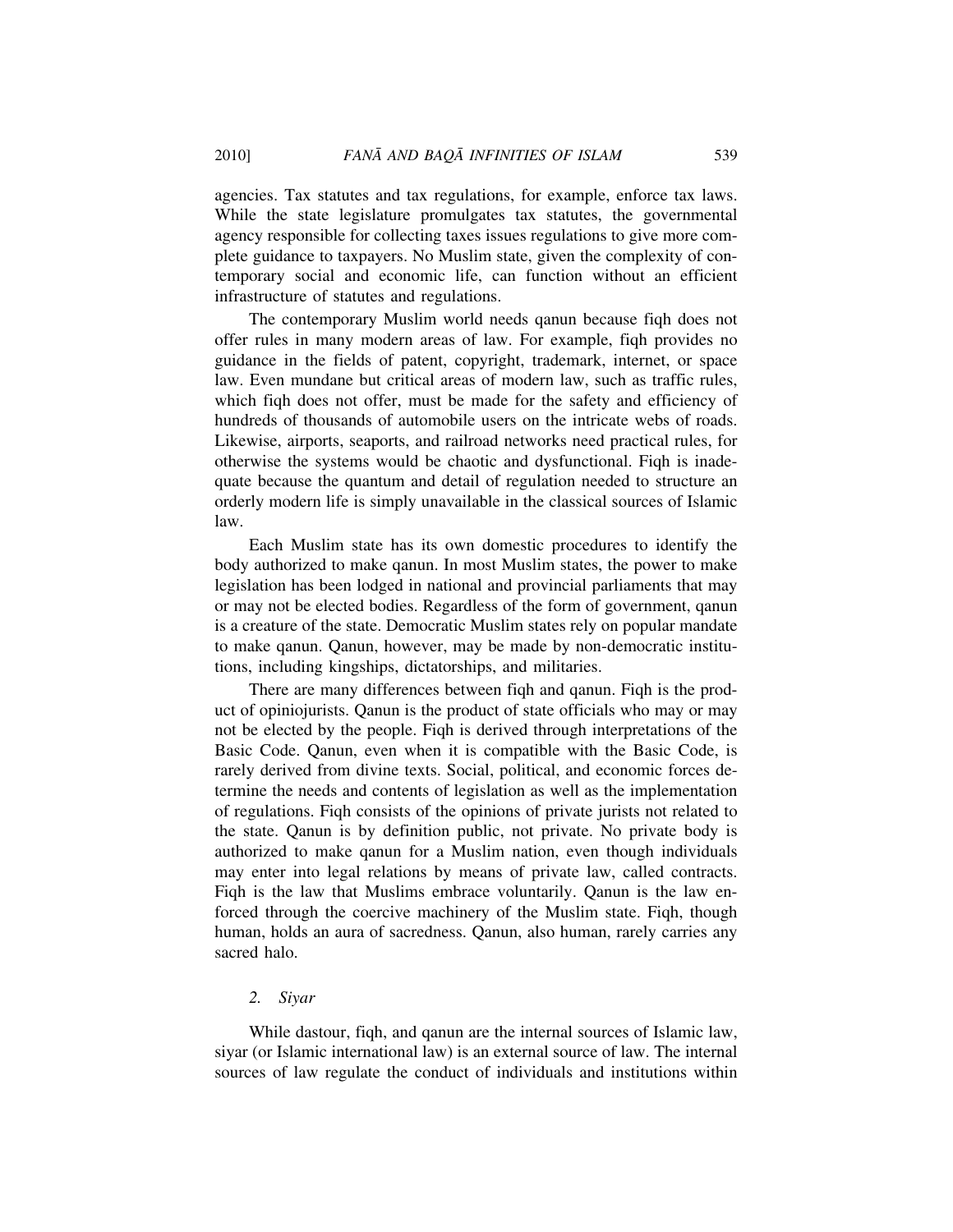Muslim nations and communities. By contrast, siyar regulates the foreign affairs of Muslim nations. Historically, siyar focuses on the legality of relationships between Muslim and non-Muslim nations. Independent Muslim states may conduct foreign affairs with each other under the dictates of international law. They may use the instruments of siyar, such as customs and treaties, to forge, maintain, and carry out bilateral or multilateral relationships. Such legal relationships are and will continue to be subordinate to the baga sources of Islamic law.<sup>118</sup>

Siyar, as a distinct body of Islamic law, deals primarily with legal relations between Muslim and non-Muslim nations and communities. Siyar includes the law of war but it also guides the forging of commercial, security, and other relationships. Furthermore, siyar obligations, such as human rights treaties, may directly impact the internal sources of Islamic law. Human rights treaties, although they originate in agreements with non-Muslim nations, must be domestically enforced. The internalization of siyar obligations requires removing any incompatibilities between the internal sources of Islamic law and siyar to prevent jurisprudential confusion. As a general principle, siyar obligations must be compatible with the Basic Code.

Siyar or Islamic international law is founded on the principle of *aahad*, which supports the concept of international agreements and treaties.<sup>119</sup> The Basic Code allows Muslims to enter into treaties with non-Muslims to settle disputes, cease hostilities, and forge peace agreements. The divine concept of aahad implies the freedom of parties to enter into a mutually beneficial agreement. Aahad also implies notions of sovereignty, dignity, consent, and contractual obligation. When a Muslim nation makes a treaty with a non-Muslim nation, aahad requires contracting nations to treat each other with dignity and understand each others' needs and limitations. Most important, aahad is not a coercive but a consensual means to construct mutually beneficial terms of cooperation. However, once an agreement has been made, parties must comply with its terms. This simple contractual principle, laid down in the Basic Code, is the paradigmatic principle of siyar.

Modern dastours of Muslim nations recognize the significance of siyar. Many explicitly endorse the principle of aahad when implementing international agreements. The Saudi Arabia Constitution is framed to enforce international treaties and agreements.120 The Iran Constitution empowers the president to sign international treaties with other governments and international organizations "after obtaining the approval of the Islamic

<sup>118.</sup> A Muslim state, however, may be treated as a de facto non-Muslim state if it does not subscribe to the submission principle.

<sup>119.</sup> *See* Qur'an sura al Anfal 8:56. The Qur'an also uses the word *mithaq* to describe a covenant that the people make with God. *See* Qur'an, sura al-Baqara 2:27.

<sup>120.</sup> MAJLIS AL-SHURA [CONSTITUTION] Mar. 2, 1992, arts. 70, 81 (Saudi Arabia).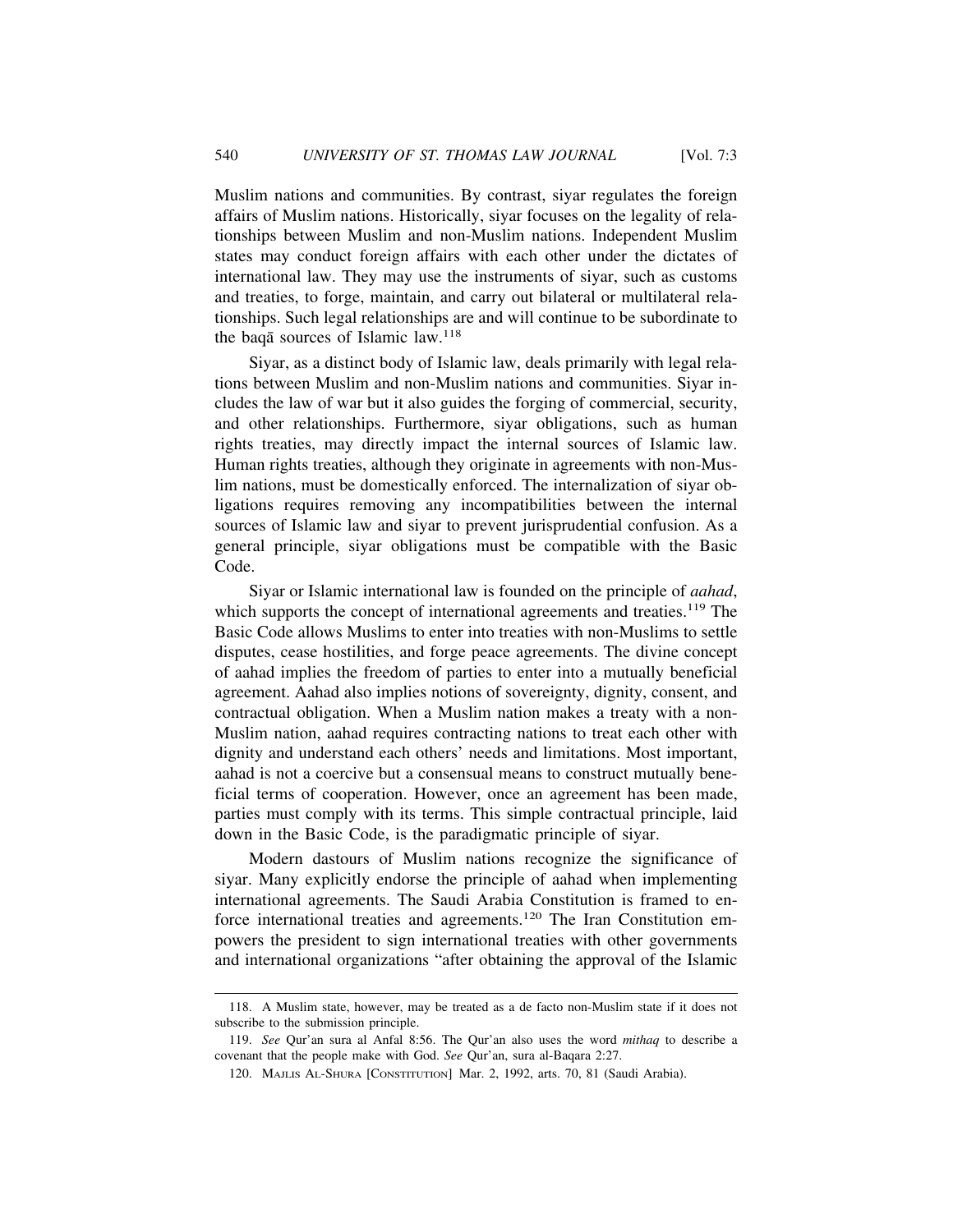Consultative Assembly."121 Article 76 of the Malaysian Constitution empowers the Parliament to make laws "for the purpose of implementing any treaty, agreement or convention" with other countries.<sup>122</sup>

Some Muslim states' dastours focus on building relations with both Muslim and non-Muslim nations. Article 40 of the Pakistan Constitution lays down the principle that Pakistan "shall endeavor to preserve and strengthen fraternal relations among Muslim countries based on Islamic unity."123 It also stresses the need for solidarity between Asian, African, and Latin American nations, a clause inserted to emphasize the need of decolonized countries to cooperate in resisting the domination of Western nations. Article 40 also emphasizes the principle of peaceful settlement of international disputes, a principle most compatible with the Basic Code. Rejecting the notion that Muslim nations are in a constant state of war with non-Muslim nations, Article 40 promises to "foster goodwill and friendly relations among all Muslim nations."

#### V. SUBMISSION PRINCIPLE

The Qur'an states that "unto Him (God) submits whatever is in the physical universe."124 This submission principle is part of Islamic legal theory. It prescribes the normative integration of various evolutionary sources of Islamic law. The fana sources of Islamic law, fiqh, dastours, qanun, and siyar, must all submit to God's Law as revealed in the Basic Code. Submission to the Basic Code is a process of normative order and stability. In fact, the submission principle is a law of nature. Consider the loop motion that embodies the submission principle. Loop infinity is the spatial enactment of the submission principle. The ceaseless rotation of the earth around its axis is infinite submission. The earth also loops around the sun in endless submission. In fact, according to the submission principle, stars and planets rotate in their respective orbits with infinite submission. Loop infinity, when applied to Islamic law, refers to a dynamic and recurrent process under which lawmakers, judges, enforcement agencies, and other legal actors willingly submit the fana sources of law to the gravitational order of the Basic Code.<sup>125</sup>

Teaching the submission principle to human beings, the Qur'an declares that "it is not permitted the sun to catch up with the moon, nor can

<sup>121.</sup> QANUNI ASSASSI JUMHURII ISLAMI IRAN [THE CONSTITUTION OF THE ISLAMIC REPUBLIC OF IRAN] Mar. 29–30, 1979, art. 125.

<sup>122.</sup> CONST. OF MALAYSIA, Sept. 16, 1963, art. 76(1)(*a*).

<sup>123.</sup> PAKISTAN CONST. Aug. 14, 1973, art. 40.

<sup>124.</sup> Qur'an 3:83.

<sup>125.</sup> The Hindu concept of cyclical life and reincarnation is also an embodiment of loop infinity. In worldly matters, loop infinity is a useful concept. In a circus, for example, the bicycle moves in the circular path because a force presses the bicycle toward the center of the circle. *See* ERVIN S. FERRY, A BRIEF COURSE IN ELEMENTARY DYNAMICS FOR STUDENTS OF ENGINEERING 88 (1908).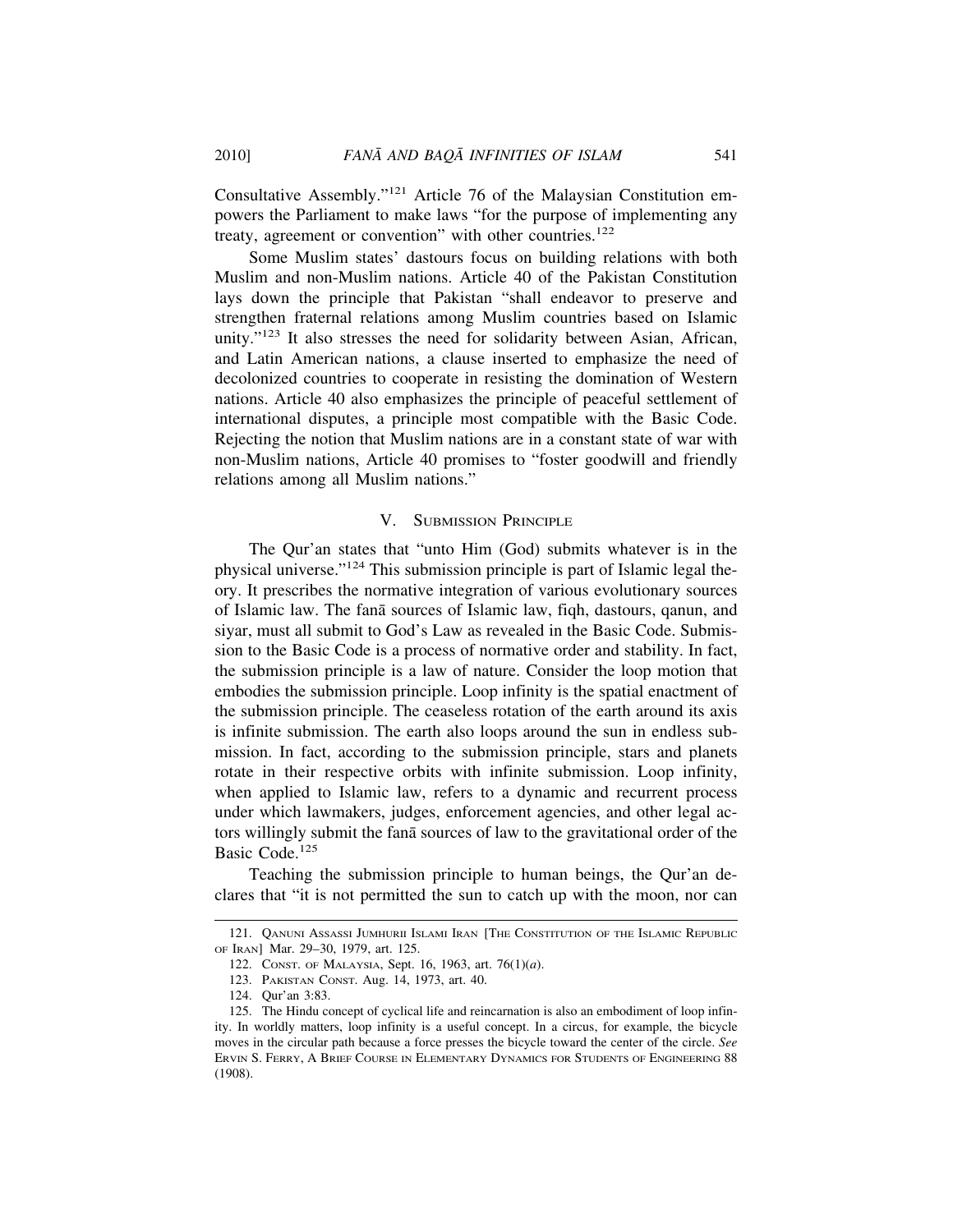the night outstrip the day. Each (celestial body) rotates in its own mathematically-computed orbit."126 In reaffirming the submission principle, another verse of the Qur'an points out that "the sun and the moon follow courses (exactly) computed."127 The architecture of space is designed under the submission principle so that loops do not collide with each other, even though the physical universe will face an eventual collision.<sup>128</sup> Until destroyed, celestial loops coexist without trespassing each others' orbits. The natural law of loop submissions and the consequent stability of multiple celestial bodies in simultaneous motion teach human beings how to construct legal systems. A legal system with hundreds of statutes, cases, regulations, and treaties mimics a celestial system of planetary motions. According to Islamic beliefs, no legal system is stable unless it submits to God's Law. For Muslims, the Basic Code provides order and stability to the dynamic cosmology of Islamic law.<sup>129</sup>

In fact, the submission principle is at the core of all legal systems, divine or secular. Legal systems have little option but to accept the submission principle in order to seek normative integration and to avoid chaos and collision. Each legal system, therefore, identifies a center of gravity to which all laws must submit. In secularizing the submission principle, the United States Constitution specifically provides, in the Supremacy Clause, that the "Constitution and the laws of the United States . . . shall be the supreme Law of the land . . . any Thing in the Constitution or Laws of any

<sup>126.</sup> Qur'an 36:40. The sun does not rotate around its axis as a solid body. It rotates in two loops. The sun completes a rotation in 27 days at the equator but in 31 days at the poles. The number of loops is also infinite, for it is impossible to determine the number of stars, planets, and moons orbiting in space.

<sup>127.</sup> Qur'an 55:5. *See also* Qur'an 21:33.

<sup>128.</sup> *Cf*. *Genesis* 6:17 (New Int'l) ("Everything on Earth will perish.").

<sup>129.</sup> In the legal system, each statute establishes its own interpretive series. The legislature and judiciary first make sure that the statute conforms to norms of the supreme text. Supremacy and Compatibility Clauses may be invoked to test the conformity of the statute. If the statute is systemically conforming, cases are decided under its text and textual history. Some statutes empower relevant state agencies to formulate regulations to enforce the statutes. Over a period of time, case holdings and regulations generate an interpretive series specific to the statute. Case holdings as well as enforcement regulations must comply with the text, object, and purpose of the statute. Each entry in the statutory series must also conform to the supreme text. The metaphor of celestial bodies clarifies that each interpretation must not only obey the gravitational regime of the statute, it must also obey the gravitational regime of the supreme text—just as bodies abide by the double gravity of the earth and the sun. At a given point in time, the cosmology of law is finite in that the number of statutes, regulations, executive orders, treaties, and case holdings can be counted and precisely determined. The cosmology, however, is potentially infinite. In a federal system, such as the United States or Pakistan, federal units may have their own constitutions, statutes, regulations, and case holdings. The cosmology of a federal system is more complex. Yet Supremacy and Compatibility Clauses assure that all legal sources as well as interpretations comply with norms of the supreme text. In the United States, each federal unit must conform to the Constitution. In Pakistan, each federal unit must conform to the Basic Code. Regardless of the number of legal sources and interpretations, the cosmology of law is stable, orderly, and functional because every legal norm is subordinate to the supreme text.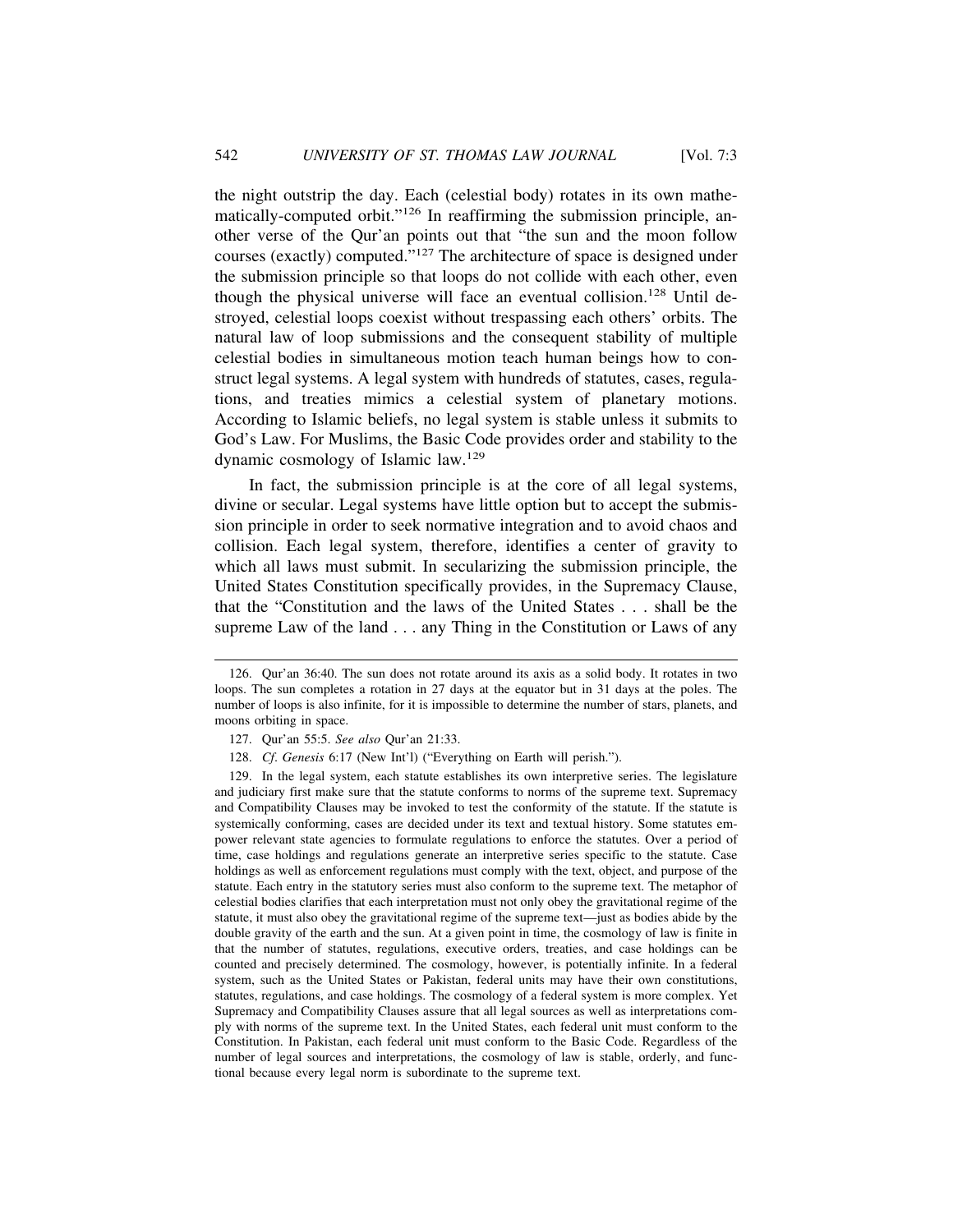State to the Contrary notwithstanding."130 A similar provision, what may be called a compatibility clause, appears in dastours of Muslim states to establish supremacy of the Basic Code. The Pakistan Constitution provides that "All existing laws shall be brought in conformity with the Injunctions of Islam as laid down in the Holy Qur'an and Sunnah [Basic Code], . . . and no law shall be enacted which is repugnant to such Injunctions."131 Supremacy and Compatibility Clauses manifest the submission principle.

Supremacy and Compatibility Clauses, though remarkably similar in purpose,132 must be distinguished. The most apparent distinction lies in their respective character. The Supremacy Clause upholds the supernormativity of a human constitution, whereas the Compatibility Clause submits to the supernormativity of the Basic Code. The Supremacy Clause, when read with the separation of church and state doctrine, prescribes a separation between God's Law and positive law. If a conflict arises, the Supremacy Clause would subordinate divine texts to the Constitution. By contrast, the Compatibility Clause subordinates all legislative, judicial, and administrative decisions and dastours to God's Law as revealed in the Basic Code. The Supremacy Clause signals the triumph of positive law over divine texts. The Supremacy Clause represents human ego. The Compatibility Clause subordinates human ego to God's Will.

#### *A. Supremacy Clause*

The Supremacy Clause establishes the gravitational regime and loop infinity of the United States Constitution. It focuses the legal system on the supreme text and orders the hierarchy of norms. All rules that the system generates must comply with the norms of the supreme text. Federal and state statutes, federal and state cases, federal and state regulations, and treaties and state constitutions are all subordinate to the supreme text.133 The

<sup>130.</sup> U.S. CONST. art. VI.

<sup>131.</sup> PAKISTAN CONST. Aug. 14, 1973, art. 227(1).

<sup>132.</sup> Supremacy and Compatibility Clauses of supreme texts establish the cosmology of law. A legal system subordinated to the gravitational regime of a supreme text, secular or divine, requires that all laws subscribe to norms of the supreme text. No statute, regulation, case holding, executive order, or treaty escapes the gravitational regime of the supreme text. The cosmology of law mimics the solar system in which big celestial bodies such as planets and moons and small bodies such as asteroids, meteoroids, and comets, all are bound by the sun's gravity. The solar system constitutes a system because each member of the system, big or small, does not defy the sun's centrality. Likewise, a legal system that establishes the supremacy of a supreme text allows no law, big or small, to exist or expand outside the text's normative gravity.

<sup>133.</sup> Stephen A. Gardbaum, *The Nature of Preemption*, 79 CORNELL L. REV. 767, 770 (1993–94). Gardbaum, however, argues that preemption and the Supremacy Clause are two separate constitutional concepts though the literature hopelessly confuses them. *Id.* The author proposes to get rid of the preemption doctrine. *Id.* This proposal, however, muddles rather than clarifies the ordering of norms. The system may use, as Gardbaum proposes, ordinary rules of statutory construction to resolve conflicts between federal and state laws. *Id.* The authority to resolve these conflicts, however, must come from a source in the master text. That source is indeed the Supremacy Clause.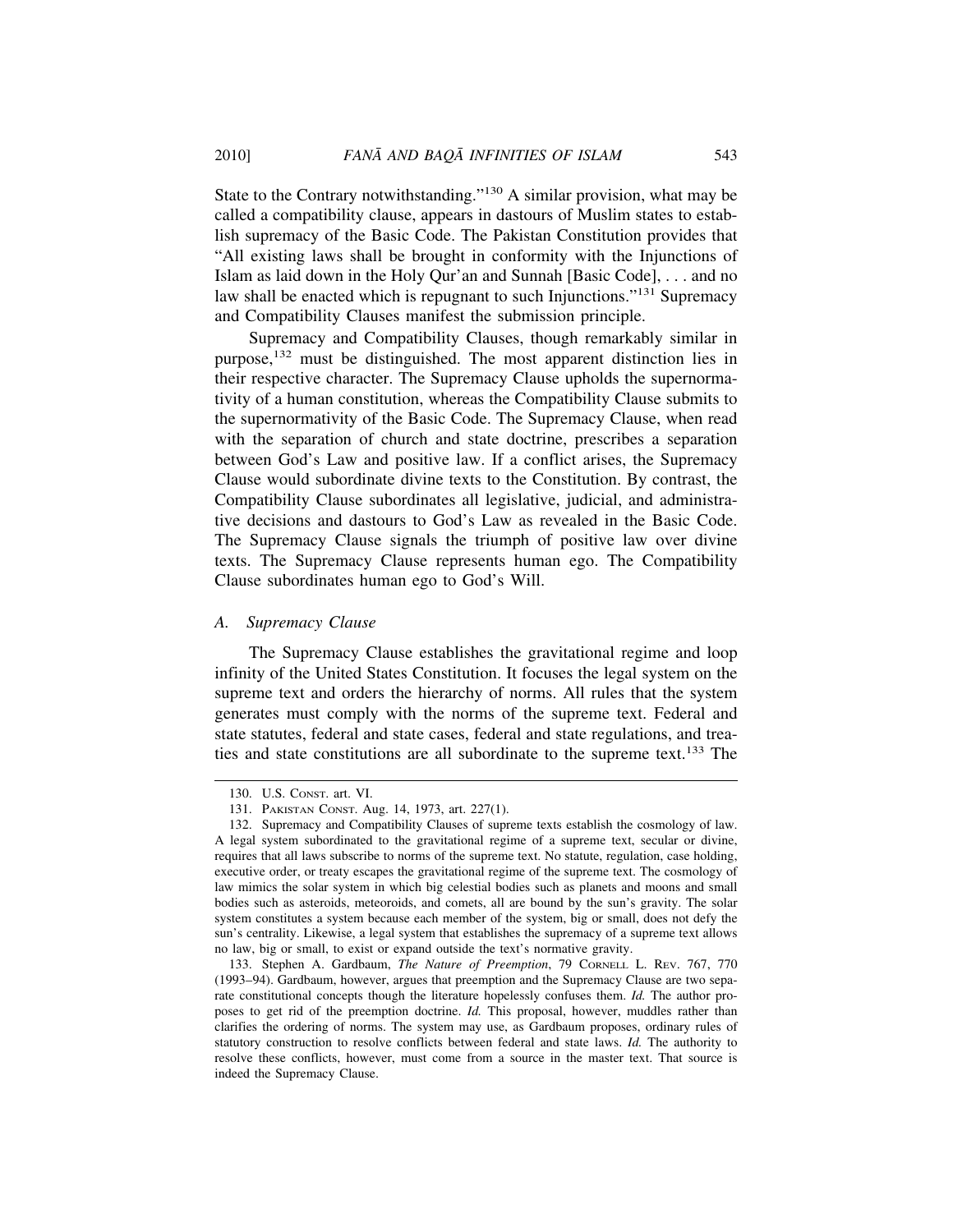supremacy of the supreme text is safeguarded at two distinct levels. First, federal and state lawmakers are aware of the Supremacy Clause and make sure that the legislation under consideration does not violate the Constitution.134 Second, judges scrutinize legislation in actual cases and controversies to probe whether the legislation, as is or as applied, is constitutional. This double scrutiny confirms that the legislation is in harmony with the supreme text. Likewise, the executive branch, which negotiates treaties and the Senate, which gives advice and consent for the adoption of treaties, both examine whether the treaties are congruent with the Constitution.135 Common law case holdings also undergo constitutional scrutiny.136 No court is authorized to decide a common law case contrary to provisions of the supreme text. Appellate courts oversee the enforcement of the Constitution in common law cases.137 Thus, a complex institutional framework operates to enforce the Supremacy Clause.

Constitutional provisions like the U.S. Supremacy Clause institute the supremacy of positive law over divine law. The separation of church and state doctrine<sup>138</sup> requires that the state disassociate itself from the establishment of any one religion or any one denomination of a religion—though the people are free to practice any religion of their choice.<sup>139</sup> The secular state, however, is not obligated to pass legislation contrary to divine laws. The

136. For example, the Supreme Court declared that the ninety-six-year-old *Swift v. Tyson*, 41 U.S. 1 (1842), federal general common law holding is unconstitutional. Spirited scholarly commentary illuminates this holding. *See, e.g.*, Craig Green, *Erie and Problems of Constitutional Structure*, 96 CALIF. L. REV. 661, 664 (2008).

137. N.Y. Times Co. v. Sullivan, 376 U.S. 254, 264–65 (1964) (holding that the state libel law is subject to the Constitution); *see also* Stephen Gardbaum, *The Myth and the Reality of American Constitutional Exceptionalism*, 107 MICH. L. REV. 391, 437 (2008) (stating common law is subject to the Supremacy Clause).

138. C.M. Hudspeth, *Separation of Church and State in America*, 33 TEX. L. REV. 1035, 1035–36 (1953–54) (describing mixed public feelings against the Supreme Court decisions in the 1940s and 1950s).

<sup>134.</sup> Paul A. Diller, *When Congress Passes an Intentionally Unconstitutional Law: The Military Commission Act of 2006*, 61 SMU L. Rev. 281, 282 (2008) (arguing that since members of Congress, like the Supreme Court and the president, take an oath to uphold the Constitution, they cannot lawfully enact unconstitutional legislation); Bradford R. Clark, *The Supremacy Clause as a Constraint on Federal Power*, 71 GEO. WASH. L. REV. 91, 92 (2003) (demonstrating that the Supremacy Clause allows judicial review of both federal laws and state laws).

<sup>135.</sup> An interesting debate surges in academic literature regarding whether treaties are selfexecuting under the Supremacy Clause. Carlos Manuel Vázquez, *Treaties as Law of the Land: The Supremacy Clause and the Judicial Enforcement of Treaties*, 122 HARV. L. REV. 599, 601–02 (2008) (arguing that the Supremacy Clause provides a default rule under which treaties are selfexecuting). *But see* John C. Yoo, *Globalism and the Constitution: Treaties, Non-Self-Execution, and the Original Understanding*, 99 COLUM. L. REV. 1955, 1978–79 (1999) (disputing with scholars who argue that treaties as supreme law of the land must be self-executing).

<sup>139.</sup> *See* Wisconsin v. Yoder, 406 U.S. 205, 236 (1972) (supporting parents' right to furnish religious education for their children). *But see* John Delaney, *Police Power Absolutism and Nullifying the Free Exercise Clause: A Critique of* Oregon v. Smith, 25 IND. L. REV. 71, 71–78 (1991) (criticizing the ruling that limited the free exercise of religion for some Native Americans who were fired for ingesting peyote in an annual sacramental rite).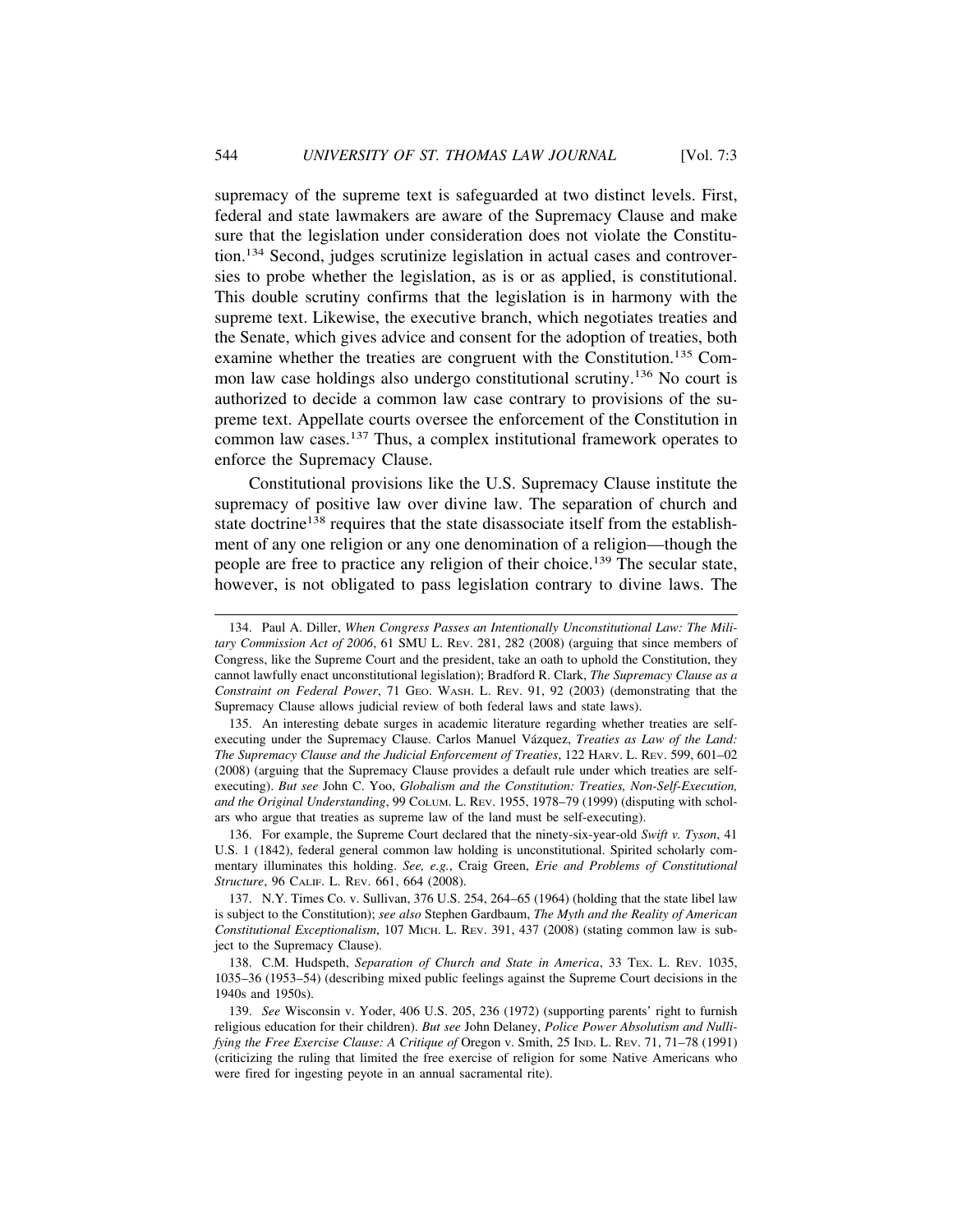secular state need not be a godless state, belonging exclusively to Caesar.<sup>140</sup> The secular state could adopt religious neutrality that does not offend the followers of any religion. The secular state could promote tolerance and respect for all religions. Nevertheless, the Supremacy Clause allows the state, if it so chooses, to violate *all* divine texts and to establish laws incompatible with what believers call God's Law.141 An ideologically-secularized judiciary may also rely on a constitutional supremacy provision to interpret the positive supreme text to generate case holdings that blatantly defy God's Law. In such cases, the line between tolerant secularism and antagonistic atheism can become indistinct. A militant secular state armed with a constitutional supremacy provision may begin to disparage religion and may, contrary to wishes of its citizens, embrace faithlessness, a development that can possibly destabilize the legal system and breed sentiments for revolution.142

#### *B. Compatibility Clause*

Akin to the Supremacy Clause, the Compatibility Clause establishes the gravitational regime of the Basic Code. "Obey God and His Messenger," an ordainment frequently pronounced in the Qur'an, constitutes the Compatibility Clause.143 The dictate to obey God refers to the Qur'an, while the dictate to obey His messenger refers to the Sunnah. The object and purpose of the Compatibility Clause is to harmonize positive law with the norms of the Basic Code. The Compatibility Clause is both prospective and retroactive. It is prospective in that it mandates that future legislation, treaties, and case holdings comply with the norms of the Basic Code. It is retroactive in that it mandates that prior legislation, treaties, and case holdings be examined for their compatibility with the Basic Code. Some Muslim states, such as Pakistan<sup>144</sup> and Nigeria,<sup>145</sup> inherited colonial laws or went through a secular period. The retroactive application of the Compati-

<sup>140.</sup> The concept of separation of church and state itself is a religious idea found in the New Testament: "Give to Caesar what is Caesar's and to God what is God's." *Mark* 12:17 (New Int'l).

<sup>141.</sup> *Divine Texts*, *supra* note 3, at 858–59.

<sup>142.</sup> The 1979 Iranian Revolution, for example, was in part a reaction to the Shah's oppressive regime that was drifting away from religion and adopting anti-Islamic policies. *See* Richard W. Cottam, *Human Rights in Iran Under the Shah*, 12 CASE W. RES. J. INT'L L. 121, 130–36 (1980) (reporting the dismal record of human rights in the Western-supported Shah's regime).

<sup>143.</sup> *See, e.g.*, Qur'an 3:32; 4:59.

<sup>144.</sup> Since independence in 1947, Pakistan has been drifting away from secularism and toward Islam. The first major move toward Islam took place under Army General Zia ul Haq in the 1970s. *See* Daniel P. Collins, *Islamization of Pakistan Law: A Historical Perspective*, 24 STAN. J. INT'L L. 511, 566–67 (1988).

<sup>145.</sup> Nigeria is a member of the Organization of Islamic Conference, an inter-governmental organization of fifty-seven states. The Shariah has raised great controversy in this nation, since although Muslims are a substantial part of the population, they do not constitute an overwhelming majority. Furthermore, the Nigerian Constitution does not carry a Compatibility Clause, even though it does have a Supremacy Clause. *See* Andrew Ubaka Iwobi, *Tiptoeing Through a Constitutional Minefield: The Great Sharia Controversy in Nigeria*, 48 J. AFR. L. 111, 127 (2004). Pro-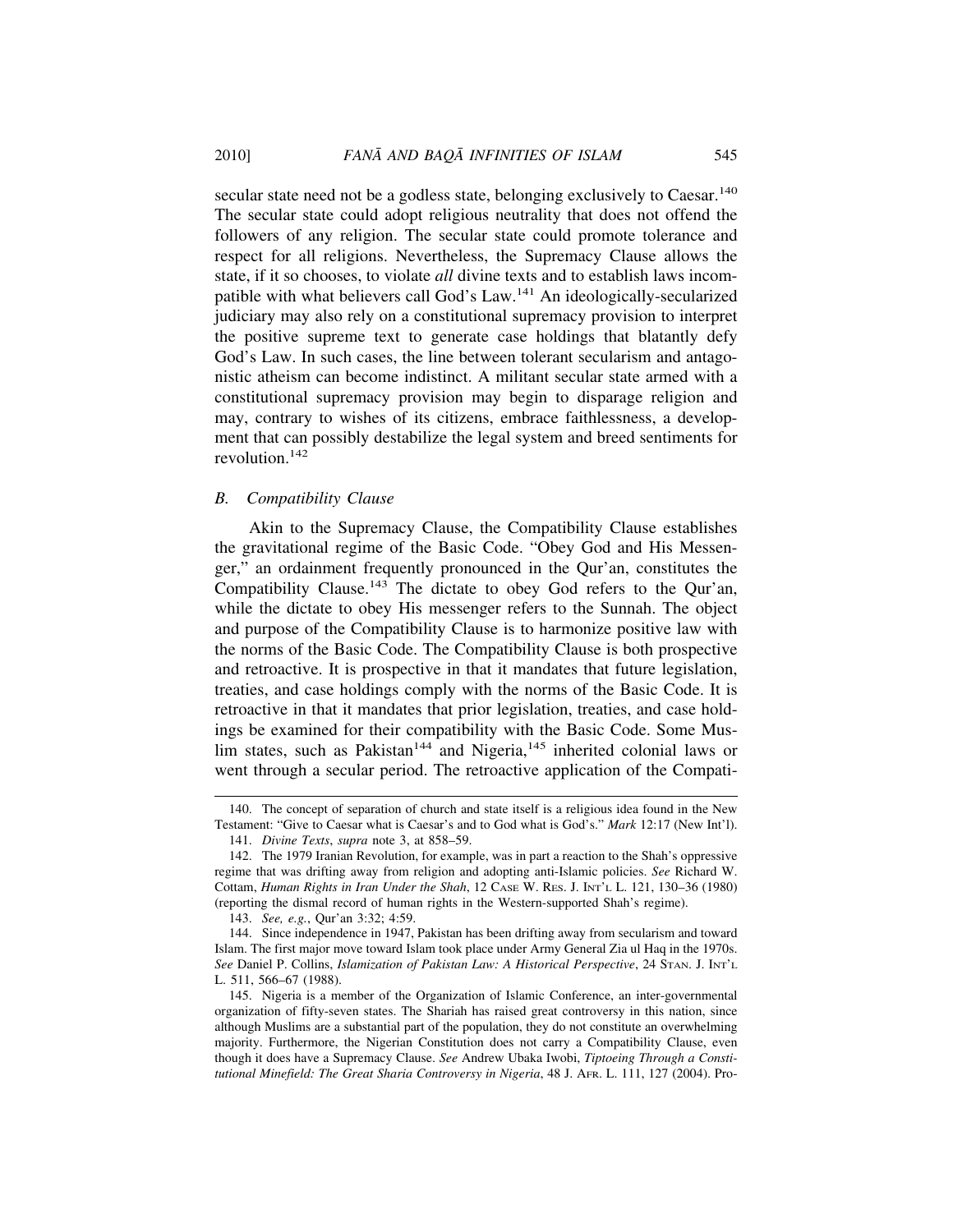bility Clause assures that colonial laws and laws enacted during a secular period are brought into harmony with the Basic Code.<sup>146</sup> In matters of international law, the Compatibility Clause would require that the Muslim state make appropriate declarations, understandings, and reservations to a treaty so that no treaty provision violates the Basic Code.<sup>147</sup>

Many Muslim states have established constitutional systems. While some Muslim states such as Turkey and Senegal have embraced secularism, separating their constitutions from the Basic Code, others have inserted supremacy clauses in their national dastours to recognize the Basic Code as the supreme text. Pakistan and Iran, for example, both subject their laws to the supremacy of the Basic Code. All laws that the Muslim state enacts must conform to the Basic Code. Laws contrary to the Basic Code lose legitimacy and validity, and national courts declare them to be unenforceable. In most Muslim states, therefore, the permanent Basic Code and not the amendable constitution is the supreme text.

The Compatibility Clause, however, is a constitutional clause. A Muslim state may or may not adopt it. Turkey is a Muslim state but it has not adopted the Compatibility Clause. In fact, the Turkish Constitution safeguards "liberal democracy" and the secular state.<sup>148</sup> One may, therefore, conclude that the Compatibility Clause, though it guarantees the supremacy of the Basic Code, can be repealed, reverting the state to secularism. This conclusion is correct to the extent that ruling elites, with or without the consent of the people, may amend the constitution and redirect the legal system away from the Basic Code. This reversal, however, will be socially more stable with the people's consent. The reversal may cause social and political turmoil if the people are fiercely opposed to abandoning the supremacy of the Basic Code.

For most Muslims, the Compatibility Clause is part of divine law. By ignoring or repealing the Compatibility Clause, a Muslim state violates divine law. Just as individuals may violate positive or divine law, states may do the same. The violation of law, however, must be distinguished from the invalidity of law. Under the Basic Code, no Muslim state is empowered to

Shariah jurists and advocates read the clause as the Compatibility Clause whereas secularists and non-Muslim jurists see the same clause as the Supremacy Clause. *Id.* at 127–28.

<sup>146.</sup> In 1999, the Supreme Court of Pakistan delivered a judgment that payment of interest is contrary to the Basic Code and all laws permitting interest must be revised or repealed to enforce the prohibition. *Interest Proves Repugnant to Islam in Pakistan*, 19 INT'L FIN. L. REV., Mar. 2000, at 25, 25; *see also* Judith Thomson, *Developing Financial Law in Conformity with Islamic Principles: Strict Interpretation, Formalism, or Innovation?*, 4 DEAKIN L. REV., 1999–2000, at 77, 78.

<sup>147.</sup> With respect to the Convention on the Rights of the Child, several Muslim states have made Shariah-based reservations. Pakistan made a broad reservation in the following words: "[P]rovisions of the Convention shall be interpreted in the light of the principles of Islamic laws and values." William A. Schabas, *Reservations to the Convention on the Rights of the Child*, 18 HUM. RTS. Q. 472, 478 (1996). Critics and nations object to such broad reservations. *See id.*

<sup>148.</sup> *See* L. Ali Khan, A Theory of Universal Democracy 114–15 (2003) (examining the distinction between secular states and fusion states).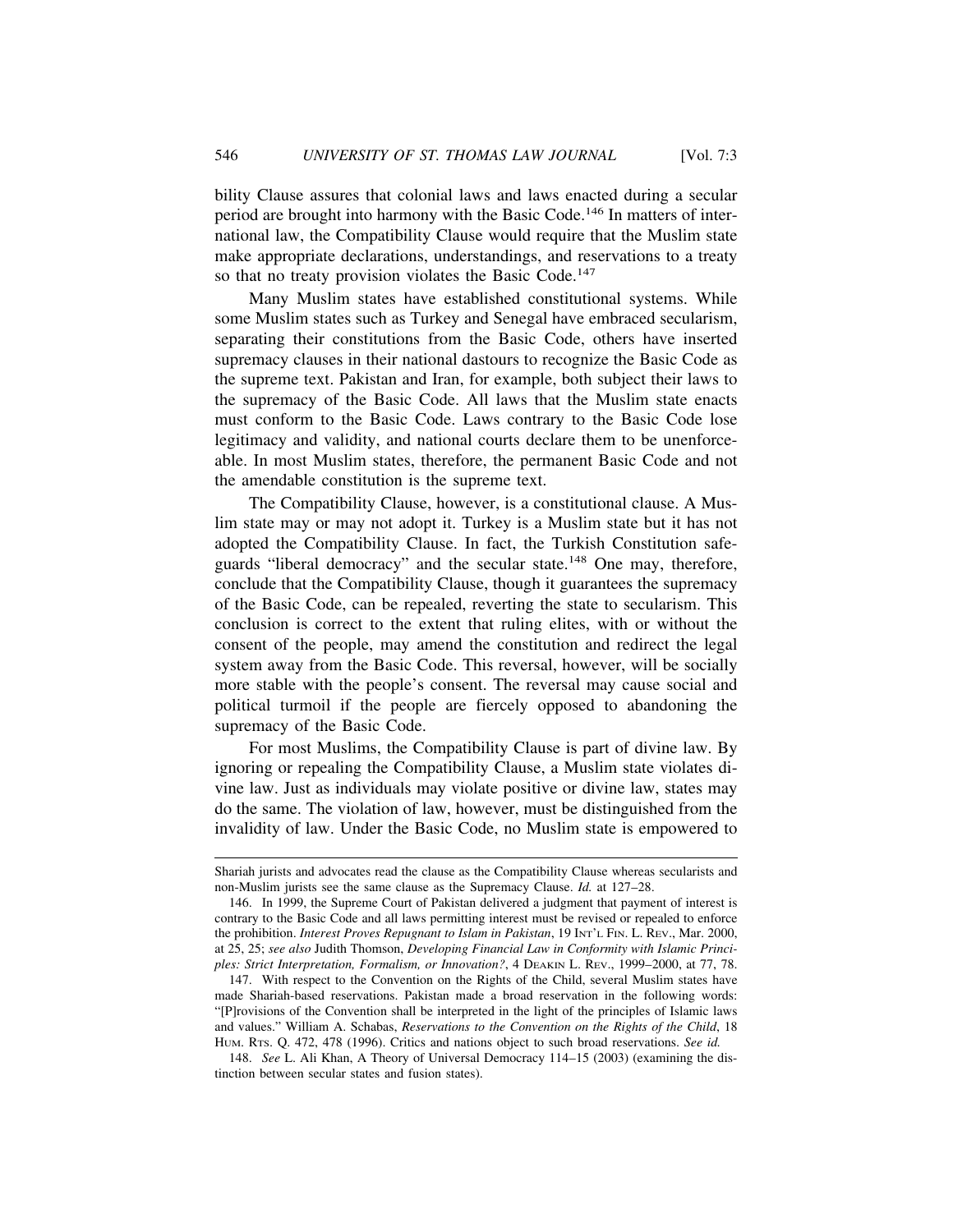defy the Compatibility Clause. By refusing to enact the Compatibility Clause or by willfully repealing it, the Muslim state may not recognize the Clause under positive law but it cannot declare the Clause invalid under divine law. The Compatibility Clause is as immutable as is the Basic Code. It is permanent and not subject to change or evolution.

#### *C. Points of Difference*

The submission principle illuminates several points of difference between positive law, particularly dastours, and the Basic Code. Divinity is the most remarkable point of difference. The Basic Code is divine while dastours, such as the Iran and Pakistan Constitutions, are man-made. Muslims believe the Basic Code is God's Law with the Prophet's explanations. The spatio-temporality of the Qur'an cannot be denied since revelation to the Prophet occurred in the seventh-century cities of Makkah and Medina. Despite its historically-validated spatio-temporal origin, the Qur'an is believed to have existed before it was revealed. Spatio-temporality was inevitable to transfer the Qur'an from the unknown (*al-ghaib*) to human knowledge. The Prophet's Sunnah, which launched the interpretive series of the Qur'an cannot be projected back before its time. Yet the Sunnah, as an explanation of the Qur'an, is also divine. Few would dispute that dastours are man-made texts, though natural law and divine texts may inspire their words and concepts. The rights and obligations enumerated in a dastour may or may not be rooted in divine texts and natural law.<sup>149</sup> Despite muted associations of a constitution with some sort of diluted divinity,  $150$  the constitution is a creature of positive craftsmanship.

Other points of difference also exist. A dastour is spatially finite. It is valid within a finite territory, even though some of its applications may be extended abroad.<sup>151</sup> Muslim nations are free to borrow the principles contained in foreign dastours and place them in their own national dastours. By contrast, the Basic Code is not territorial. The Basic Code is spatially infinite. It is as valid in Indonesia as it is in Saudi Arabia. The Basic Code is the supreme law of Muslims wherever they establish communities. Even if a state, such as the United States, does not recognize the Basic Code as law, Muslim communities, exercising the freedom of religion, may enforce the Basic Code in private life. In contrast, a state hostile to divine texts, such as the defunct Soviet Union, may outlaw any application of the Basic Code.<sup>152</sup>

<sup>149.</sup> Suzanna Sherry, *The Founders' Unwritten Constitution*, 54 U. CHI. L. REV. 1127, 1129 (1987).

<sup>150.</sup> Thomas C. Grey, *The Constitution as Scripture*, 37 STAN. L. REV. 1, 17 (1984); *Divine Texts*, *supra* note 3, at 852–54.

<sup>151.</sup> Kal Raustiala, *The Geography of Justice*, 73 FORDHAM L. REV. 2501, 2502–04 (2005). Professor Raustiala has invented an appropriate term of "legal spatiality" to capture the territoriality of the Constitution. *Id.* at 2503.

<sup>152.</sup> Despite its militant atheism, the Soviet Union continued to allow organized religion. This anomaly benefitted the Soviet Union as Muslims identified both with the communist state and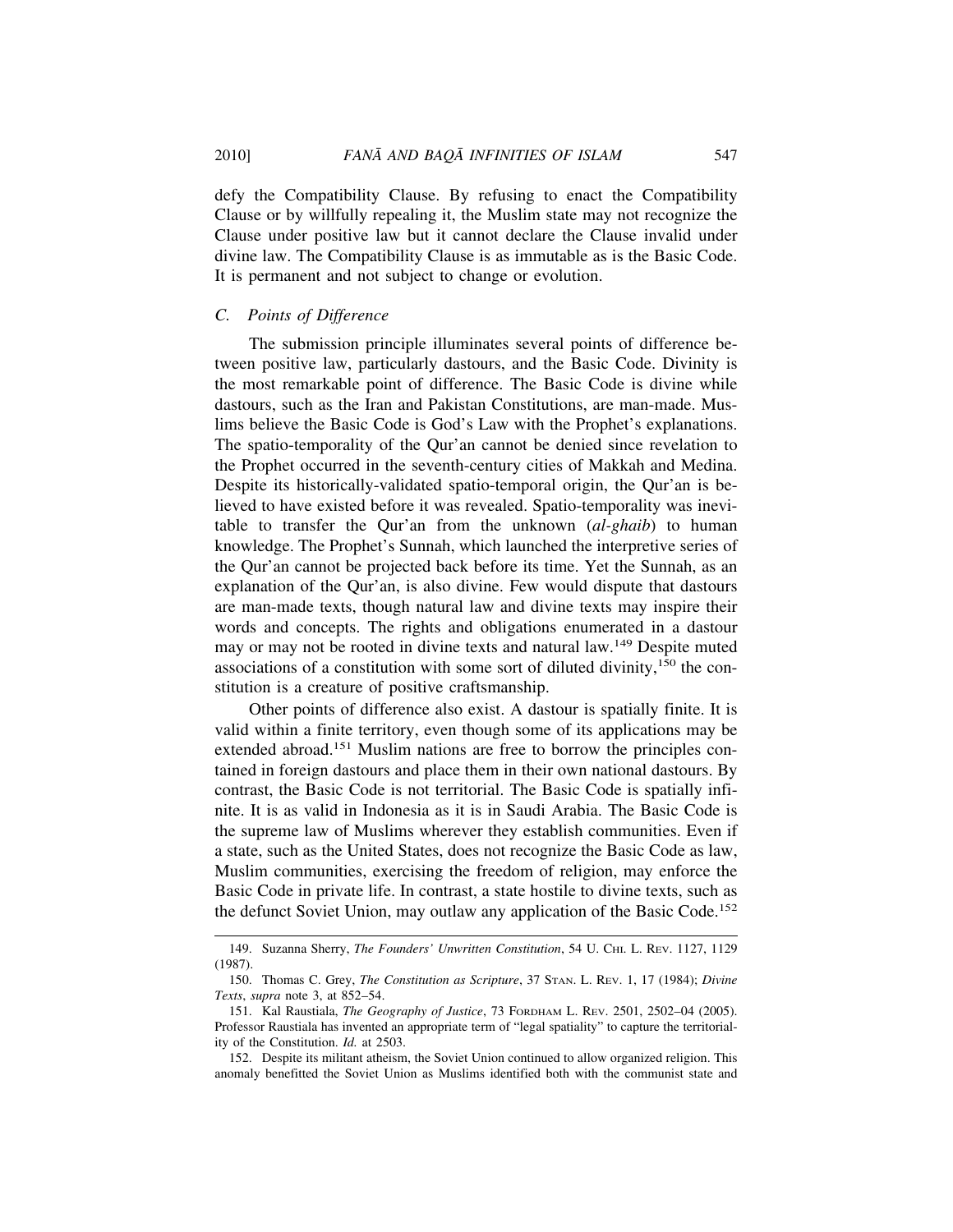Active state hostility toward divine texts, however, is increasingly unacceptable under human rights and individual liberties laws.

The constraints of the submission principle on the development of Islamic constitutional law provide insightful contrasts with the constitutional law of a secular state, such as the United States. The U.S. Constitution embraces secularism as its guiding principle. It does not, however, oppose the existence of God or divine texts, unlike communist constitutions. The U.S. Constitution, however, separates itself from God's Law revealed in divine texts. While the U.S. Constitution respects diverse faiths and allows freedom of religion, and while it may have openhandedly borrowed from God's Law, it does not formally accept the supremacy of God's Law. By contrast, Islamic constitutions submit to God's Law revealed in the Basic Code. Muslim states may interpret the Basic Code to extract new rules and modify old ones, but no interpretive methodology is permitted to subordinate the Basic Code to the dastour.

Furthermore, the U.S. Constitution, which does not submit to any divine texts, is potentially exposed to double fracture: amendability and interpretive impairments.153 Even though the amendment process is tedious, the procedural tedium does not diminish the fact that the original text is vulnerable to an indefinite number of amendability impairments. One could argue that the twenty-seven amendments already made to the Constitution have improved its normative contents for establishing a more perfect Union. Yet, whether a particular constitutional impairment is socially desirable is a value judgment over which peoples and states could disagree.<sup>154</sup> Even though Islamic constitutions are also amendable, the scope of amendability is constrained through the submission principle. For example, the Islamic Constitution cannot be amended to allow Muslims to engage in the sale of intoxicating liquors, unlike the U.S. Constitution.<sup>155</sup>

The second impairment to the U.S. Constitution comes through freerange interpretations. Interpretation of legal texts is inevitable. Constitutional interpretations in the form of case holdings have generated an impressive, valuable, and complex body of constitutional law in the United States. Various methodological constraints, such as weight of the Constitutional text itself, legislative history, structure, original intent, adherence to precedents, and numerous theories of interpretation, are instituted to limit freeranging interpretation. Yet the U.S. Constitution has dramatically changed through interpretation, allowing, for example, the practices of abortion and

Muslims in other countries, thus building goodwill for the Soviet Union. WILLIAM C. FLETCHER, RELIGION AND SOVIET FOREIGN POLICY 1945–1970, at 70–72, 79–80 (1973).

<sup>153.</sup> Here, the word impairment denotes changes in the text and meaning of the Constitution drafted in 1789.

<sup>154.</sup> The Seventeenth Amendment, which requires that senators be directly elected by the people, did not receive the consent of Connecticut, Rhode Island, and Utah.

<sup>155.</sup> *See supra* text accompanying note 106.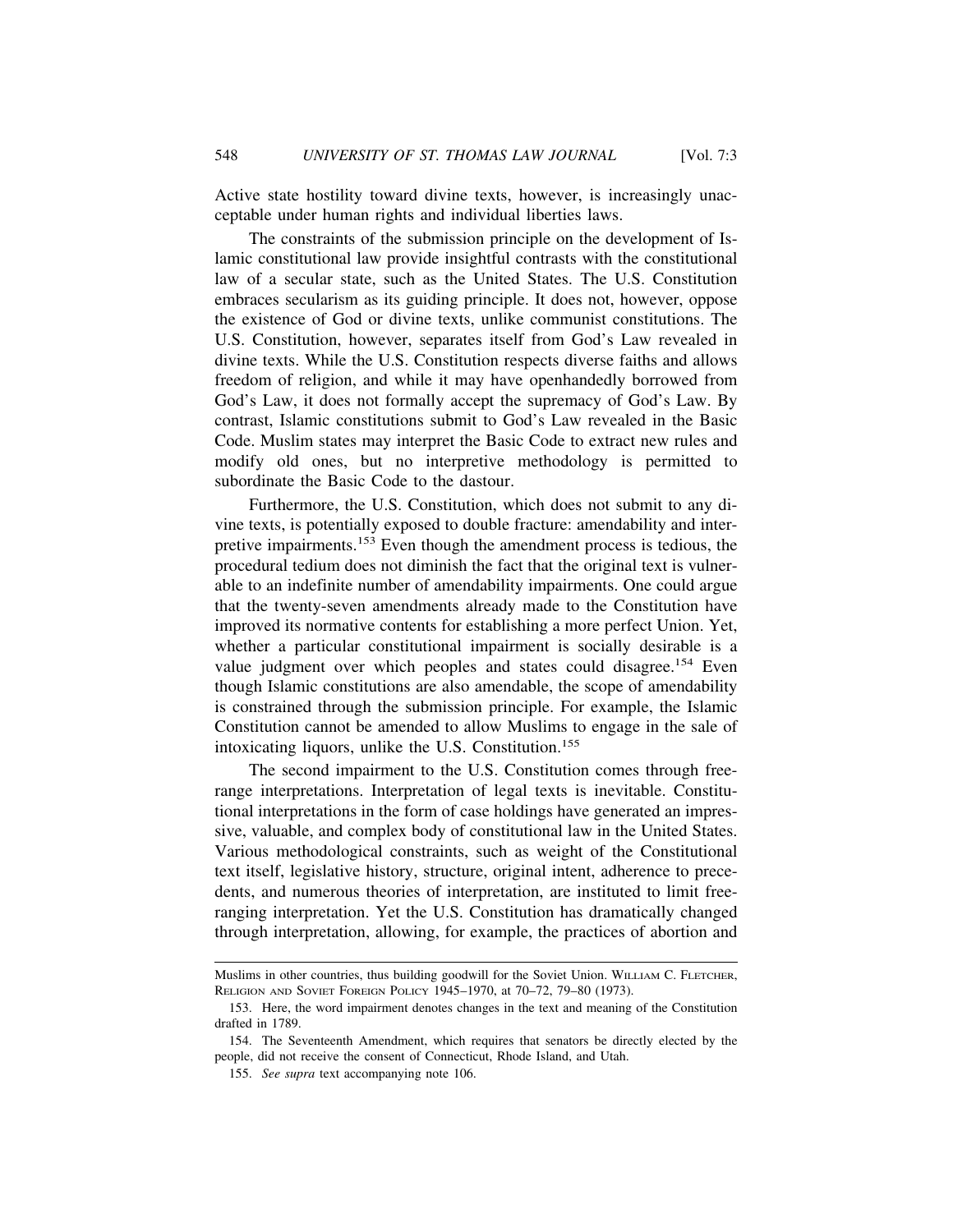homosexuality, practices abhorred in 1789 Christian communities.<sup>156</sup> One could argue, again, that Constitutional interpretations have, for the most part, improved the quality of American law, particularly with respect to civil rights and liberties. The point remains that the Constitution, without any super-constraints of divine texts, is wide open to any interpretation that can muster five votes in the U.S. Supreme Court. This sort of free-range liberty to interpret a legal text, including the Islamic Constitution, is unavailable under the submission principle.

These differences not only explain the dynamics of Islamic law but furnish instructive insights, as discussed below, into the motivations and dynamics underlying Muslim behavior. The pledge of faith that Muslims make to the submission principle establishes the Islamic character that values afterlife more than the worldly life, though the worldly life is rarely ignored or discounted. Islamic law offers a complex notion of temporalities.

#### VI. ISLAMIC TEMPORALITIES

Islamic frames of mind toward Islamic law—rooted in fana and baqa temporalities—explain why Muslims obey laws. Fana temporality renders the consciousness of finite time related to the physical universe whereas bagā temporality renders the awareness of a timeless afterlife. Bagā temporality is indeed baqā timelessness. For individuals, fanā temporality means the duration of one's life. Even "a life of a thousand years"157 must come to an end. The rewards and punishments associated with positive law are confined to fanā temporality. Individuals obey positive law to seek rewards and avoid punishments in the worldly life. Muslims, however, obey divine laws to seek rewards and avoid punishments in the afterlife. According to the Qur'an, the afterlife is superior to the worldly life.158 Therefore, Islamic law enforcement and the associated consciousness focuses more on baqa timelessness and the rewards and punishments associated with afterlife. "The life of this world (alone) is alluring to those who reject faith, and they scoff at those who believe (in the afterlife)."<sup>159</sup>

#### *A. Life and Afterlife*

In Islam, finite temporality (*huduth*) has been contrasted with eternality (*qidam*).160 What is eternal has no beginning and no end. The eternal is

<sup>156.</sup> Homosexuality, for example, was viewed as "*pecatum non nominandum inter Christia*nos 'the sin not even to be mentioned among Christians.'" LOUIS CROMPTON, HOMOSEXUALITY AND CIVILIZATION 1 (1st Paperback ed., 2006); *see also* LUCAS A. POWE, JR., THE SUPREME COURT AND THE AMERICAN ELITE, 1789–2008, at 278 (2009) (arguing that Blackmun's opinion is one of the worst of the twentieth century).

<sup>157.</sup> Qur'an 2:96.

<sup>158.</sup> Qur'an 6:32.

<sup>159.</sup> Qur'an 2:212.

<sup>160.</sup> Majid Fakhry, *The Classical Islamic Arguments for the Existence of God*, 47 MUSLIM WORLD 133 (1957) *available at* http://www.muslimphilosophy.com/ip/pg1.pdf.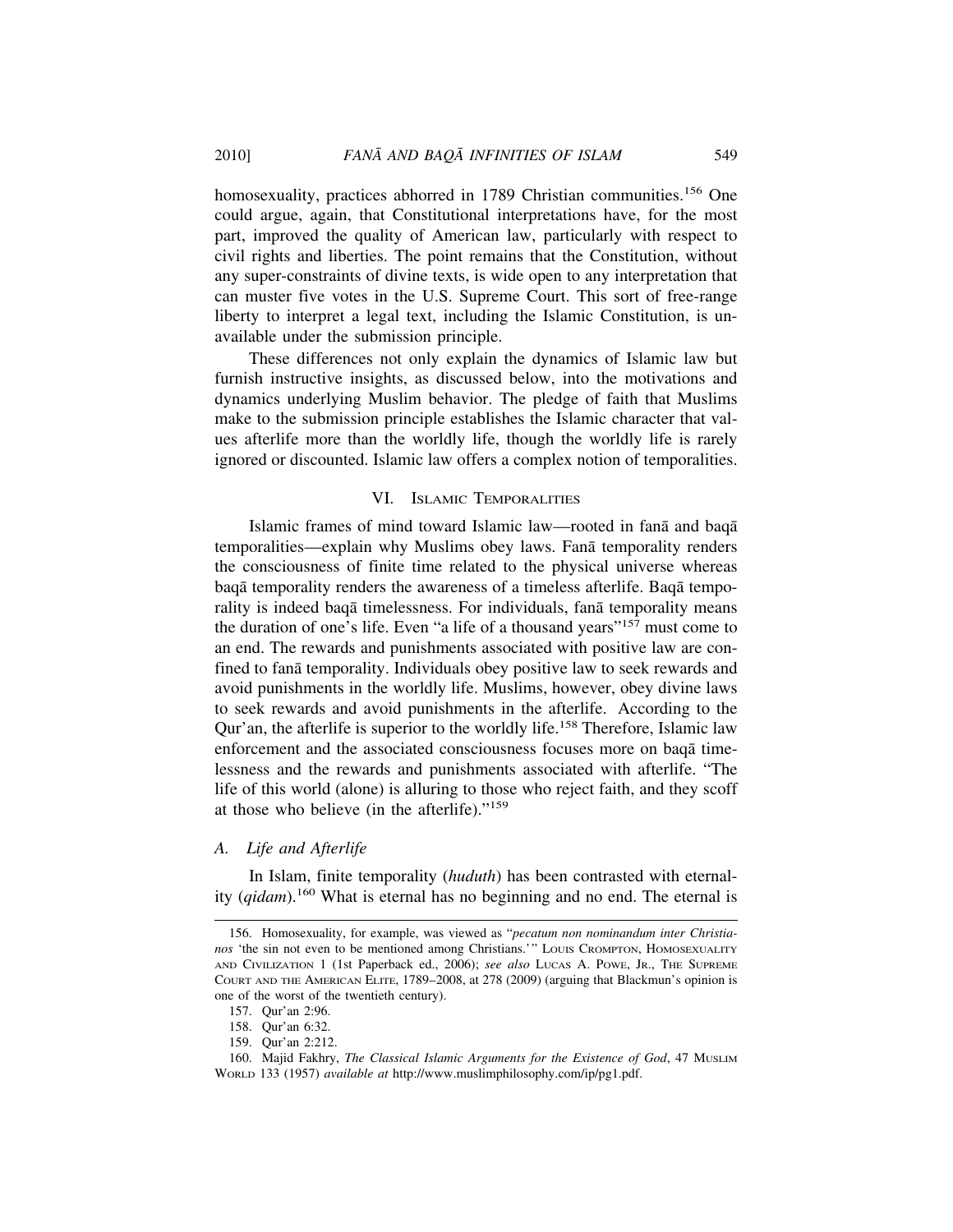also infinite. Temporality presumes that the thing exists for a finite duration and that the thing does not exist before it comes into being and ceases to exist after its duration is over. The earthly life of an individual is temporal and finite since it begins at birth (or conception) and ends at death. Even the universe is temporal. Per the Qur'an, God created the worlds (earth and celestial space) in six days, $161$  which means that the worlds were non-existent before they were created. The Qur'an also states that the worlds (including the earth and celestial space) will be completely dismantled.<sup>162</sup> Since the physical universe is a creature with a beginning and an end, it is temporal.

According to Islamic law, all creatures in the physical universe are temporal. They come into being from non-being and revert to non-being after a finite duration (*heen*) of existence. Planets, stars, spatial systems, galaxies, and life forms that may exist in the cosmos all belong to one and the same fan $\bar{a}$  temporality.<sup>163</sup> The fan $\bar{a}$  temporality is fragile and finite whereas the hereafter is permanent and infinite. The worldly temporality will end. The Qur'an clarifies: "We created the cosmos and the earth and all between them but for just ends, and for a finite period."164 The entire creation, though it appears to be infinite and though its constituent parts are scattered in multifarious temporal zones, belongs to the same fan $\bar{a}$  temporality. In sum, the worldly temporality is neither timeless nor eternal.

By contrast, the afterlife is located in the timeless baga world. Thus, paradise and hell, and their corresponding rewards and punishments, are eternal and belong to the timeless baq $\bar{a}$  world. Acts and omissions carried out during an individual's worldly life will be assessed, rewarded, and punished during baqā timelessness. Since God is merciful, He will commute punishments. Rewards, however, are eternal. A belief in baqā infinity transforms and liberates the human mind from the confines of worldly temporality. Ira Lapidus, a distinguished scholar of Islamic history, captures Islamic temporalities in the following words:

The quality of this life is critical but still secondary, for it is temporary. Life in the next world, however, is eternal—and more important because after death the individual will be integrated into the world of spiritual and heavenly existences where the human

<sup>161.</sup> *E.g.*, Qur'an 7:54; 10:3.

<sup>162.</sup> Qur'an 14:48 (describing that the earth and heavens will lose their known identity). *See also* Qur'an 20:105–07 (describing images of the destruction of the world).

<sup>163.</sup> In order to emphasize their co-temporality, the Qur'an frequently mentions the earth (*alard*) and cosmos (*alssamawat*) together in the same verse. *E.g.*, Qur'an 2:33 (cosmos and the earth). The Qur'an declares that God alone is "The Originator of the cosmos and the earth! When He decrees a thing, He says unto it only: Be! and it is." Qur'an 46:3.

<sup>164.</sup> Qur'an 46:3.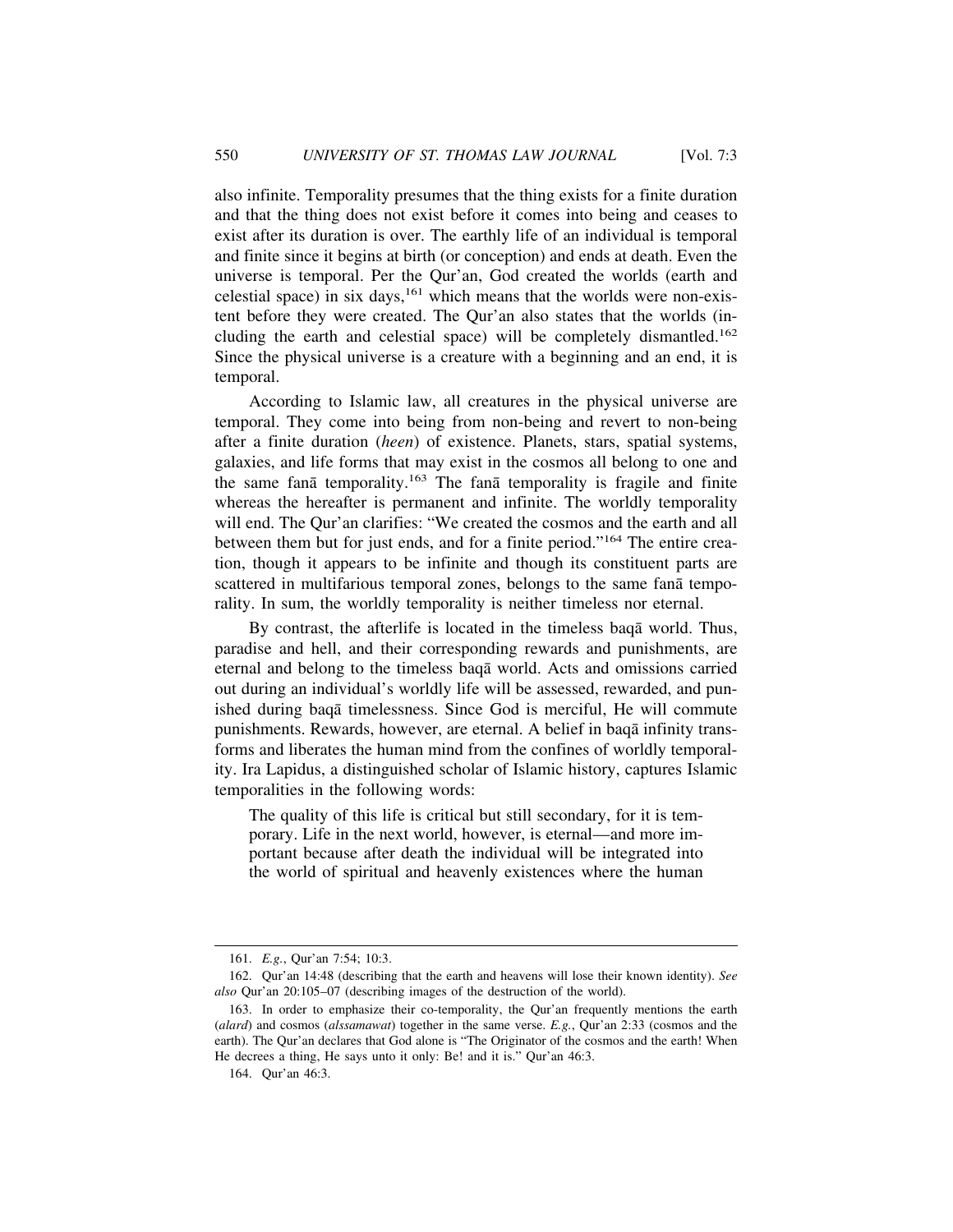soul can find its ultimate meaning. Death can be accepted with solemnity and calm for it is the transition to a truer life.<sup>165</sup>

For individuals, a barrier, called *barzakh*, separates life and afterlife.<sup>166</sup> This barrier is the unitive-separative border that brings the two lives together but does not allow them to flow into each other.167 Each individual life first passes through worldly temporality, which ends with death. When wrongdoers face death, says the Qur'an, they supplicate for more life on earth pledging that they would do good.<sup>168</sup> At the time of death, however, no supplications are effective because "before them is barzakh till the day they are raised up."169 Upon death, the worldly life does not melt into the eternal life.170 The period between death and resurrection is barzakh. It does not constitute a third temporality, because life on earth and the corresponding worldly temporality continue without interruption, even after the deceased has entered barzakh. On Judgment Day, worldly temporality ends and the dead are retrieved from barzakh to be held accountable.

Unlike secular law, Islamic law establishes numerous spiritual, moral, and legal bonds between life and afterlife. Islam presents the concept of two lives: one on the earth and the other in the hereafter. The Qur'an states: "And what is the life of this world but a play and a passing delight; and the life in the hereafter is by far the better for all who practice taqwa. Will you not, then, use your power of reasoning?"171 The two lives belong to two distinct temporalities. The human life on earth, which may continue for centuries, belongs to worldly temporality. Worldly temporality is a finite period of time, both for individuals and the human species. The afterlife, which knows no death, constitutes eternal timelessness. The afterlife is interminable and timeless. The Day of Judgment (*yawma alqiyama*) separates the fanā and baqā worlds.<sup>172</sup> On this day, God will raise the dead and hold them accountable.<sup>173</sup>

<sup>165.</sup> Ira M. Lapidus, *The Meaning of Death in Islam*, *in* FACING DEATH: WHERE CULTURE, RELIGION, AND MEDICINE MEET 148, 149 (Howard M. Spiro, Mary G. McCrea Cumen & Lee Palmer Wandel eds., 1998).

<sup>166.</sup> The notion of barrier appears most vividly in the following verse: "God has let free the two seas: One palatable and sweet, and the other salty and bitter; yet He has made a barrier (barzakh) between them, a barrier that cannot be violated." Qur'an 25:53.

<sup>167.</sup> Samer Akkach, *The World of Imagination in Ibn Arabi's Ontology*, 24 BRIT. J. MIDDLE E. STUD. 97, 97 (1997). Samer Akkach explains that the two seas in sura al-Furqan 25:53 are two integral domains, of the opposite nature, which are united and separated at the same time.

<sup>168.</sup> Qur'an 23:100.

<sup>169.</sup> *Id.*

<sup>170.</sup> The two temporalities are akin to these two seas that do not transgress the barrier. Qur'an 55:20.

<sup>171.</sup> Qur'an 6:32.

<sup>172.</sup> Qur'an 2:85. This day has also been called the *yawmi alddeen* (Day of Faith) and *yawmin AAatheemin* (Great Day). Qur'an 39:13.

<sup>173.</sup> Qur'an 23:100.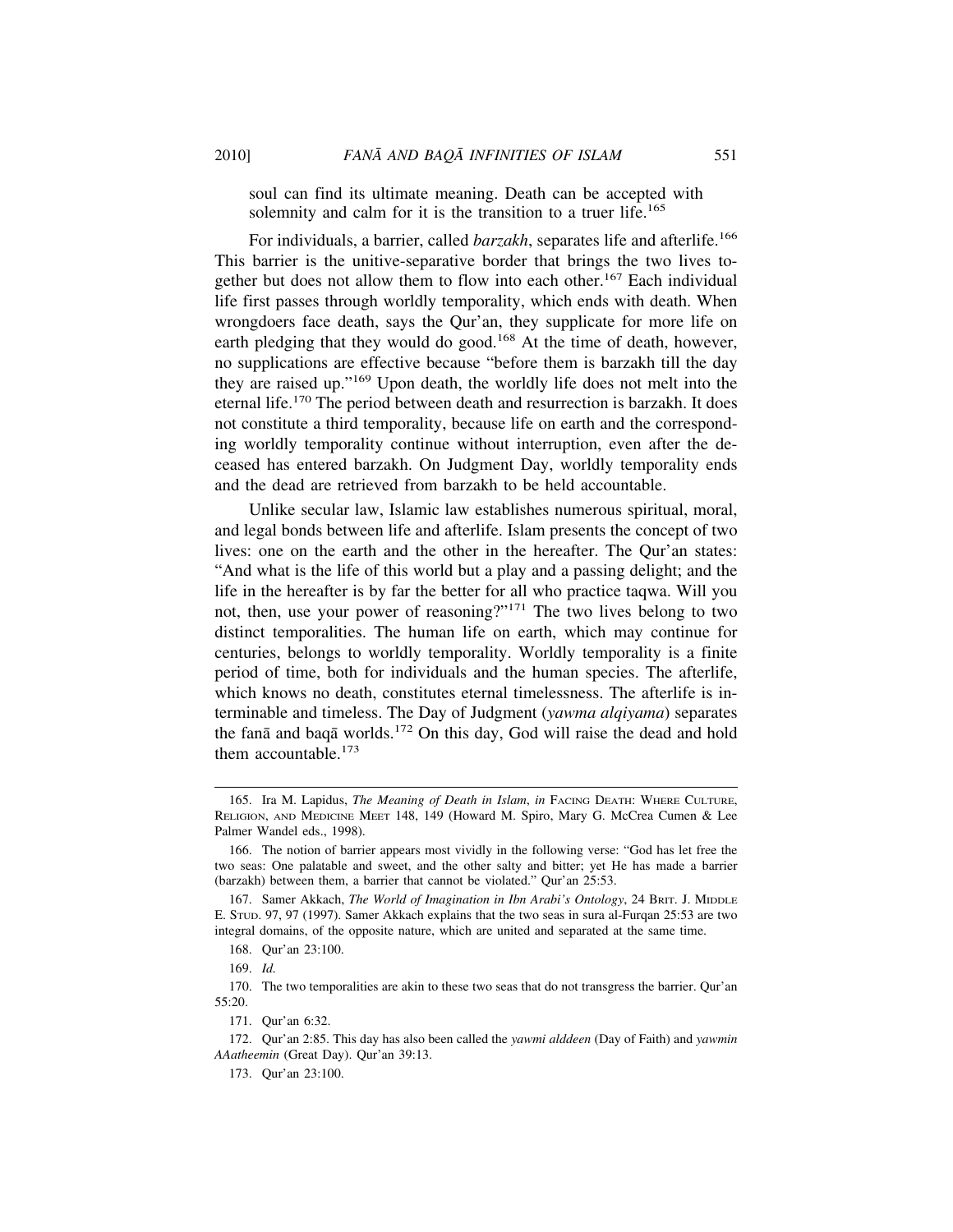#### *B. Why Muslims Obey Laws*

To understand why Muslims obey laws, one must understand Islamic legal consciousness. Contrast the frames of compliance under fana sources of law with those under baqa sources of law. The fana sources anchor compliance in worldly temporality, which treats individual life as a finite temporal duration and institutes rewards and punishments on the assumption that individuals want to maximize personal benefits and minimize personal losses in the earthly life. In constructing its theory of compliance, secular law offers rewards and punishments in this life and not in the afterlife.<sup>174</sup> By contrast, Islam composes fana and baqa sources of law and interweaves compliance with complex notions of temporality and timelessness. Muslims obey laws not only to maximize personal benefits in this world but also to maximize personal benefits in the afterlife, the existence of which is a cardinal belief of Islamic faith.<sup>175</sup> A combination of fana and baqa rewards and punishments determines Islamic legal consciousness.

Why individuals abide by secular laws is a complex question that psychologists and sociologists answer with sophisticated explanations and theories.176 Worldly punishments—capital punishment, loss of liberty through imprisonment, loss of property, social humiliation, decreased business prospects, foreclosure and bankruptcy, interest maximization, internalization of norms,<sup>177</sup> and moral commitments to maintain laws—promote peace and community welfare. These factors determine frames of mind conducive to meeting the obligations of secular law. These frames of mind also influence law compliance among Muslims. In a few cases, the Basic Code itself prescribes worldly punishments.178 Islamic law compliance, however, is profoundly infused with a shared consciousness, a devout frame of mind, which prompts Muslims to obey laws primarily out of fear and love of God.

Islam does not teach asceticism or renunciation of worldly pleasures. The Qur'an instructs the children of Adam (not just Muslims) "to eat and drink, but do not waste."179 This world is important for Muslims, and Islamic law serves this world as much as it does the next.180 Nevertheless, much confusion, even distortion, enters the understanding of Islamic law

<sup>174.</sup> Even though millions of people living under common law systems practice diverse faiths and religions—some zealously—common law itself is for the most part secular.

<sup>175.</sup> Thomas Hodgkin, *The Revolutionary Tradition in Islam*, 10 HIST. WORKSHOP 138, 140 (1980).

<sup>176.</sup> *See, e.g.*, Daniel S. Nagin & Raymond Paternoster, *Enduring Individual Differences and Rational Choice Theories of Crime, 27 LAW & Soc'y REV. 467 (1993) (suggesting that attractive*ness of the crime and the ease of committing the crime are related to offending decisions).

<sup>177.</sup> ROBERT C. ELLICKSON, ORDER WITHOUT LAW: HOW NEIGHBORS SETTLE DISPUTES 132 (1991) (discussing how self-enforcement follows internalization of norms).

<sup>178.</sup> The Qur'an and the Sunnah provide punishments for theft, false accusation, and nonmarital sex. *See* Hisham M. Ramadan, *On Islamic Punishment*, *in* UNDERSTANDING ISLAMIC LAW 43, 43–50 (2006).

<sup>179.</sup> Qur'an 7:31.

<sup>180.</sup> Qur'an 2:201 (a prayer that asks God to grant us good in this life and in the afterlife).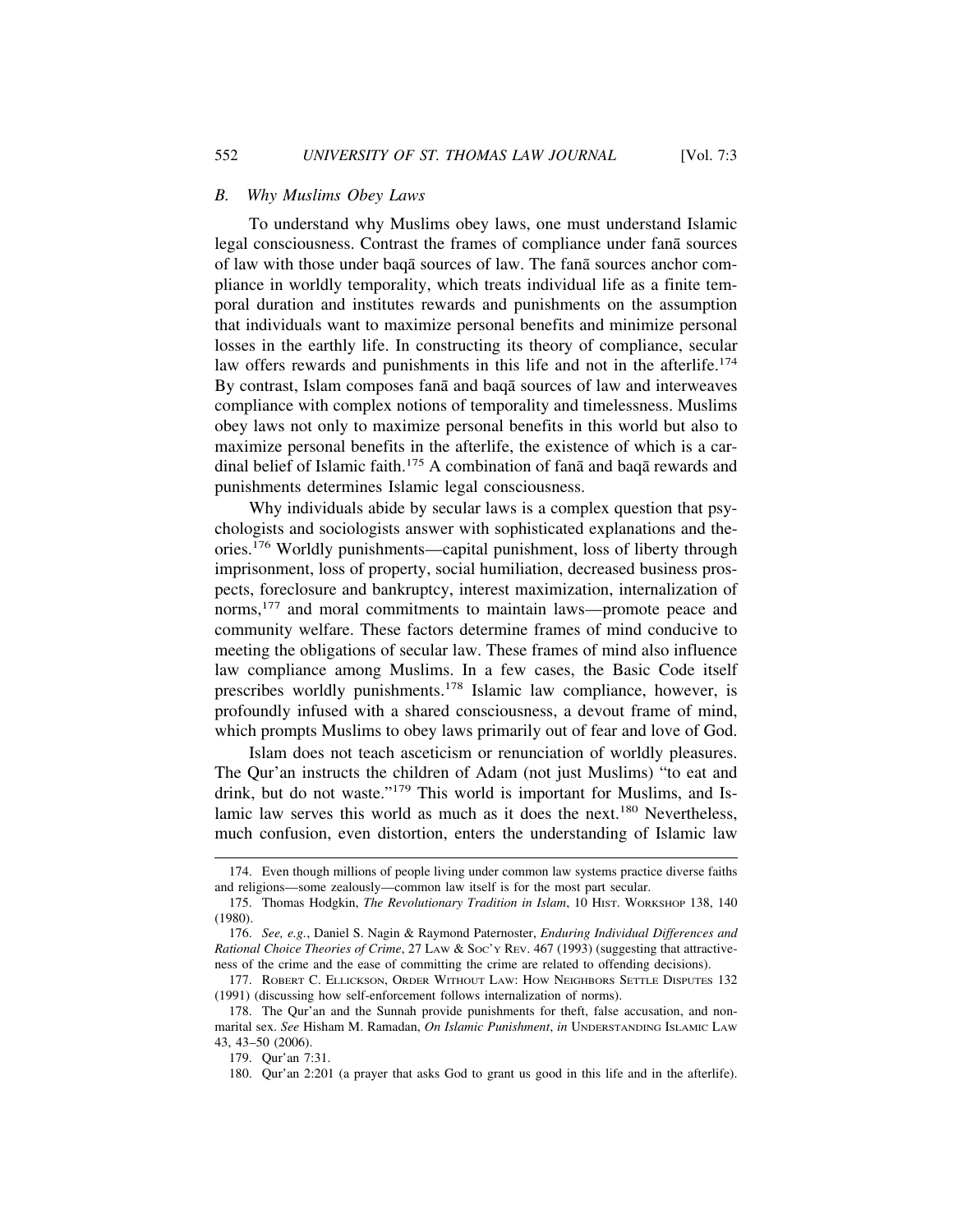and its compliance ethos when Islam's afterlife dimension is ignored or deemphasized. Islamic law is not confined to this world. Its ethos cannot be reduced to worldly temporality. In matters of compliance, practicing Muslims engage in a cross-temporal calculus of rewards and punishments. Worldly finitism does not capture the spirit of Islamic law, nor does it explain why Muslims forego benefits in this world and engage in behaviors that appear irrational. $181$ 

In another article, I discussed the views of Western critics who ridicule Muslim militants fighting in various parts of the world, including Afghanistan, Iraq, and Israel, as seekers of *houris* in paradise.182 Bruce Hoffman, a specialist on Islamic terrorism, argues that suicide bombers seek death, not to fight oppression or avenge family deaths in Israeli-occupied territories, but to enjoy the pleasures of afterlife, including alcohol and sex with virgins that Islam promises to martyrs.183 Although Hoffman's argument is uncouth and callously discounts the sufferings of Palestinians under Israeli siege, the author would have a respectable point if he were to argue that Muslim militants fighting occupation are not afraid to die, partly because their conception of rewards is not exclusively confined to this world. For Muslim martyrs fighting for a just cause under the restraints of Islamic law of war, death is indeed the door to paradise, and no worldly benefit exceeds the baqā rewards of afterlife.

Although the Basic Code guarantees accountability in the next world, God is not vindictive.<sup>184</sup> God's justice permeates with a generous margin of mercy. In fact, according to the Qur'an, the margin of mercy is a law that God has prescribed for Himself.<sup>185</sup> God exercises mandatory mercy to judge human digressions and acts of disobedience. Even when His wrath is certain, God does not abandon mercy. God's mercy is compassionate, insightful, and forgiving. God understands whether a violation emanates from a hardened heart. He distinguishes hardcore violations from delinquencies lacking willful motive and bad intentions. His margin of mercy applies to all violations and infractions, whether the perpetrator is depraved, recidivist, or corrigible. Furthermore, His mercy applies to both individuals and nations. An entire nation may repudiate God's Law and adopt the law of

<sup>181.</sup> Note, however, persons of faith in many religions may consider afterlife punishments and rewards in their decisions to comply or resist worldly laws. *See, e.g.*, Linda McClain, *Rights and Irresponsibility*, 43 DUKE L.J. 989, 1066 (1994) (explaining that some groups prevent women from obtaining abortions "in the name of serving higher law").

<sup>182.</sup> Liaquat Ali Khan, *The Essentialist Terrorist*, 45 WASHBURN L.J. 47, 55 (2006).

<sup>183.</sup> BRUCE HOFFMAN, INSIDE TERRORISM 99–100 (1998).

<sup>184.</sup> For Jewish views, see Haim H. Cohn, *The Penology of the Talmud*, 5 ISR. L. REV. 53 (1970) (arguing that even in measure for measure justice, God exercises self-restraint). For Christian views, see Timothy L. Forth, *Jurisprudence of Faith: An Experiment in Using Theology to Interpret Jurisprudence*, 30 CATH. LAW. 22, 39–40 (1985–86).

<sup>185.</sup> Qur'an 6:12; 6:54.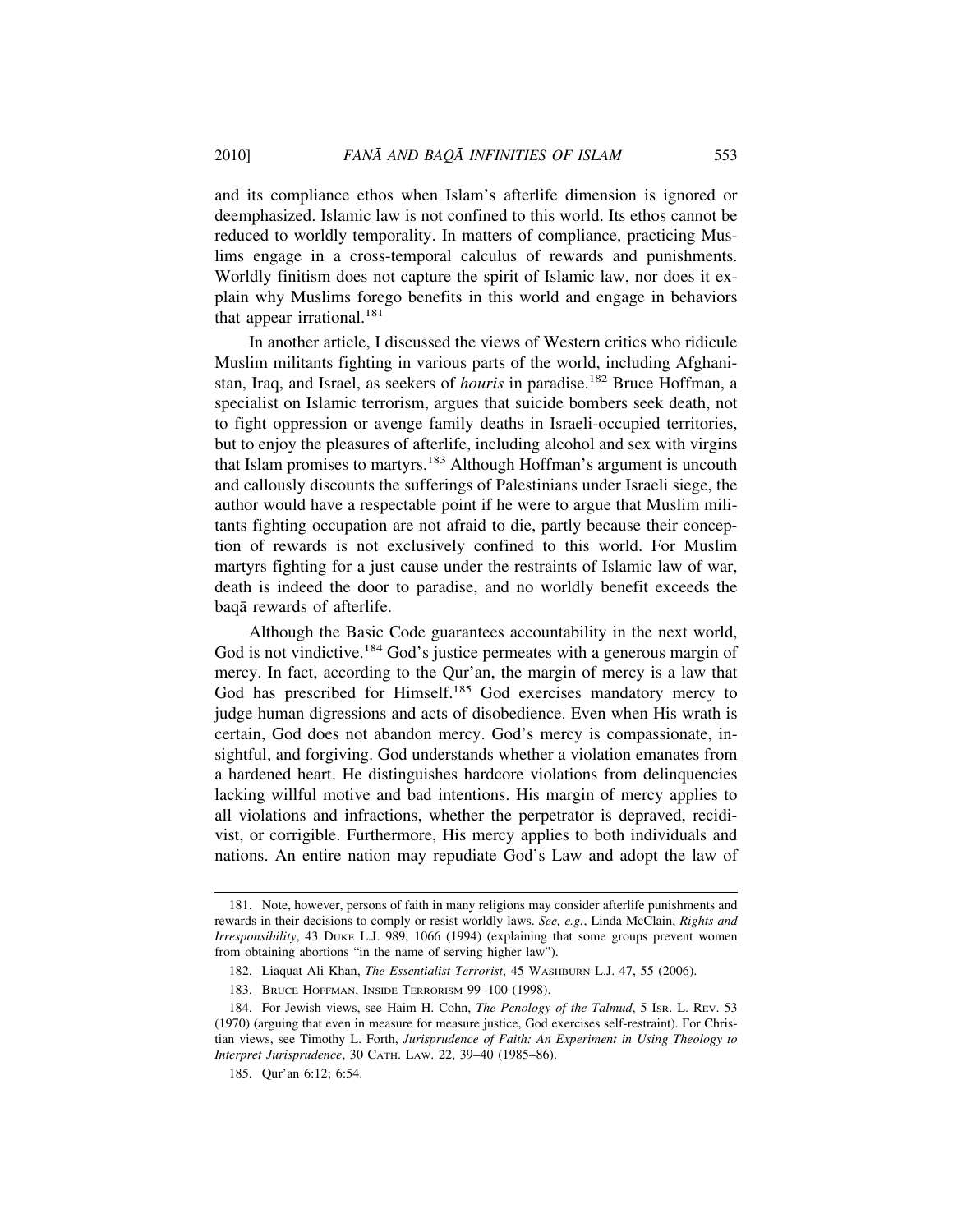ignorance. Even in such cases of wholesale apostasy, God exercises a margin of mercy.

Under God's margin of mercy, justice is not denied to wrongdoers but delayed. Mercy interposes a period of time (*heen*) between violation and punishment,186 providing a temporal opportunity for wrongdoers to reflect upon the constitutive ingredients of wrongdoing and its effects on others and on the perpetrators themselves. Hardhearted wrongdoers may misinterpret this durational margin of mercy to infer that no God exists or that God is lawless. Even victims of wrongdoing may similarly conclude that God's justice is non-existent or uncertain. For persons of faith, however, whether they are perpetrators or victims of wrongdoing, God's mercy furnishes opportunities to make and receive amends, and to seek and offer forgiveness. It is a time of self-correction and healing. The temporal margin of mercy, moreover, does not weaken God's justice. According to the Qur'an, the Day of Judgment, when human beings will be gathered and held accountable for their deeds and misdeeds, is inevitable.<sup>187</sup> God grants a margin of mercy "so that if any of you commits a bad deed out of ignorance, and thereafter repents and lives righteously, God is indeed forgiving and merciful."<sup>188</sup>

Most secular systems, including common law, have separated from God's justice and mercy and embrace the worldly temporality. Secular law is mono-temporal. It does not rely on afterlife to seek compliance with laws. Adverse consequences that follow violations of law occur in this life. The law may saddle the decedent's estate with legal burdens, fines, and penalties,<sup>189</sup> but the deceased is effectively exempt from the reach of law. The enforcement of common law against a person terminates at death.<sup>190</sup> When obligations of life are unbearable, some persons commit suicide. They know that death will free them from the burdens of the law.<sup>191</sup> Secular law applies only during worldly life.<sup>192</sup> For individuals who do not believe

190. Common law considers dead bodies in relation to the rights of the living. *See* David J. Harris, *Respect for the Living and Respect for the Dead: Return of Indian and Other Native American Burial Remains*, 39 WASH. U.J. URB. & CONTEMP. L. 195, 222 (1991).

191. Jerry Jacobs, *A Phenomenological Study of Suicide Notes*, 15 SOC. PROBS. 60, 61 (1967) (concluding that those who commit suicide seek freedom from suffering).

<sup>186.</sup> *Ezekiel* 7:27.

<sup>187.</sup> Qur'an 6:12.

<sup>188.</sup> Qur'an 6:54.

<sup>189.</sup> In common law, however, the dead man's statutes have historically prohibited the testimony of a party in interest who claims to have a share in the decedent's estate on the theory that the decedent is not there to affirm or controvert any such evidence. *See, e.g.*, Sepulveda v. Aviles, 762 N.Y.S.2d 358, 365 (App. Div. 2003) (providing the rationale for the dead man's statute). For criticism of dead man's statutes, see Ed Wallis, *An Outdated Form of Evidentiary Law: A Survey of Dead Man's Statutes and a Proposal for Change*, 53 CLEV. ST. L. REV. 75 (2005–06).

<sup>192.</sup> Professor Andrew Guzman makes a credible point that states observe international law out of fear of sanctions and acquiring bad reputations. *See* Andrew T. Guzman, *A Compliance-Based Theory of International Law*, 90 CALIF. L. REV. 1823 (2002). The same can be said about individuals and businesses.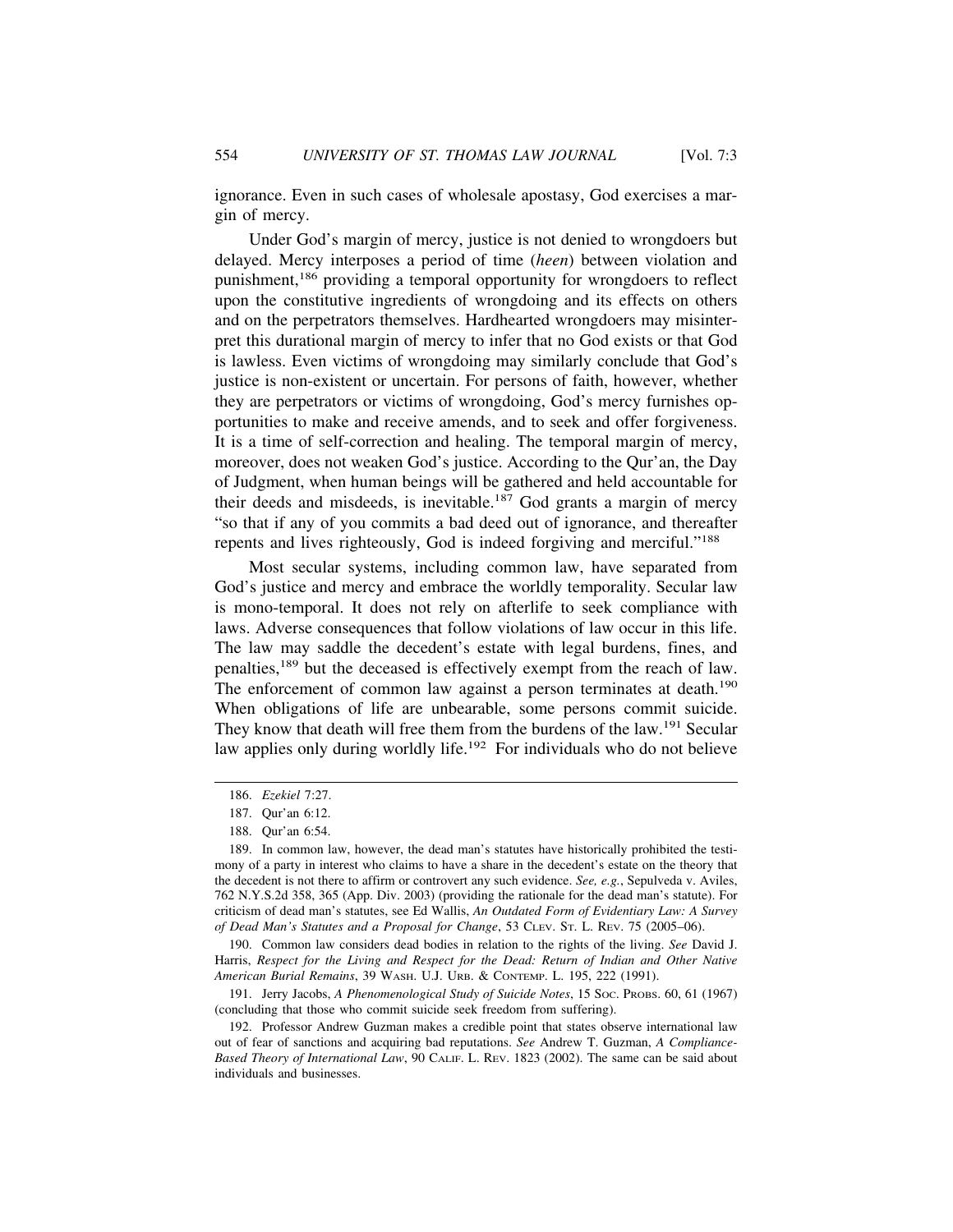in an afterlife, legal obligations end with death. Some find no harm in dodging obligations if they can successfully do so.

"*Don't get caught*" is an attitude that appears in numerous cases, capturing mental and ethical mentalities within which individuals understand legal obligations.193 In a murder case, a defendant said: "I guess it's alright to kill as long as you don't get caught."194 The defendant's sense of law is rooted in worldly temporality. His statement denies any accountability before God in this life or in afterlife. In another case, an employee lost his job for complaining that the owner's son was a methamphetamine addict. In his testimony, the son reportedly said: "Perhaps as a white lie, or something of that nature, being in possession of this [methamphetamine] is a felony. But I guess as long as you don't get caught, it's all good, if you know what I mean."195 In a case involving a Marine charged with larceny, trial counsel explained the reason for presenting admitted criminals [Marines] as prosecution witnesses: "Either they (Marines) are going to go and look for members of their own ilk, fellow criminals, or they are going to do it in private so they don't get caught. That is what this is all about. Not getting caught."196 This case reveals that the *don't-get-caught* attitude could be a driving principle for both individuals and groups. This attitude defines the contours of law enforcement.

As a frame of mind, the *don't-get-caught* attitude is the opposite of self-enforcement of laws. To combat the *don't-get-caught* attitude, law enforcement summons state resources, such as police, detectives, regulators, and supervisors to enforce laws. While law enforcement is an indispensable part of the legal system, it is the primary tool against individuals who lack or reject voluntary compliance. The fear of sanctions dominates the legal system. An excessive reliance on law enforcement inhibits the appreciation of laws, the law's inner morality, its utility, and its contribution to the peace and prosperity of communities and nations. In unjust legal systems where individuals have little respect for law, law enforcement exacts a heavy cost since the state must raise enormous enforcement resources to seek compliance with laws.

Repudiating the *don't-get-caught* attitude, the Qur'an informs believers that God is "aware of all that you do."197 One cannot hide from God.198 The *don't-get-caught* attitude emanating from the worldly temporality has

197. Qur'an 6:3 (God knows what you keep secret and what you do openly).

<sup>193.</sup> *See also* Hillary A. Sale, *Judging Heuristics*, 35 U.C. DAVIS L. REV. 903, 957 (2001–02) (explaining that if insider trading is not prosecuted as not worthy of the courts' time, this message perpetuates the fraud).

<sup>194.</sup> Miller v. State, No. 46A04-0612-CR-696, 884 N.E.2d 437, at \*1 (Ind. Ct. App. 2008) (Westlaw).

<sup>195.</sup> Earls v. Hagemann Meat Co., No. A114857, 2008 WL 459004, at \*3 (Cal. Ct. App. 2008) (Westlaw).

<sup>196.</sup> United States v. Diffoot, 54 M.J. 149, 152 (C.A.A.F. 2000) (emphasis omitted).

<sup>198.</sup> *Id.*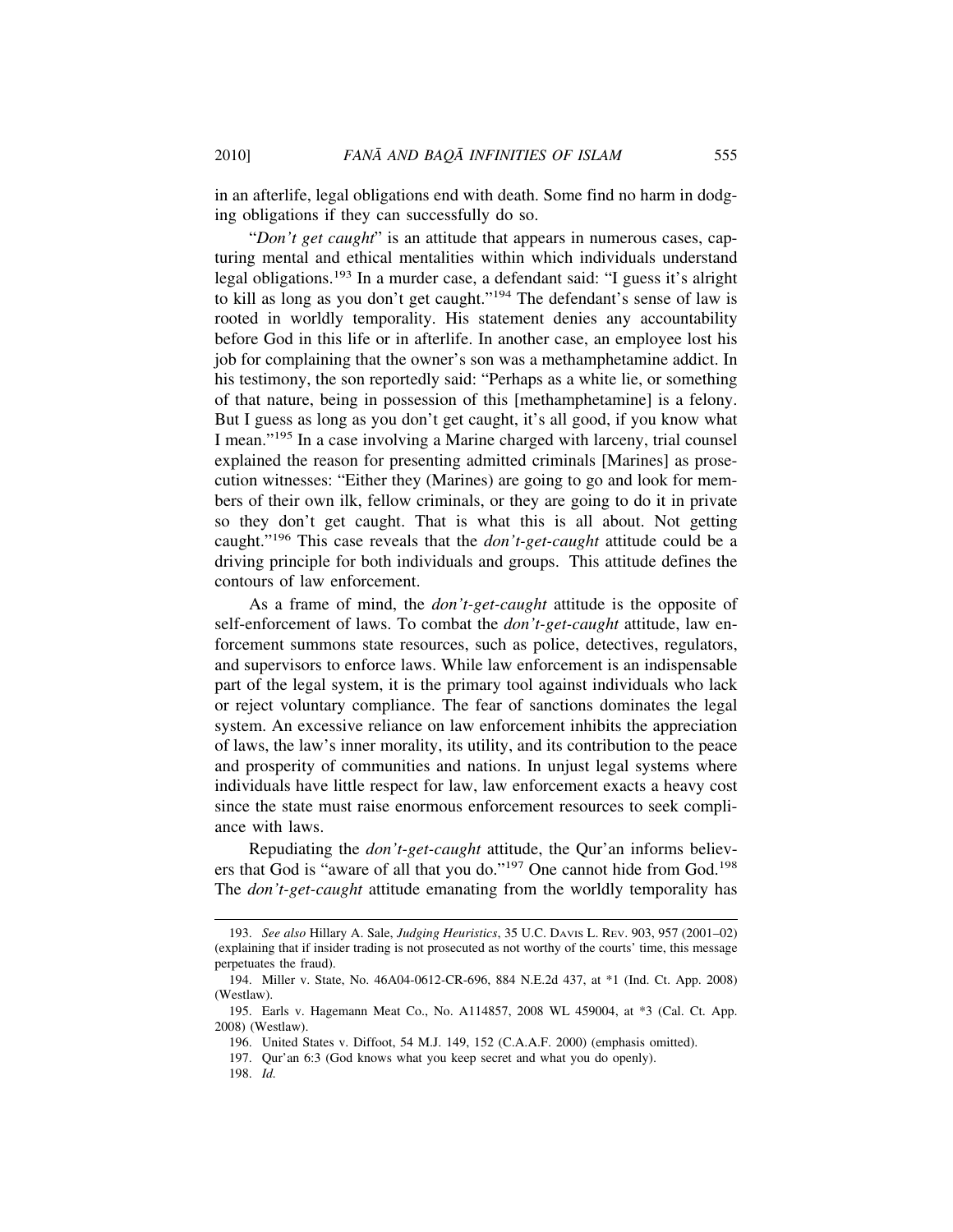no meaning for believers who recognize God's omnipresence and infinite resources for keeping accurate individual accounts of deeds and misdeeds.199 Believing and practicing Muslims also develop a state of mind that the Qur'an describes as *taqwa*. 200 Taqwa permeates the teachings of the Qur'an; it is a spiritual goal that believers must make every effort to achieve.201 Fazlur Rahman defines taqwa as a "mental state of responsibility from which an agent's actions proceed but which recognizes that the criterion of judgment upon them lies outside him."202 This definition, however, is incomplete. Taqwa as a mental state is neither innate, nor does it come merely by being a Muslim.203 Taqwa matures through righteous behavior, faith, and self-restraint.<sup>204</sup> A belief-based cognition that nothing can be hidden from God powers the self-enforcement of laws.

Islamic temporalities and the associated notion of a truer life in the baqā world do not endorse any claim that Muslims are inherently law-abiding. The crime rate in Muslim communities and among Muslims is by no means zero. Muslims violate worldly laws for worldly causes. Even during the annual pilgrimage to Makkah, called the *hajj*, cases of theft and pickpocketing occur. No simple model of law compliance can explain why Muslims obey or disobey laws. Islamic law neither guarantees that Muslims will be morally upright nor that Muslims will voluntarily obey laws without the fear of worldly punishments.

One may argue that an emphasis on baqa rewards and punishments rather than worldly incentives weakens rather than strengthens compliance with laws. Individuals who do not believe in a future life or eternality may simply ignore the commands of law.<sup>205</sup> Compliance presupposes the certainty of judgment and the high probability of punishment for violations of law. The certainty of worldly enforcement compels compliant behavior and deters violations. By removing rewards and punishments to a future life, the question arises whether Islamic law provides a credible enforcement system. One might also argue that the worldly enforcement of divine law is necessary to effect compliance because some individuals would simply ignore laws if rewards and punishments materialize in the next world.

<sup>199.</sup> Qur'an 2:139 (each is responsible for his or her own doings); 3:19 (God is swift in maintaining accounts).

<sup>200.</sup> Qur'an 2:150; *see also Advocacy Under Islam*, *supra* note 3, at 575–76 (discussing the distinction between internal and external ethics).

<sup>201.</sup> Qur'an 47:17.

<sup>202.</sup> FAZLUR RAHMAN, ISLAM AND MODERNITY 155 (1982).

<sup>203.</sup> Jason Morgan-Foster, *Third Generations Rights: What Islamic Law Can Teach the International Human Rights Movement*, 8 YALE HUM. RTS. & DEV. L.J. 67, 112 (2005) (arguing validly that the duty paradigm need not be a priori religious but misconstruing taqwa as a priori normative judgment).

<sup>204.</sup> Taqwa is not an all or nothing state of mind. Nor is it just a state of mind. Taqwa is the righteous behavior for the righteous reason. In manifest behavior, some practicing Muslims achieve a higher degree of taqwa than others.

<sup>205.</sup> Howard N. Brown, *Immortality*, 8 HARV. THEOLOGICAL REV. 45 (1915).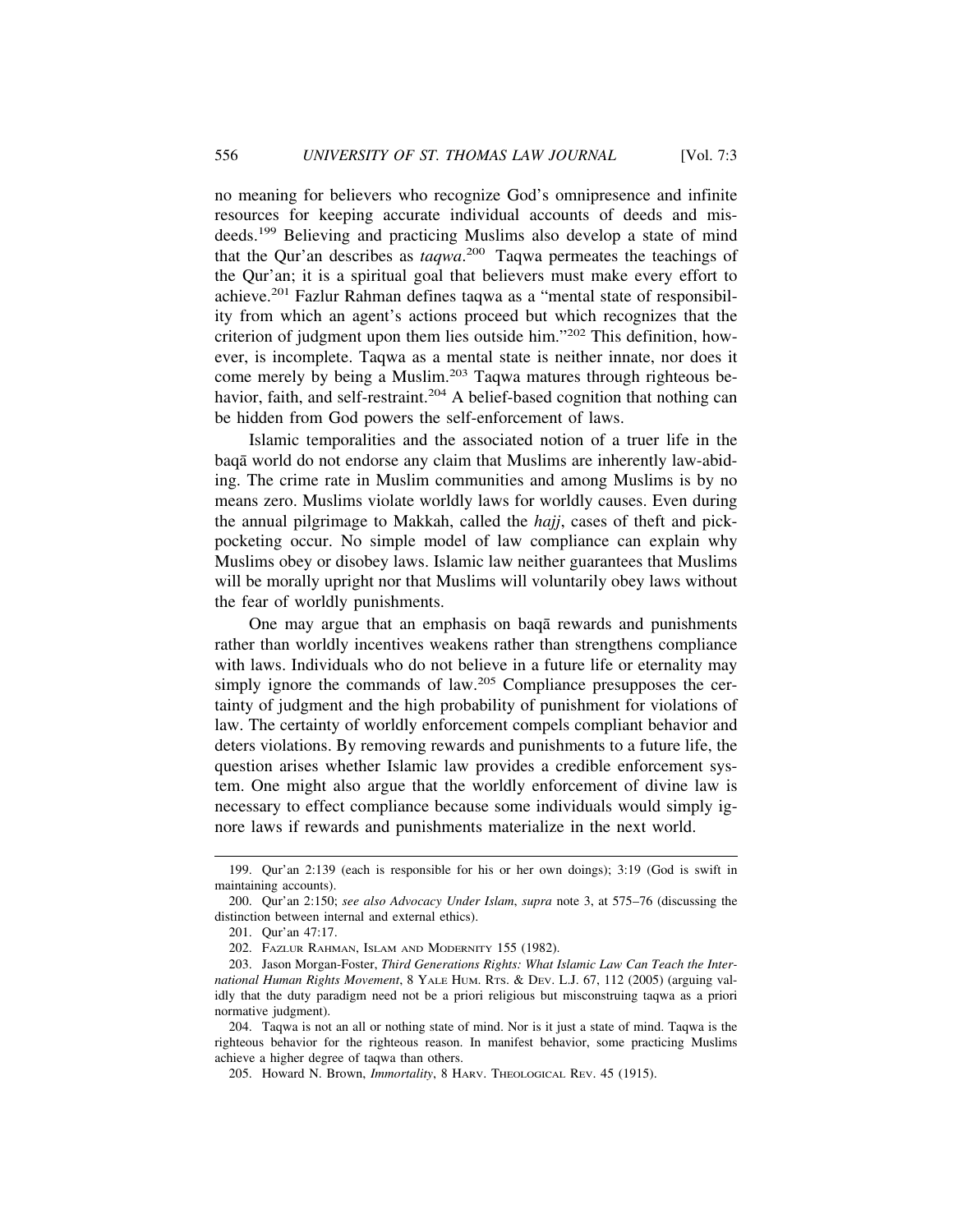This line of argument, though credible in some individual cases, misconceives taqwa in utilitarian terms. Taqwa is not mathematically tied to rewards and punishments delivered here and in the afterlife.<sup>206</sup> Most Muslims obey God's Law as a process of self-maturation. Compliance contributes toward moral maturity and spiritual enlightenment.207 According to the Qur'an, a frame of mind that distinguishes right from wrong grows in purity and achieves the state of happiness.<sup>208</sup> Some believers comply out of an unshakeable conviction that they will receive rewards and avoid punishments on the Day of Judgment.<sup>209</sup> Many others comply with Islamic law not only to receive rewards but to please God and acquire the related peace of mind.210 Pleasing God is therapeutic.

If the positive law of a Muslim state is incompatible with the Basic Code, Muslims lose respect for government and its legal system. Some Muslims may openly violate the positive law. Some may conspire to undermine the government. A secular government that defies the Basic Code is vulnerable to a violent overthrow. Iran under the Shah was unstable because the Shah underestimated the power of religion and overestimated the forces of modernity. The Taliban bombed schools because in its view, the schools, established under the Western influence, were corrupting future generations of Afghan Muslims by educating children in worldly matters without the discipline of Islam. In some cases, therefore, pleasing God can lead to intolerance and even violence.<sup>211</sup> Self-righteous individuals equipped with the belief of pleasing God can commit atrocities in this world that the Basic Code prohibits.212 In the name of pleasing God, some individuals resort to the honor killing of women, $213$  slaughtering the innocent in geopolitical

<sup>206.</sup> For a secular view regarding the historical evolution of rewards and punishments, see Sheldon Shapiro, *Morality in Religious Reformations*, 18 COMP. STUD. SOC'Y & HIST. 438, 441 (1976) (explaining that because the wicked were not punished and the good were not rewarded, the afterlife rewards and punishments were constructed to explain discrepancies).

<sup>207.</sup> Qur'an 91:8 (the enlightenment of knowing the right from the wrong).

<sup>208.</sup> Qur'an 91:9.

<sup>209.</sup> Some studies show that strict churches are more successful in retaining and gaining memberships while lenient churches are not. *See generally* DEAN KELLEY, WHY CONSERVATIVE CHURCHES ARE GROWING (1986).

<sup>210.</sup> Imam Sayed Moustafa Al-Qazwinin, *Just War: An Islamic Perspective*, 9 NEXUS 79, 84–85 (2004) (interpreting the Qur'an to argue that pleasing God captures the spirit of Islamic faith).

<sup>211.</sup> The myth-ritualist theory describes religion as primitive science that magically manipulates the world. For a discussion of this theory, see Robert A. Segal, *The Myth-Ritualist Theory of Religion*, 19 J. SCI. STUD. RELIGION 173, 173 (1980).

<sup>212.</sup> Jerry Goldfried & Maureen Miner, *Quest Religion and the Problem of Limited Compassion*, 41 J. SCI. STUD. RELIGION 685, 686 (2002) (explaining that the religious attitude can be a source of compassion while a self-righteous view of religion breeds intolerance).

<sup>213.</sup> *See* Lama Abu-Odeh, *Comparatively Speaking: The "Honor" of the "East" and the "Passion" of the "West*,*"* 1997 UTAH L. REV. 287, 306 (explaining honor killings in the Middle East and comparing them with "heat of passion" crimes in the United States).